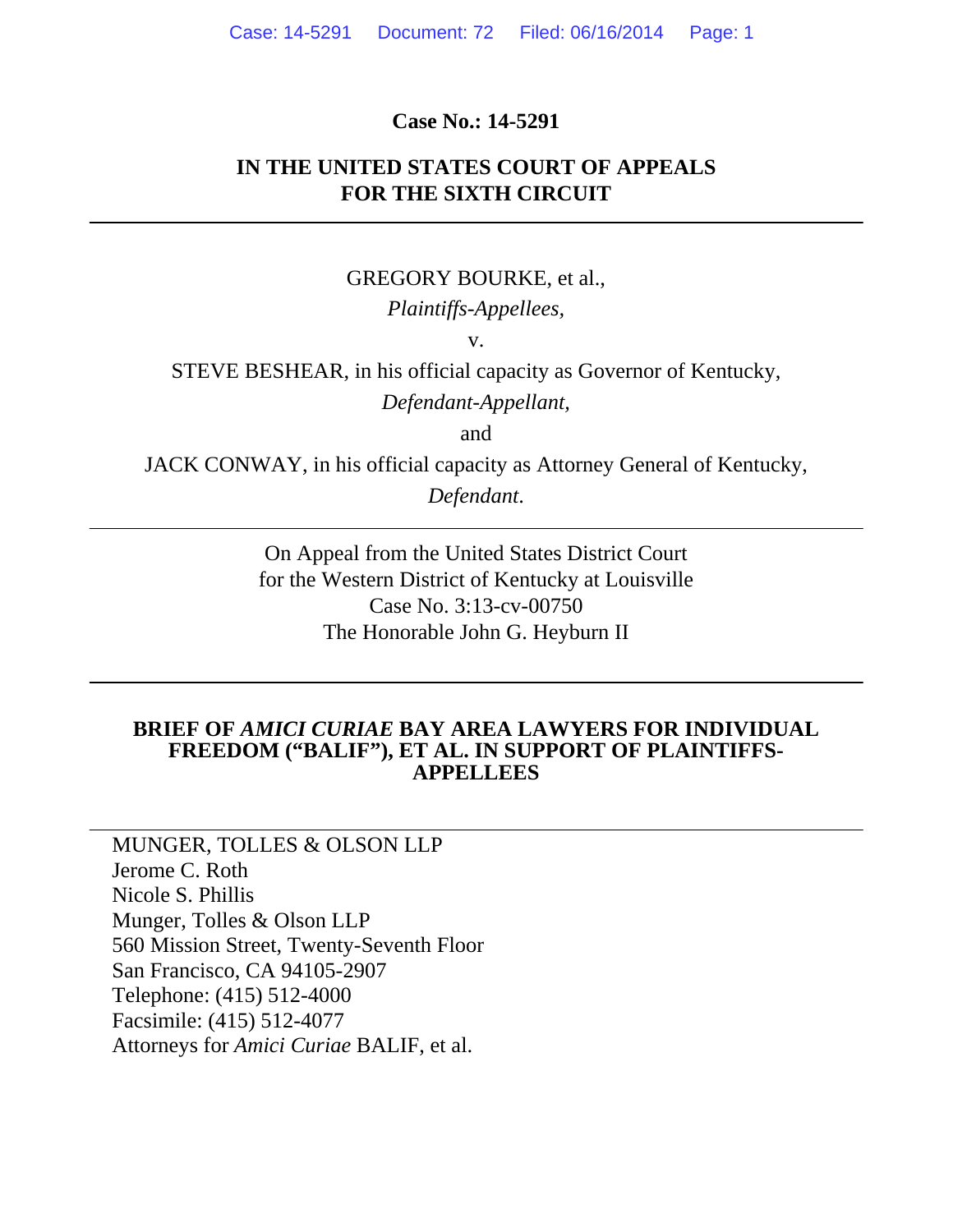# **TABLE OF CONTENTS**

# **Page**

| I. |                                                                                        |    | CLASSIFICATIONS THAT SERVE ONLY TO DISADVANTAGE<br>THE BURDENED GROUP FAIL RATIONAL BASIS REVIEW5                                                                              |
|----|----------------------------------------------------------------------------------------|----|--------------------------------------------------------------------------------------------------------------------------------------------------------------------------------|
| П. | THE MARRIAGE BANS ESTABLISH AN UNEQUAL, TWO-<br>TIERED REGIME AND HARM GAY AND LESBIAN |    |                                                                                                                                                                                |
|    | A.                                                                                     |    | The Legalistic Designation of Domestic Partnership Is Patently                                                                                                                 |
|    |                                                                                        | 1. | Marriage Is a Uniquely Revered Institution in American                                                                                                                         |
|    |                                                                                        | 2. | <b>Statutory Schemes that Recognize Domestic Partnership</b><br>and Civil Unions Are Legalistic Mechanisms That Lack<br>the Significance, Stability, and Meaning of Marriage11 |
|    | <b>B.</b>                                                                              |    | Excluding Same-Sex Couples From the Institution of Marriage                                                                                                                    |
|    | C.                                                                                     |    | In the Wake of the Supreme Court's Decision in Windsor, the<br>Tangible Benefits Associated with Marriage Are Even More                                                        |
|    | D.                                                                                     |    | <b>Excluding Same-Sex Couples from Marriage Perpetuates</b>                                                                                                                    |
|    |                                                                                        | 1. | <b>Excluding Same-Sex Couples from Marriage Expresses</b><br>Government Disapproval of Same-Sex Relationships 22                                                               |
|    |                                                                                        | 2. | The Stigma Created by the Marriage Bans Causes                                                                                                                                 |
|    |                                                                                        |    |                                                                                                                                                                                |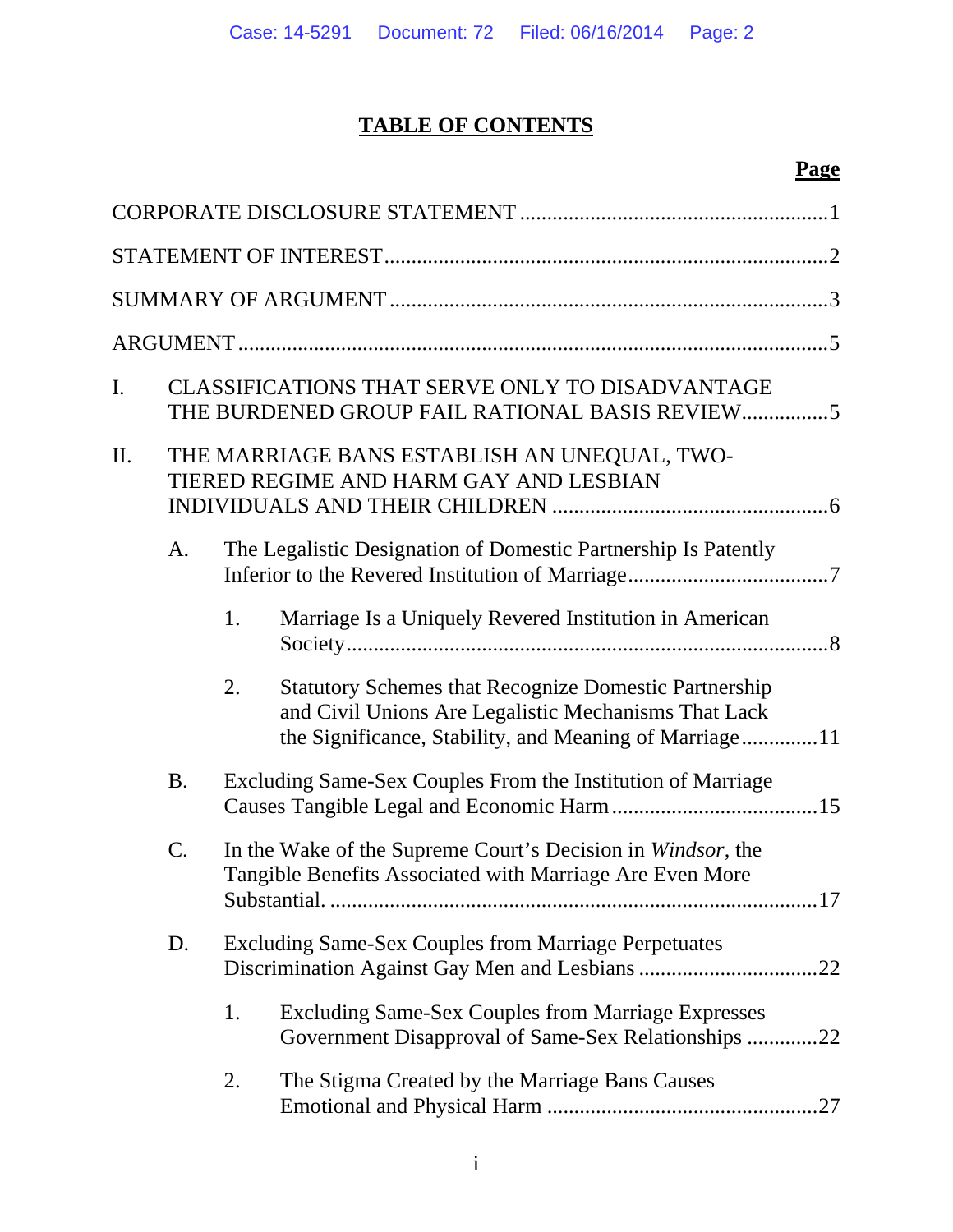# **TABLE OF CONTENTS (continued)**

# **Page**

| 3. | The Stigma Created by the Marriage Bans Perpetuates |  |
|----|-----------------------------------------------------|--|
|    |                                                     |  |
|    |                                                     |  |
|    |                                                     |  |
|    |                                                     |  |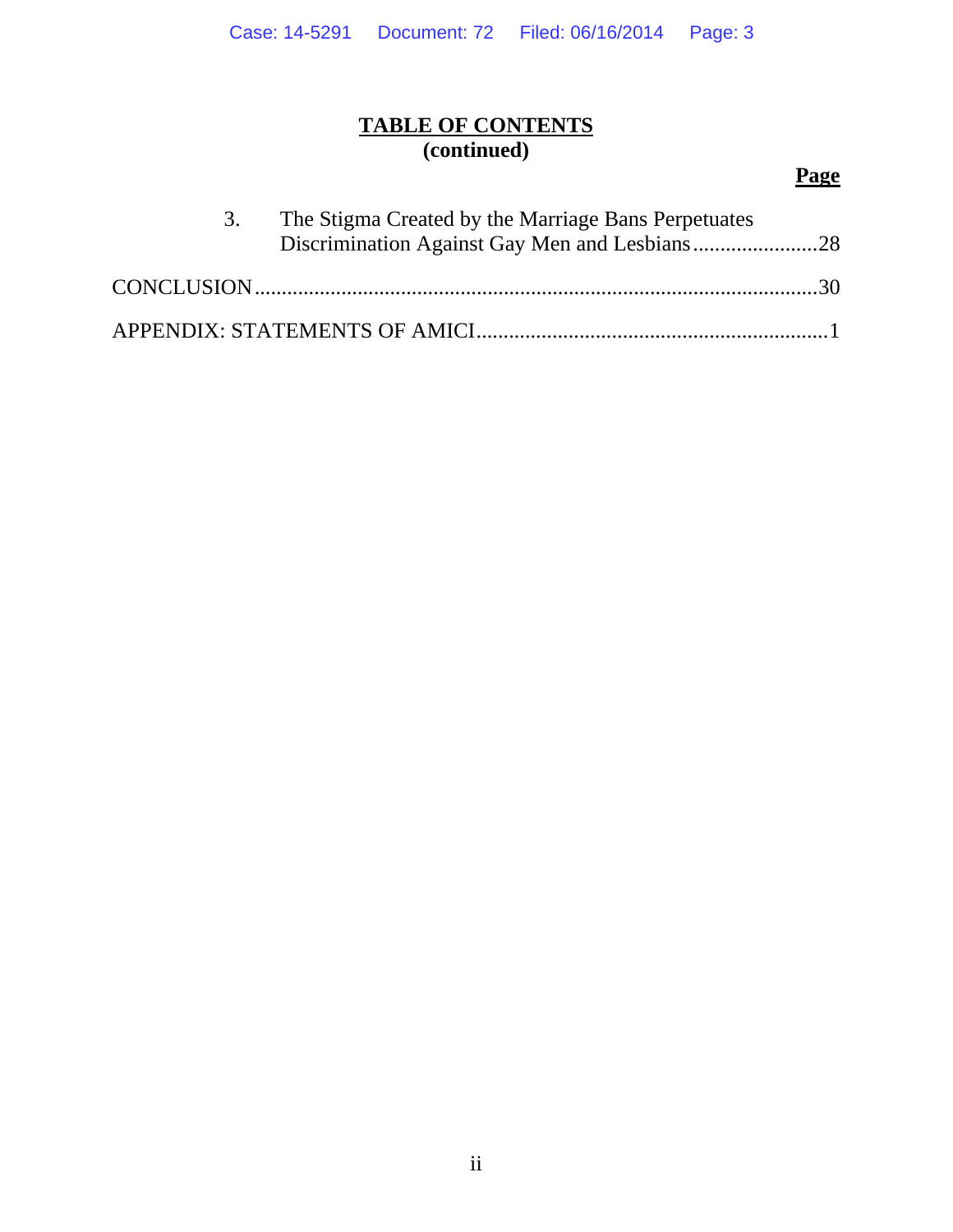# **TABLE OF AUTHORITIES**

# Page(s)

# **FEDERAL CASES**

| Bourke v. Beshear,<br>--- F.Supp.2d ----, No. 3:13-CV-750-H, 2014 WL 556729 (W.D. Ky. |
|---------------------------------------------------------------------------------------|
|                                                                                       |
| Brown v. Board of Education,                                                          |
| Brown v. Louisiana,                                                                   |
| City of Cleburne, Tex. v. Cleburne Living Ctr.,                                       |
| DeBoer v. Snyder,                                                                     |
| Dep't of Agric. v. Moreno,                                                            |
| Dunn v. Blumstein,                                                                    |
| Eisenstadt v. Baird,                                                                  |
| Gayle v. Browder,                                                                     |
| Griswold v. Connecticut,                                                              |
| Holmes v. City of Atlanta,                                                            |
|                                                                                       |
| Lawrence v. Texas,                                                                    |
| Loving v. Virginia,                                                                   |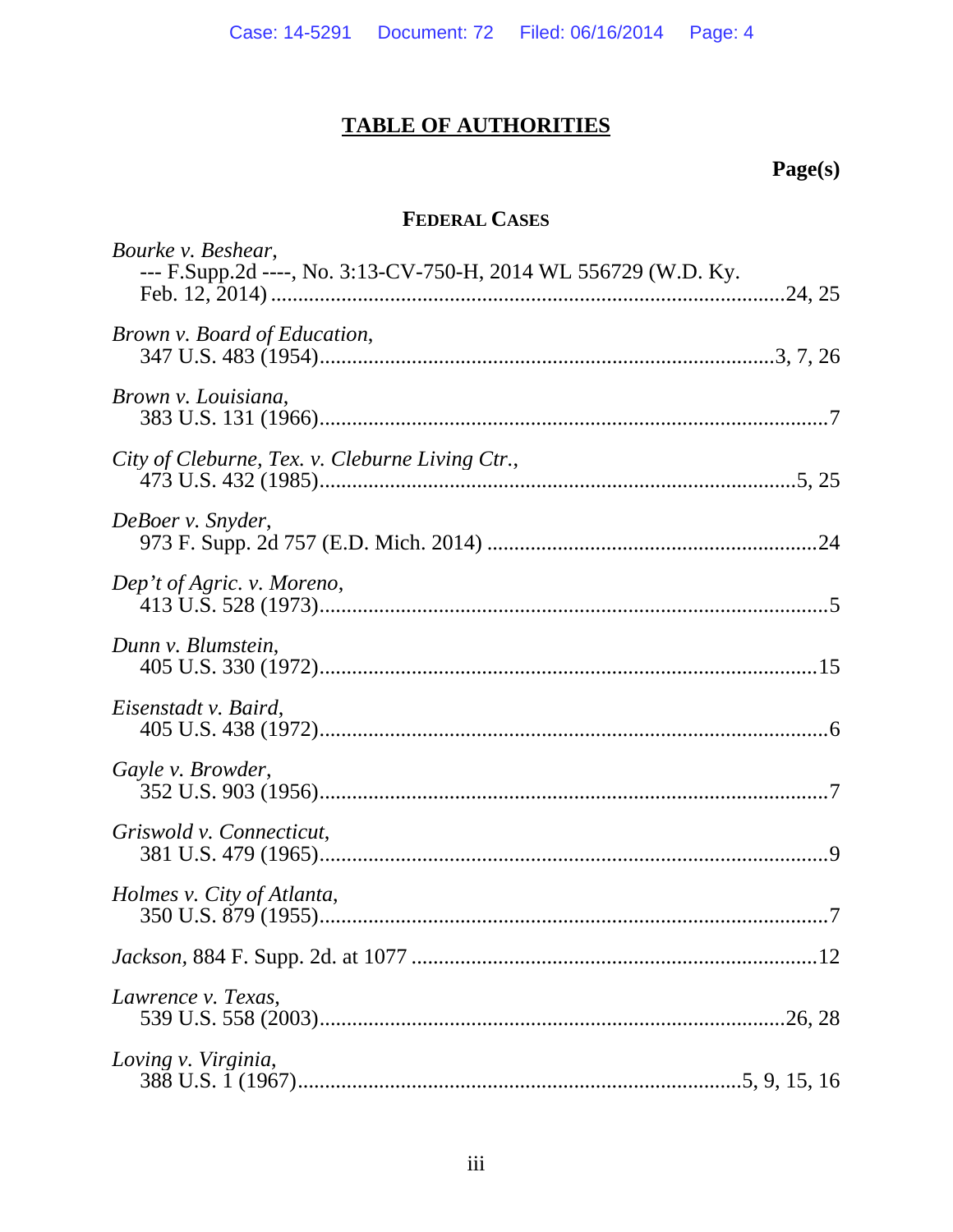| Mayor & City Council of Balt. v. Dawson,                                              |
|---------------------------------------------------------------------------------------|
| Mem'l Hosp. v. Maricopa Cnty.,                                                        |
| New Orleans City Park Improvement Ass'n v. Detiege,                                   |
| Obergefell v. Wymyslo,                                                                |
| Perry v. Schwarzenegger,                                                              |
| Peterson v. City of Greenville,                                                       |
| Plessy v. Ferguson,                                                                   |
| Romer v. Evans,                                                                       |
| Sevcik v. Sandoval,                                                                   |
| Shapiro v. Thompson,                                                                  |
| SmithKline Beecham Corp. v. Abbott Labs.,                                             |
| Strauder v. West Virginia,                                                            |
| Sweatt v. Painter,                                                                    |
| Tanco v. Haslam,<br>--- F.Supp.2d ----, No. 3:13-cv-01159, 2014 WL 997525 (M.D. Tenn. |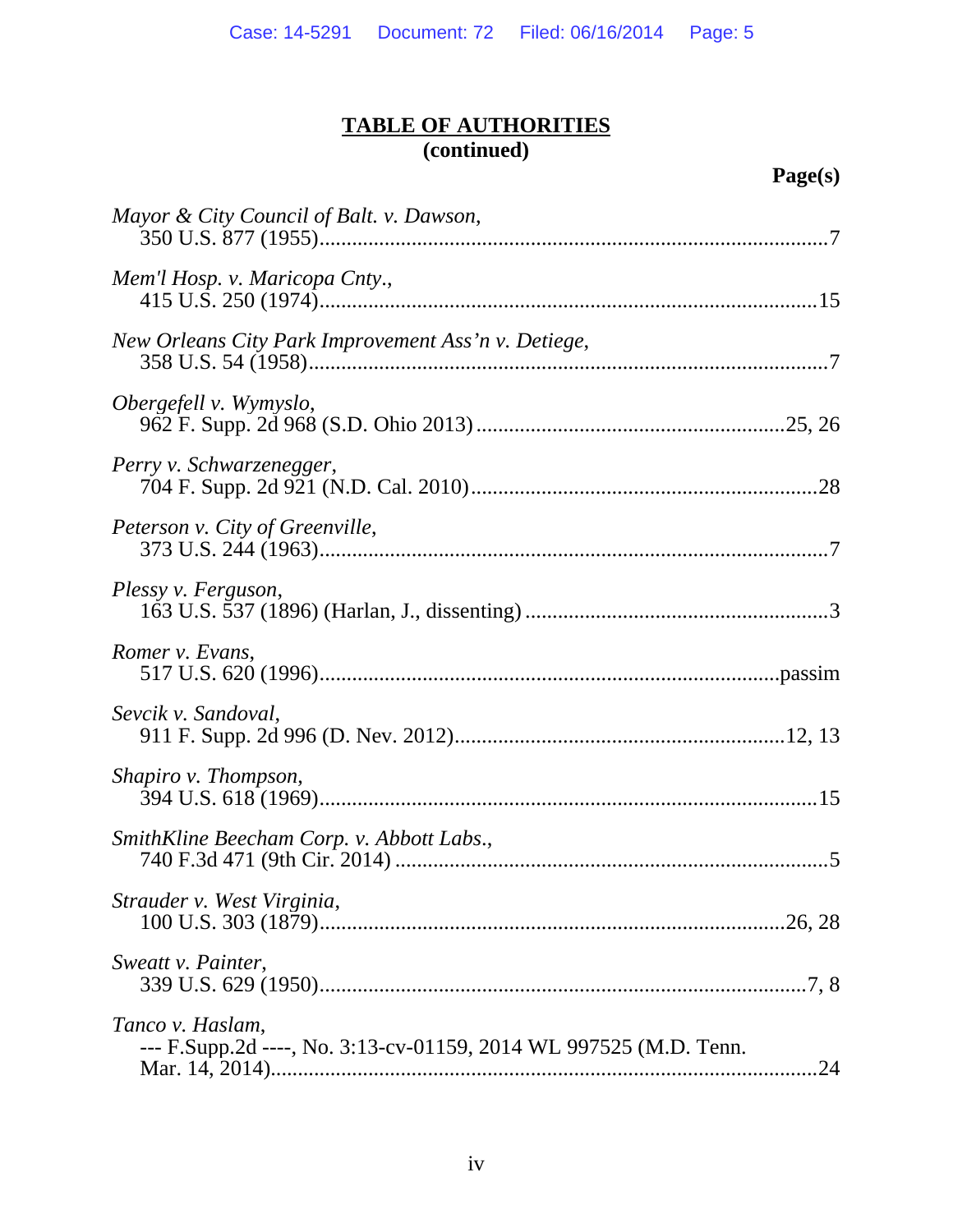| Taylor v. Louisiana,               |
|------------------------------------|
| Turner v. Safley,                  |
| United States v. Virginia,         |
| United States v. Windsor,          |
| Williams v. North Carolina,        |
| <b>STATE CASES</b>                 |
| Garden State Equal. v. Dow,        |
| Goodridge v. Dep't of Pub. Health, |
| In re Marriage Cases,              |

| $\mu$ is the internet cases,       |  |
|------------------------------------|--|
| In re Marriage Cases,              |  |
| Kerrigan v. Comm'r of Pub. Health, |  |

| Perez v. Lippold, |  |
|-------------------|--|
| Varnum v. Brien,  |  |

# **STATE STATUTES**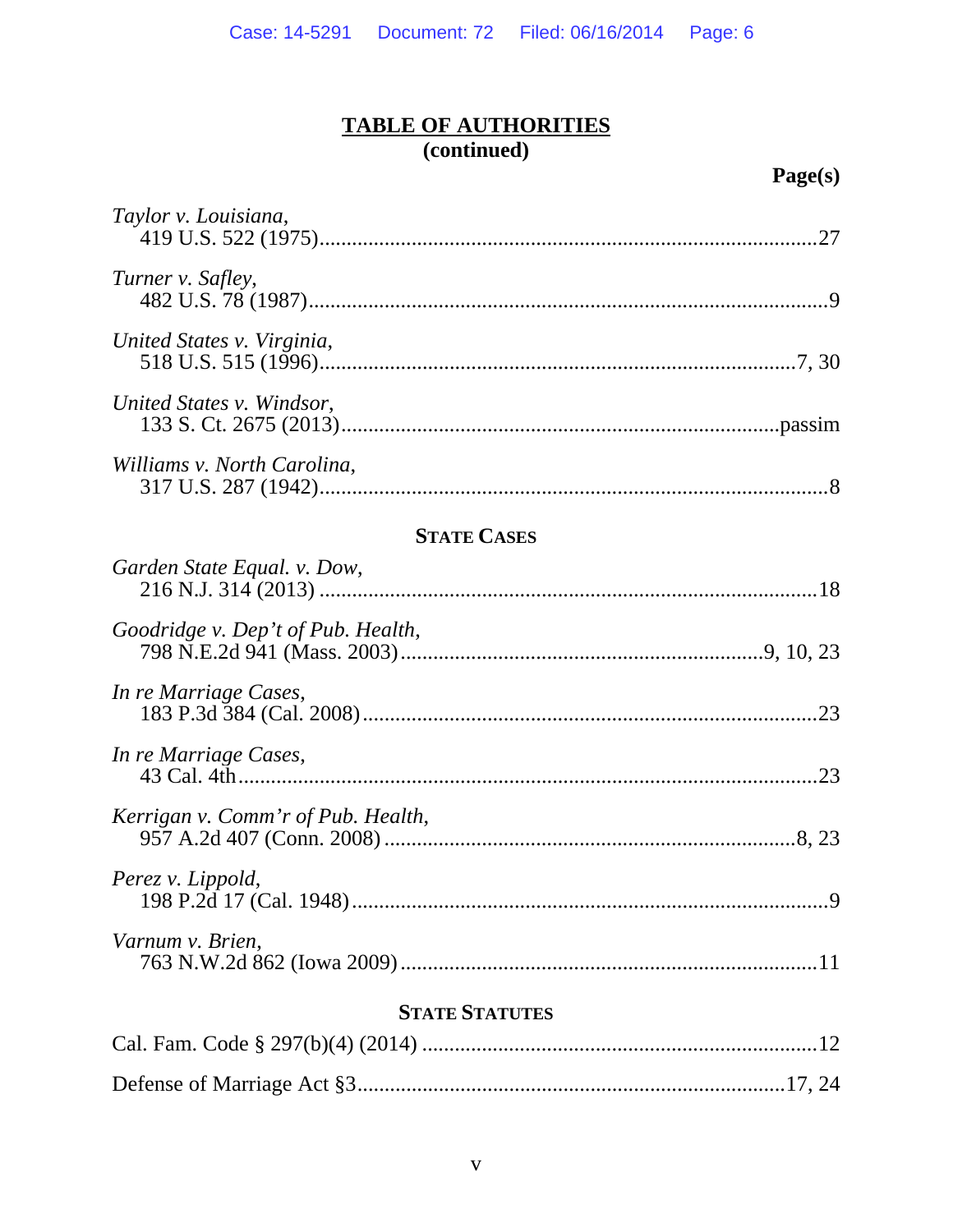**Page(s)** 

#### **STATUTES - OTHER**

## **STATUTES - CONSTITUTIONAL**

# **FEDERAL REGULATIONS**

|--|--|

## **OTHER AUTHORITIES**

| Adam W. Fingerhut, Letitia Anne Peplau, Shelly L. Gable, <i>Identity</i> ,<br>Minority Stress and Psychological Well-Being Among Gay Men and                                                                                     |  |
|----------------------------------------------------------------------------------------------------------------------------------------------------------------------------------------------------------------------------------|--|
|                                                                                                                                                                                                                                  |  |
| Announcement on Visa Changes for Same-Sex Couples (Aug. 2, 2013),<br><i>available at</i>                                                                                                                                         |  |
| http://www.state.gov/secretary/remarks/2013/08/212643.htm. 21                                                                                                                                                                    |  |
| Dep't of Def., Memo from Sec'y Chuck Hagel, <i>Extending Benefits to the</i><br>Same-Sex Spouses of Military Members at 1 (Aug. 13, 2013), available at<br>http://www.defense.gov/home/features/2013/docs/Extending-Benefits-to- |  |
|                                                                                                                                                                                                                                  |  |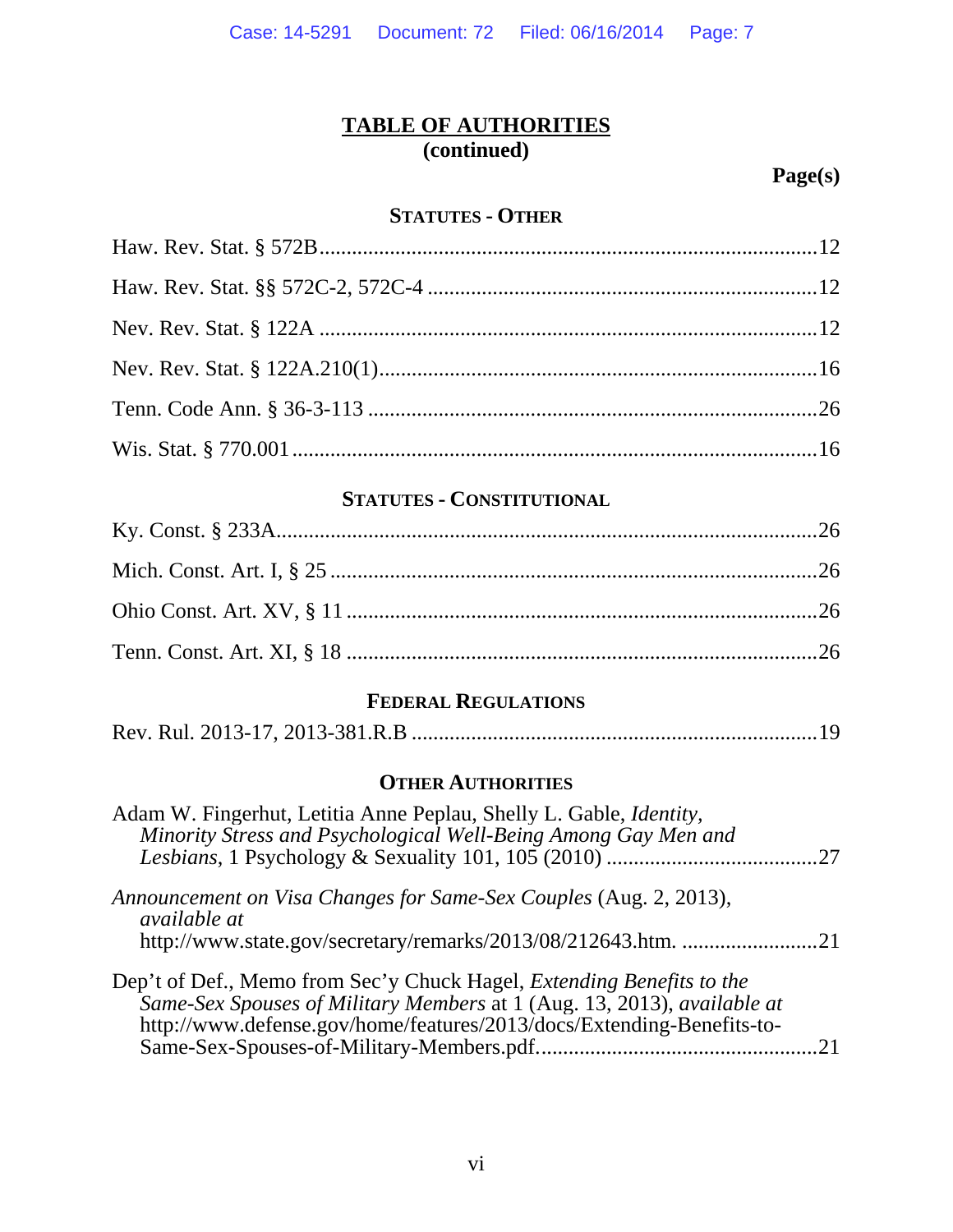| Elizabeth S. Scott, Social Norms and the Legal Regulation of Marriage, 86<br>$\cdot$ 9                                                                                                                                               |
|--------------------------------------------------------------------------------------------------------------------------------------------------------------------------------------------------------------------------------------|
| Evan Wolfson, Why Marriage Matters: America, Equality, and Gay                                                                                                                                                                       |
| Gilbert Herdt & Robert Kertzner, <i>I Do, But I Can't: The Impact of Marriage</i><br>Denial on the Mental Health and Sexual Citizenship of Lesbians and Gay<br>Men in the United States, 3 J. Sexuality Res. Soc. Policy 33 (2006)27 |
| Gregory M. Herek et al., Correlates of Internalized Homophobia in a<br>Community Sample of Lesbians and Gay Men, 2 J. Gay Lesbian Med.<br>.27                                                                                        |
| Howard A. Sweet, Understanding Domestic Partnerships in Wisconsin, 82                                                                                                                                                                |
| Ilan H. Meyer, Prejudice, Social Stress, and Mental Health in Lesbian, Gay<br>and Bisexual Populations: Conceptual Issues and Research Evidence,<br>27                                                                               |
| Jeffrey M. Adams & Warren H. Jones, <i>The Conceptualization of Marital</i><br>Commitment: An Integrative Analysis, 72 J. Personality Soc. Psychol.<br>.10                                                                           |
| Lisa C. Connolly, Anti-Gay Bullying in Schools--Are Anti-Bullying Statutes<br>.28                                                                                                                                                    |
| M.V. Lee Badgett, The Economic Value of Marriage for Same-Sex Couples,                                                                                                                                                               |
| Marc R. Poirier, Name Calling: Identifying Stigma in the "Civil Union"/<br>"Marriage" Distinction, 41 Conn. L. Rev. 1425, 1429-30, 1479-89                                                                                           |
| N.J. Civ. Union Rev. Comm'n, The Legal, Medical, Economic and Social<br>Consequences of New Jersey's Civil Union Law 2 (Dec. 10, 2008) at 14-<br>15, available at http://www.nj.gov/lps/dcr/downloads/CURC-Final-<br>.29             |
| Nancy Cott, Public Vows: A History of Marriage and the Nation 4 (2000)30                                                                                                                                                             |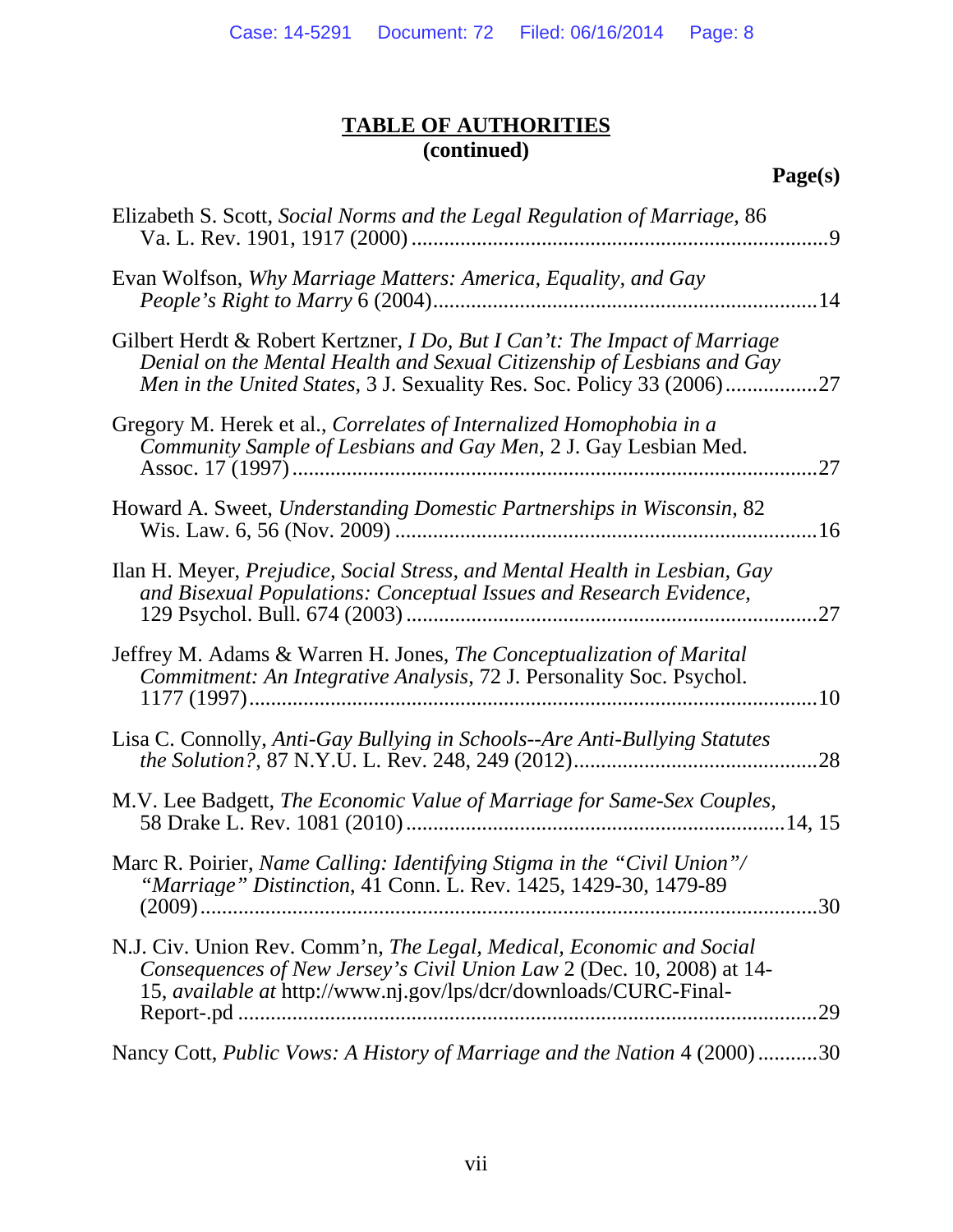| Office of Personnel Management, Benefits Admin. Letter, Coverage of                                                                                                                                                                                            |
|----------------------------------------------------------------------------------------------------------------------------------------------------------------------------------------------------------------------------------------------------------------|
| Robert A. Burt, Belonging in America: How to Understand Same-Sex                                                                                                                                                                                               |
| Robin A. Lenhardt, Understanding the Mark: Race, Stigma, and Equality in                                                                                                                                                                                       |
| Statement by the President on the Supreme Court Ruling on the Defense of<br>Marriage Act (June 26, 2013), available at<br>http://www.whitehouse.gov/blog/2013/06/26/supreme-court-strikes-                                                                     |
| Statement by Secretary of Homeland Security Janet Napolitano on the<br>Implementation of the Supreme Court Ruling on the Defense of Marriage<br>Act (July 1, 2013), available at http:/<br>/www.dhs.gov/news/2013/07/01/statement-secretary-homeland-security- |
| Thomas B. Stoddard, Why Gay People Should Seek the Right to Marry,                                                                                                                                                                                             |
| U.S. Gov't Accountability Office, GAO-04-353R, Defense of Marriage Act:                                                                                                                                                                                        |
| U.S. Visas for Same-Sex Spouses, available at<br>http://travel.state.gov/content/dam/visas/DOMA/DOMA%20FAQs.pdf                                                                                                                                                |
| USCIS, Same-Sex Marriages (July 26, 2013), available at<br>.20                                                                                                                                                                                                 |
| USCIS, Same Sex Marriages (updated Apr. 3, 2014), available at                                                                                                                                                                                                 |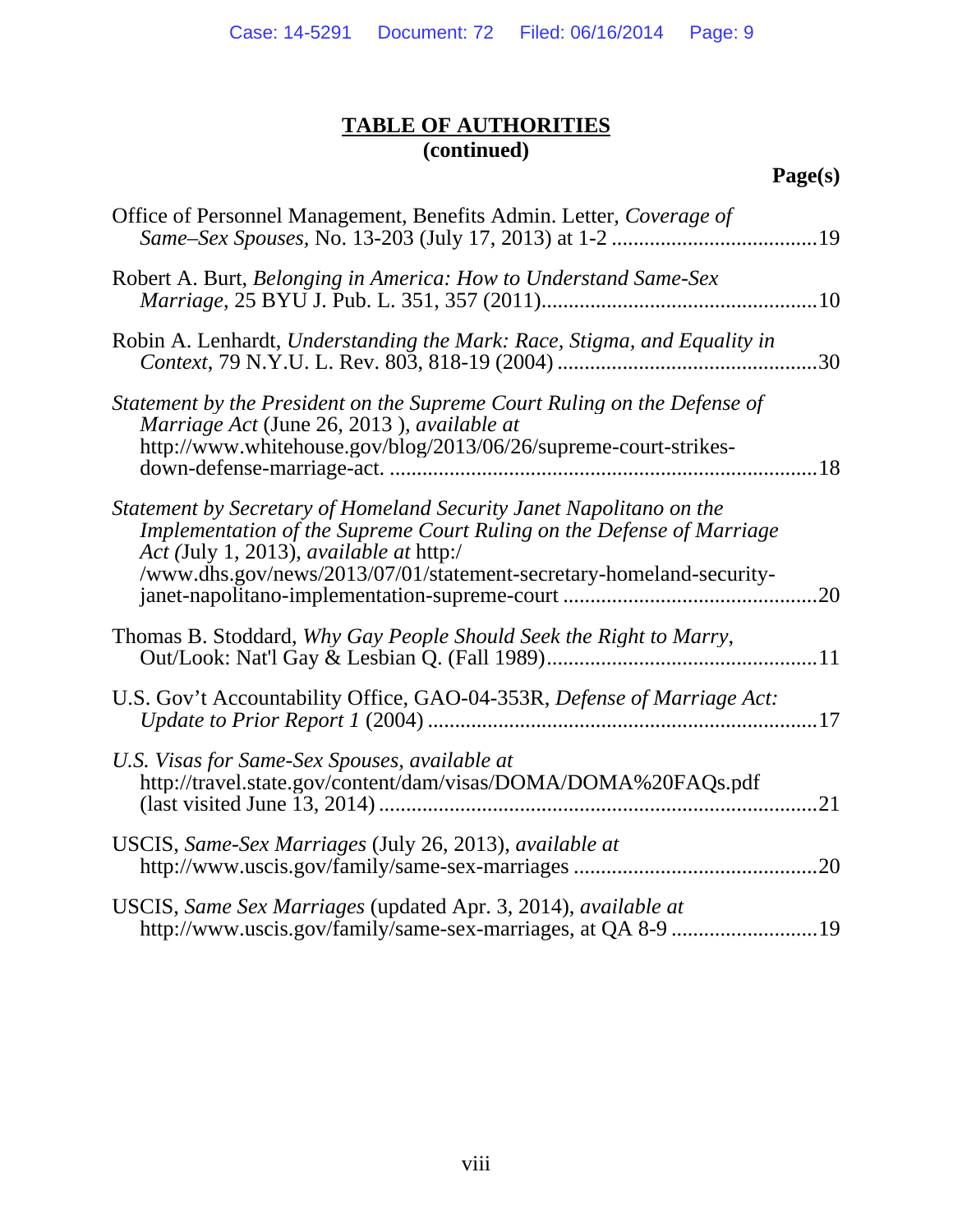# **CORPORATE DISCLOSURE STATEMENT**

None of *Amici Curiae* (identified in Appendix) has a parent corporation. No publicly held company owns more than 10% of stock in any of *Amici Curiae*.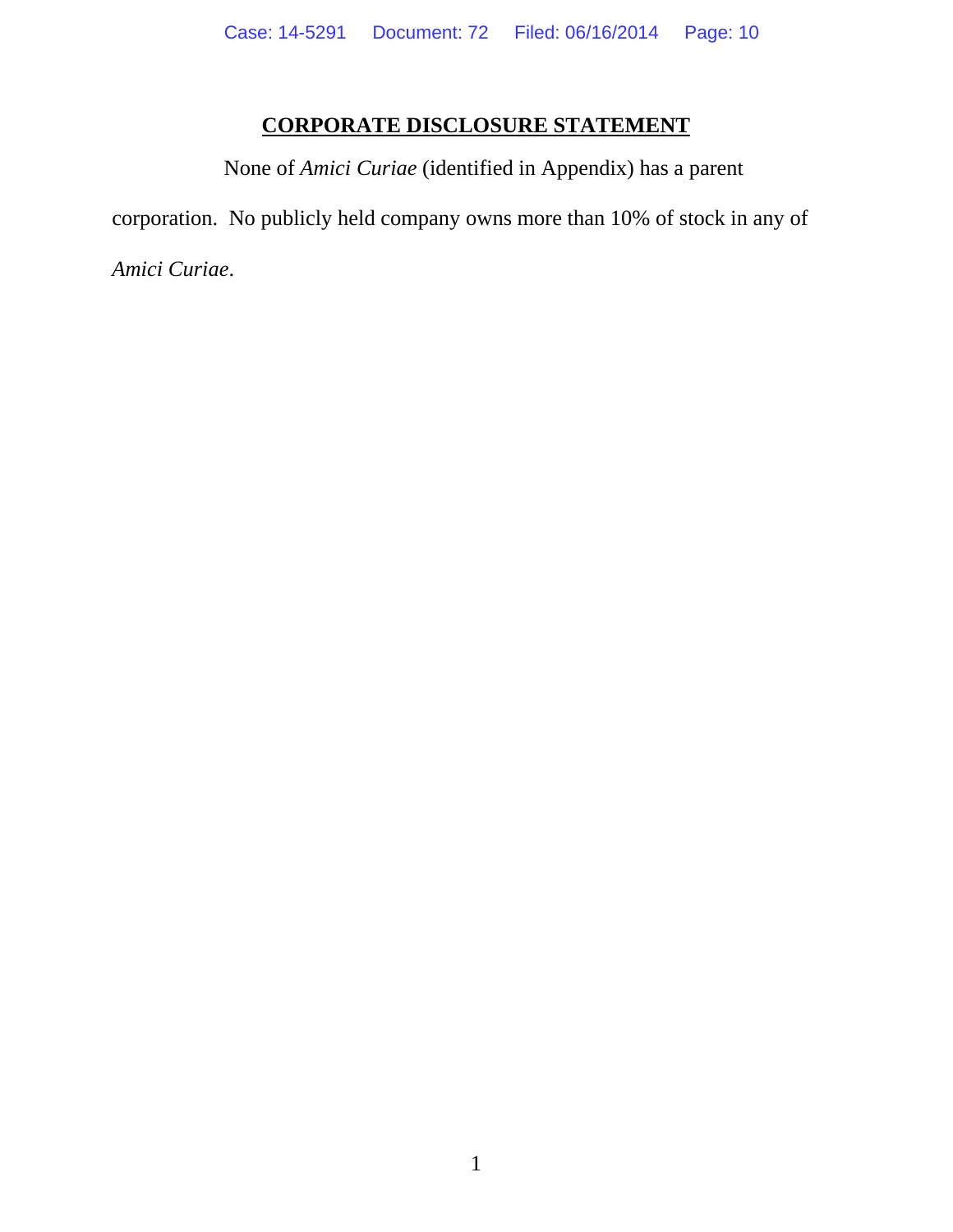#### **STATEMENT OF INTEREST**

Bay Area Lawyers for Individual Freedom ("BALIF") is a bar association of more than 700 lesbian, gay, bisexual, and transgender ("LGBT") members of the San Francisco Bay Area legal community. As the nation's oldest and largest LGBT bar association, BALIF promotes the professional interests of its members and the legal interests of the LGBT community at large. To accomplish this mission, BALIF actively participates in public policy debates concerning the rights of LGBT individuals and families. BALIF frequently appears as amicus curiae in cases, like this one, where it believes it can provide valuable perspective and argument that will inform court decisions on matters of broad public importance.

Additional *amici* include a broad array of organizations, including national, metropolitan, local, and minority bar associations and national and local non-profit organizations. Each organization supporting this *amicus* brief is dedicated to ensuring that its constituents and all others in this country, including gay men and lesbians, receive equal treatment under the law. *See* Appendix. Appellees have consented to *Amici*'s submission of this brief. Appellants have neither consented nor objected to *Amici*'s submission of this brief. Accordingly, *Amici* have filed an accompanying Motion for Leave to File Brief of *Amici Curiae*. 1

 $\overline{a}$ 

<sup>&</sup>lt;sup>1</sup> Pursuant to Federal Rule of Appellate Procedure 32, *Amici Curiae* affirm that no counsel for any party authored this brief in whole or in part, and no counsel or party made a monetary contribution intended to fund the preparation or submission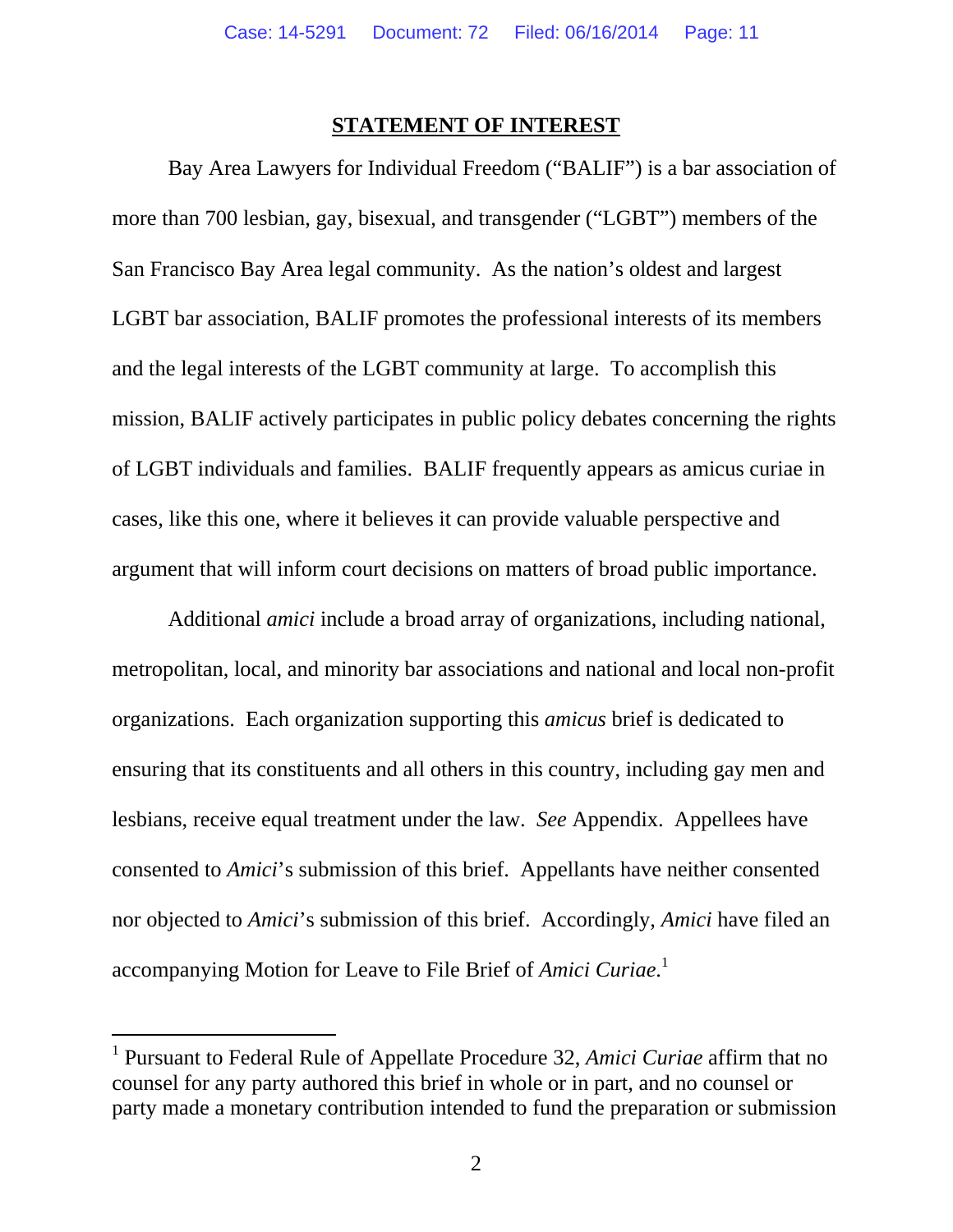#### **SUMMARY OF ARGUMENT**

Foundational to the Equal Protection Clause of the Fourteenth Amendment is the principle that "the Constitution 'neither knows nor tolerates classes among citizens.'" *Romer v. Evans*, 517 U.S. 620, 623 (1996) (quoting *Plessy v. Ferguson*, 163 U.S. 537, 559 (1896) (Harlan, J., dissenting)). In line with this principle, it has long been bedrock law that "separate but equal" treatment does not satisfy the federal Constitution. The very notion is a contradiction in terms: as the Supreme Court has emphasized since *Brown v. Board of Education*, the Constitution's promise of true equality is necessarily breached by government-sponsored separation of a disfavored class. The statutory and constitutional bans ("the Marriage Bans") that prohibit same-sex couples from marrying in Kentucky, Michigan, and Tennessee betray these longstanding values.<sup>2</sup> They exclude a class of people—gay men and lesbians—from the venerated institution of marriage.

-

of this brief. No person other than *Amici Curiae*, their members, or their counsel made a monetary contribution to its preparation or submission.

 $2^2$  The Marriage Bans in each of these three States are the subject of three separate and unconsolidated appeals currently pending before this Court: *DeBoer v. Snyder*, No. 14-1341 (challenging the Marriage Ban in Michigan), *Bourke v. Beshear*, No. 14-5291 (challenging the Marriage Ban in Kentucky) and *Tanco v. Haslam*, No. 14-5297 (challenging the Marriage Ban in Tennessee). Because these appeals raise common issues, *amici* are filing this consolidated brief in each of the three cases.

The issues raised in the brief are also relevant to *Obergefell v. Wymyslo*, No. 14- 3057, which arises from a constitutional challenge to the Marriage Ban in the State of Ohio.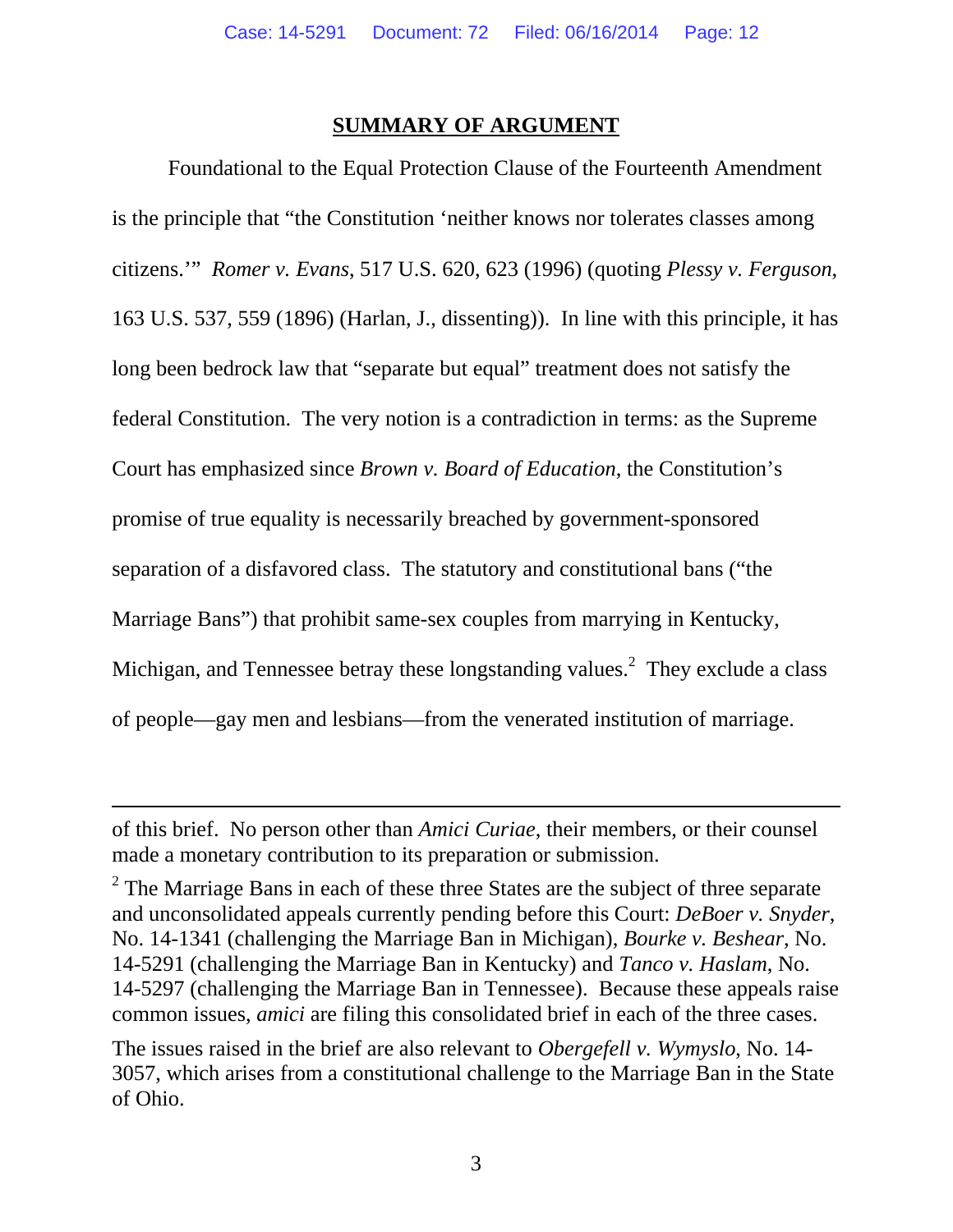This brief explains the harm inflicted on gay men and lesbians as a result of the Marriage Bans' pernicious classification. It also explains how nothing short of or different from marriage itself can cure the constitutional violations. Specifically, this brief discusses why neither civil unions nor domestic partnerships, which are available to same-sex couples in some states (though not in Kentucky, Michigan, or Tennessee)—would not be an adequate or appropriate constitutional remedy. Because the Marriage Bans exclude committed same-sex couples from access to the institution of marriage, these couples and their families are separated out, stigmatized, deprived of benefits and responsibilities enjoyed by their heterosexual counterparts, and exposed to increased discrimination. These effects are repugnant to the Constitution's equality guarantee and are in no way mitigated by access to the separate and inherently inferior systems of domestic partnership or civil union. *Amici* urge this Court to uphold the district courts' conclusions and find that the Marriage Bans disadvantage gays and lesbians without any legitimate justification. *See DeBoer v. Snyder*, No. 12-CV-10285- BAF-MJH (E.D. Mich. Mar. 21, 2014); *Tanco v. Haslam*, No. 3:13-cv-01159 (M.D. Tenn. Mar. 14, 2014); *Bourke v. Beshear*, No. 3:13-CV-750-H (W.D. Ky. Feb. 12, 2014).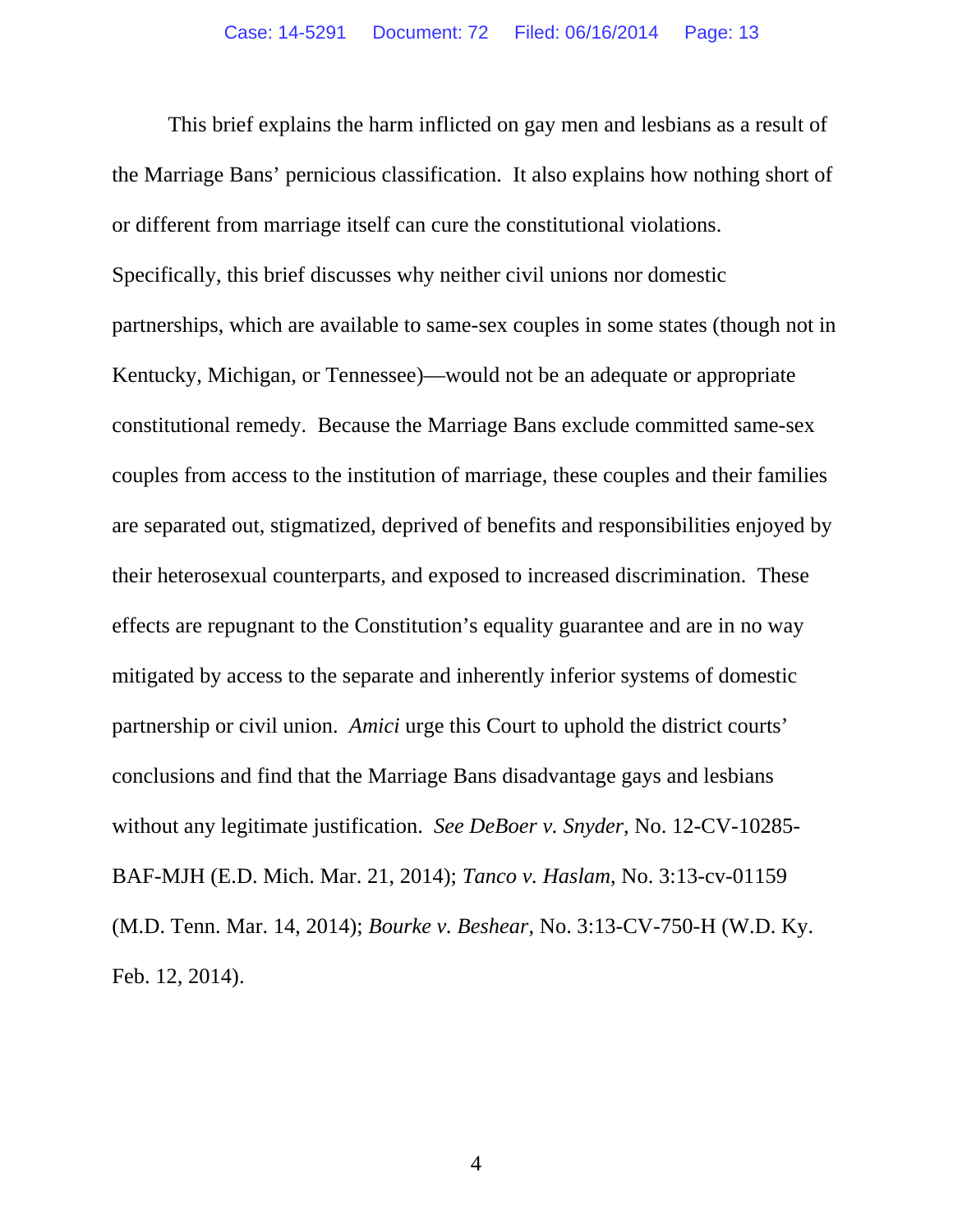### **ARGUMENT**

## **I. CLASSIFICATIONS THAT SERVE ONLY TO DISADVANTAGE THE BURDENED GROUP FAIL RATIONAL BASIS REVIEW**

The Equal Protection Clause of the Fourteenth Amendment is "a commitment to the law's neutrality where the rights of persons are at stake." *Romer*, 517 U.S. at 623. The Clause "requires the consideration of whether the classifications drawn by any statute constitute an arbitrary and invidious discrimination." *Loving v. Virginia*, 388 U.S. 1, 10 (1967).Even under the most deferential review—the rational basis test—a state law must be "rationally related to a legitimate state interest." *City of Cleburne, Tex. v. Cleburne Living Ctr.*, 473 U.S. 432, 440  $(1985)$ .<sup>3</sup> "The State may not rely on a classification whose relationship to an asserted goal is so attenuated as to render the distinction arbitrary or irrational." *Id.* at 446.

A law that classifies persons for no reason other than to confer disfavored legal status fails even rational basis review because it serves no legitimate governmental purpose. *See Romer*, 517 U.S. at 633-35. As the Supreme Court repeatedly has explained, "[i]f the constitutional conception of 'equal protection of

-

<sup>3</sup> Plaintiffs-Appellees DeBoer, Bourke, and Tanco amply demonstrate, and *amici* agree, that the Marriage Bans should be subject to heightened scrutiny. *See, e.g.*, *SmithKline Beecham Corp. v. Abbott Labs.*, 740 F.3d 471, 480 (9th Cir. 2014) (holding that distinctions based on sexual orientation are subject to heightened scrutiny).However, as this brief explains, the Marriage Bans' failure to advance a legitimate governmental purpose causes them to fail under even the most deferential standard of review.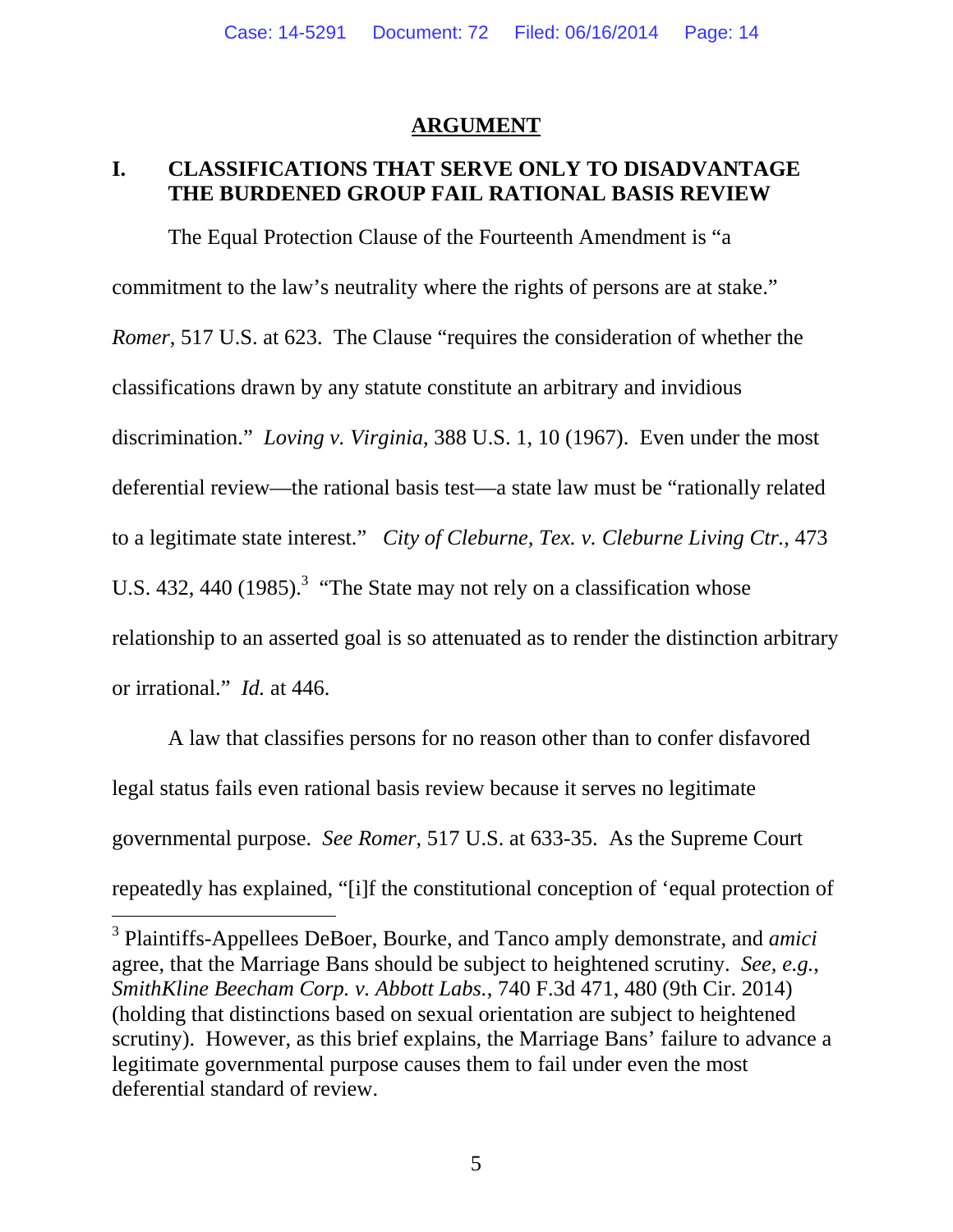the laws' means anything, it must at the very least mean that a bare . . . desire to harm a politically unpopular group cannot constitute a *legitimate* governmental interest." *Id.* at 634-35 (quoting *Dep't of Agric. v. Moreno*, 413 U.S. 528, 534 (1973)). Accordingly, in *Romer*, the Supreme Court struck down a Colorado constitutional amendment that prohibited governmental protection of gay and lesbian individuals. *Id.* at 635-36.The amendment, the Court found, was a "status-based enactment" that "impose[d] a special disability upon [gays and lesbians] alone." *Id.* at 631, 635. It "inflict[ed] on [gays and lesbians] immediate, continuing, and real injuries that outrun and belie any legitimate justifications that may be claimed for it." *Id.* at 635; *see also Eisenstadt v. Baird*, 405 U.S. 438, 454- 55 (1972) (law prohibiting distribution of contraceptives to unmarried individuals lacked a rational basis and violated the Equal Protection Clause).

So too, here. The injuries that the Marriage Bans inflict upon gay men and lesbians, as *amici* explain below, "outrun and belie" any legitimate governmental purpose that might be claimed for them.

## **II. THE MARRIAGE BANS ESTABLISH AN UNEQUAL, TWO-TIERED REGIME AND HARM GAY AND LESBIAN INDIVIDUALS AND THEIR CHILDREN**

The Marriage Bans' overt discrimination against same-sex couples in Kentucky, Michigan, and Tennessee establishes a regime in which same-sex couples are not simply relegated to second-class status, but rather are not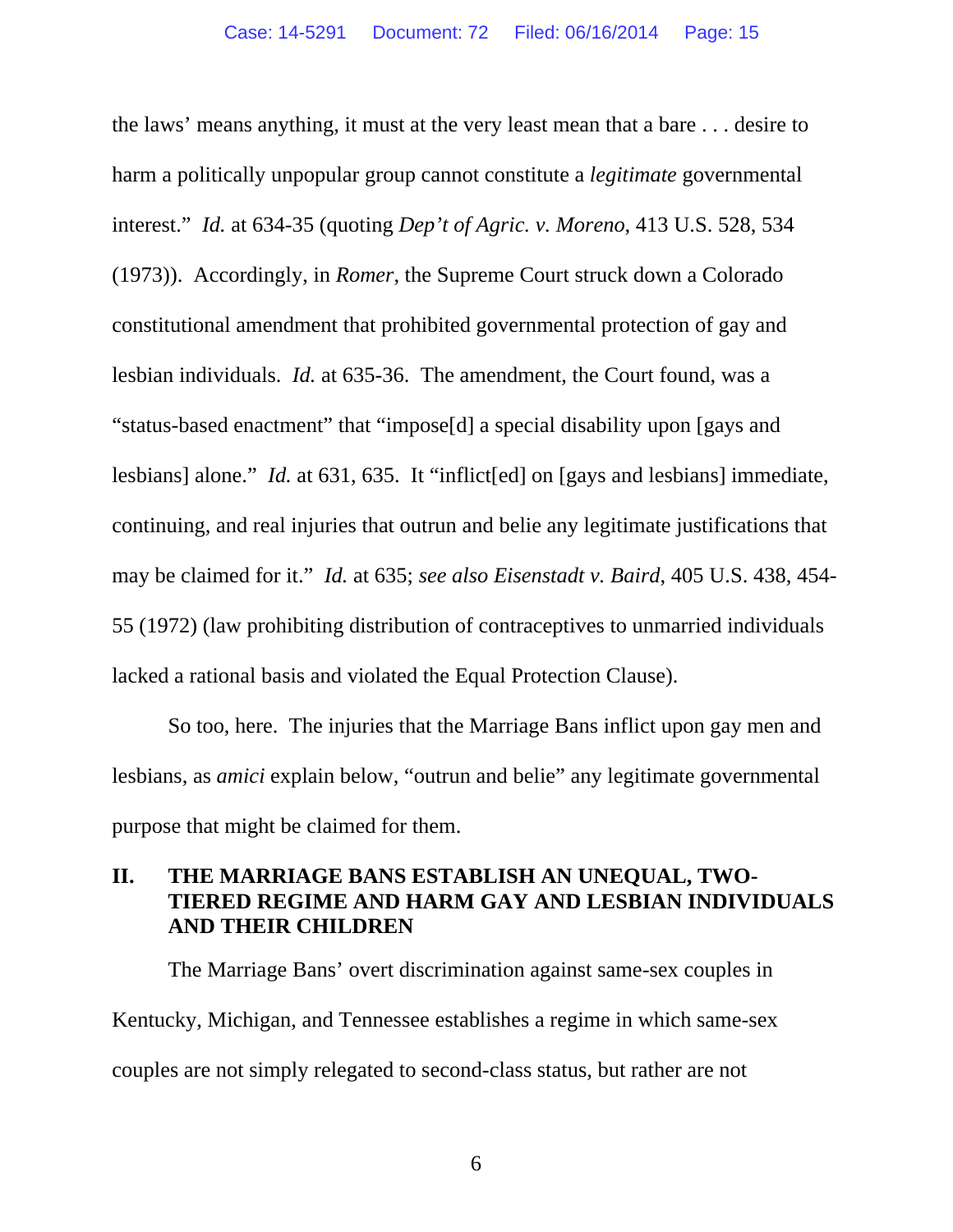recognized – and therefore do not "count" – at all. Further, as explained below, the availability of domestic partnership or civil union as exists in some other states would not cure the Marriage Bans' constitutional deficiency. Whether or not such options are available, by excluding same-sex couples from marriage itself, the Marriage Bans cause severe, actual harm to gay and lesbian individuals and their families.

#### **A. The Legalistic Designation of Domestic Partnership Is Patently Inferior to the Revered Institution of Marriage**

Time-honored precedent establishes that state-created, separate institutions for disfavored groups are inherently unequal. As the Supreme Court has repeatedly recognized since *Brown v. Board of Education*, 347 U.S. 483, 495 (1954), such separate institutions offend the guarantees of the Equal Protection Clause. *See, e.g.*, *Mayor & City Council of Balt. v. Dawson*, 350 U.S. 877 (1955) (public beaches and bathhouses); *Holmes v. City of Atlanta*, 350 U.S. 879 (1955) (public golf courses); *Gayle v. Browder*, 352 U.S. 903 (1956) (public transportation); *New Orleans City Park Improvement Ass'n v. Detiege*, 358 U.S. 54 (1958) (public parks); *Peterson v. City of Greenville*, 373 U.S. 244 (1963) (restaurants); *Brown v. Louisiana*, 383 U.S. 131 (1966) (public libraries).

Even where separate institutions have the trappings of their more wellregarded counterparts, inequalities remain by definition. Though some distinctions may be intangible, their social significance is real, and they remain constitutionally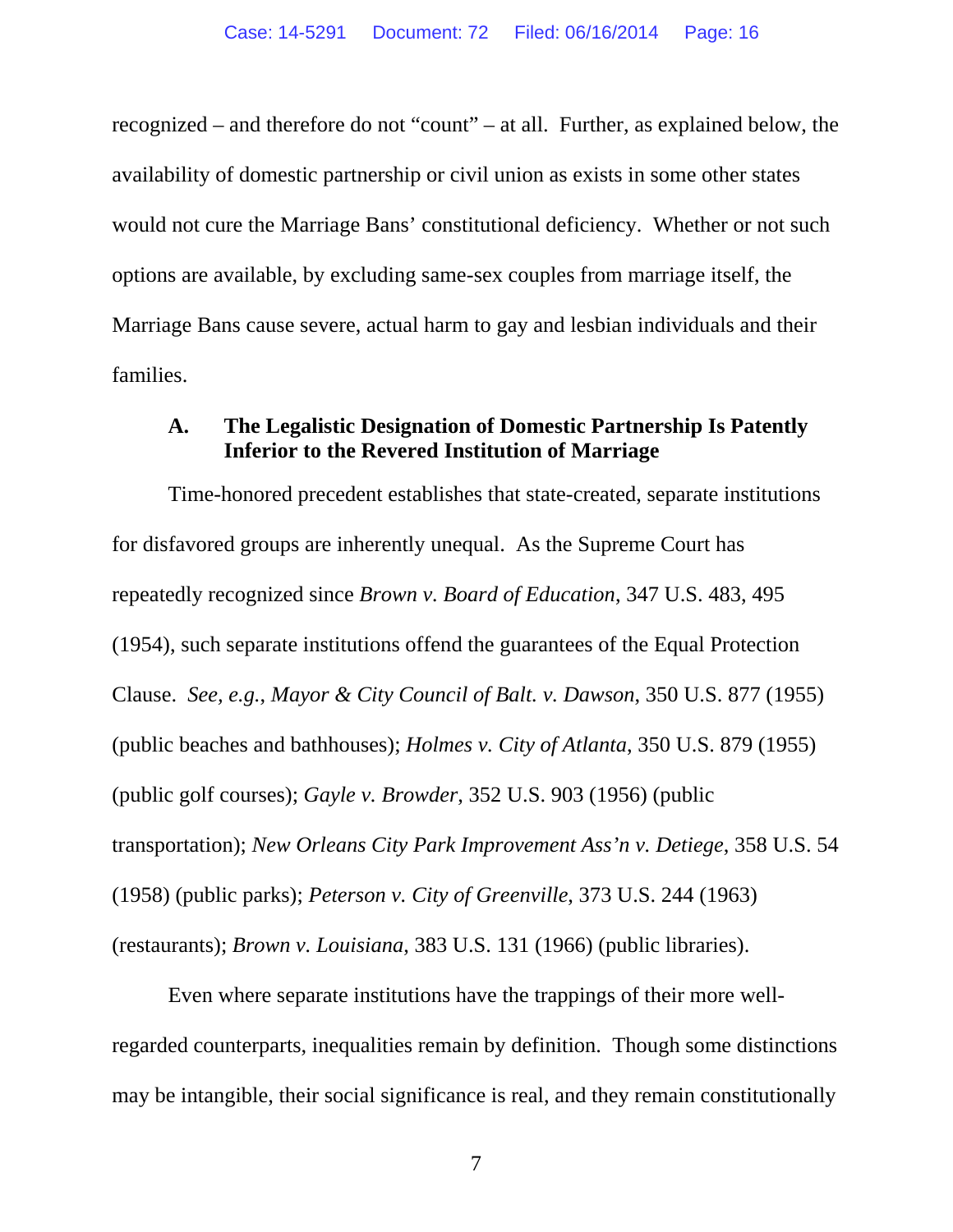impermissible. *See Sweatt v. Painter*, 339 U.S. 629, 634 (1950) (noting, in striking down Texas's segregated law schools, that "the [all-white] Law School possesses to a far greater degree those qualities which are incapable of objective measurement but which make for greatness in a law school"); *United States v. Virginia*, 518 U.S. 515, 557 (1996) (holding that Virginia could not restrict women to a military program that lacked, among other features, the "prestige" of Virginia Military Institute).

Nor would the blatant separation wrought by the Marriage Bans be cured by shunting same-sex couples into something short of real marriage, such as the legalistic apparatus of "domestic partnership" or "civil union." Both of these are different from and inferior to marriage. Even if domestic partnership were available in Kentucky, Michigan, and Tennessee, that would not remedy the harm caused by the exclusion from marriage but rather would provide a square peg for a round hole. As in *Sweatt,* "[i]t is difficult to believe that one who had a free choice" between domestic partnership and true marriage "would consider the question close." *See Sweatt*, 339 U.S. at 634.

## **1. Marriage Is a Uniquely Revered Institution in American Society**

Marriage holds a hallowed status in our society. As courts repeatedly recognize, marriage can be an essential aspect of the human experience. Far "more than a routine classification for purposes of certain statutory benefits," *United* 

8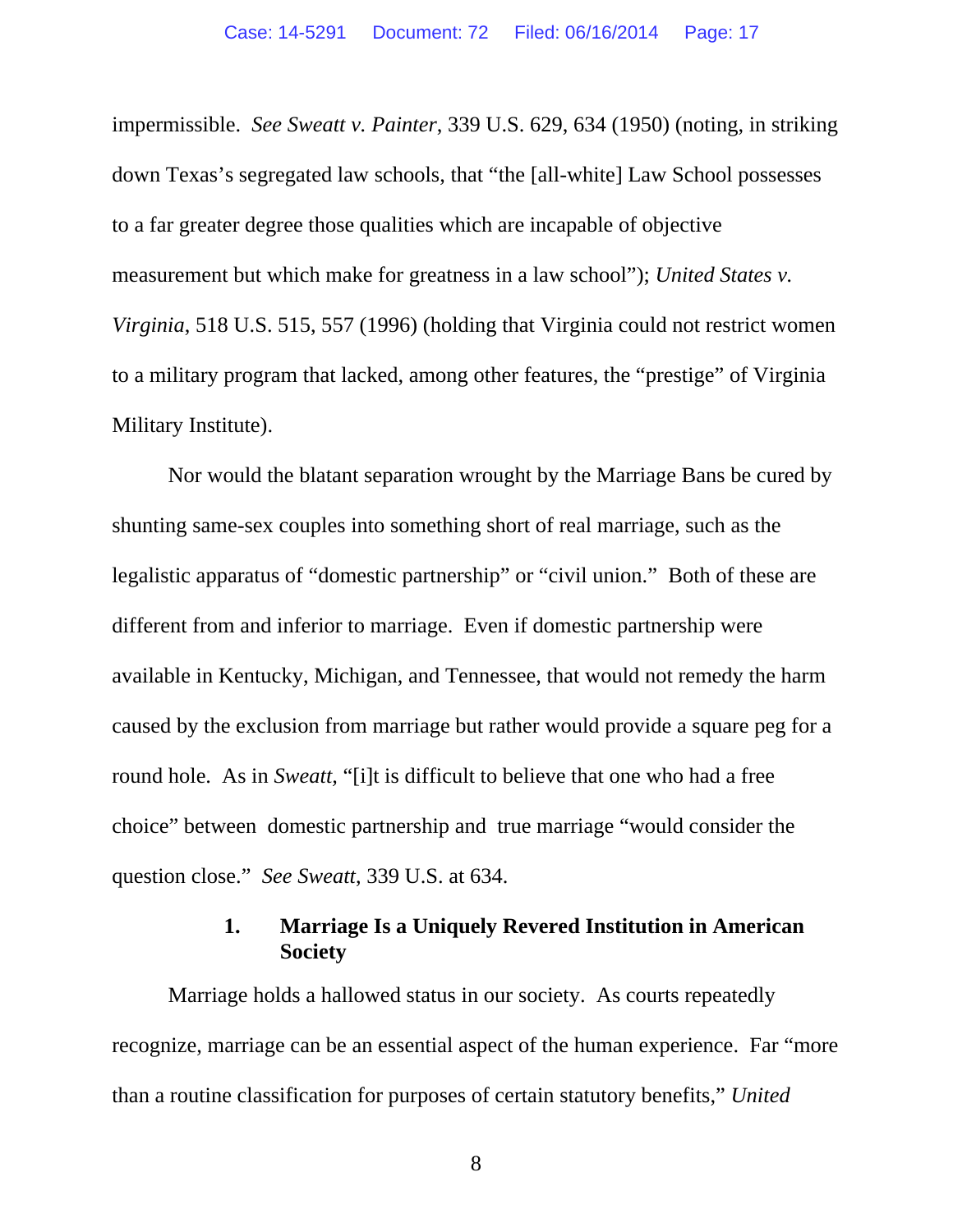*States v. Windsor*, 133 S. Ct. 2675, 2692 (2013), marriage is "an institution of transcendent historical, cultural and social significance," *Kerrigan v. Comm'r of Pub. Health*, 957 A.2d 407, 418 (Conn. 2008), "an institution more basic in our civilization than any other." *Williams v. North Carolina*, 317 U.S. 287, 303 (1942). Its significance to the couple involved is unparalleled; it is "intimate to the degree of being sacred." *Griswold v. Connecticut*, 381 U.S. 479, 486 (1965). Furthermore, marriage is a time-honored demonstration to family, friends, and the community of a loving commitment and mutual responsibility between two people and implies a return promise by society to respect that commitment. *See Turner v. Safley*, 482 U.S. 78, 95 (1987) (recognizing that marriage is an "expression<sup>[]</sup> of emotional support and public commitment"). The institution is "a highly public celebration of the ideals of mutuality, companionship, intimacy, fidelity, and family." *Goodridge v. Dep't of Pub. Health*, 798 N.E.2d 941, 954 (Mass. 2003). The right to marry, accordingly, "has long been recognized as one of the vital personal rights essential to the orderly pursuit of happiness by free men [and women]." *Loving*, 388 U.S. at 12; *see also Perez v. Lippold*, 198 P.2d 17, 18-19 (Cal. 1948) ("Marriage is . . . something more than a civil contract subject to regulation by the state; it is a fundamental right of free men."). As a result of the special significance of marriage in society, the institution has a critical "signaling" role, apart from the specific legal obligations it entails. Elizabeth S. Scott, *Social*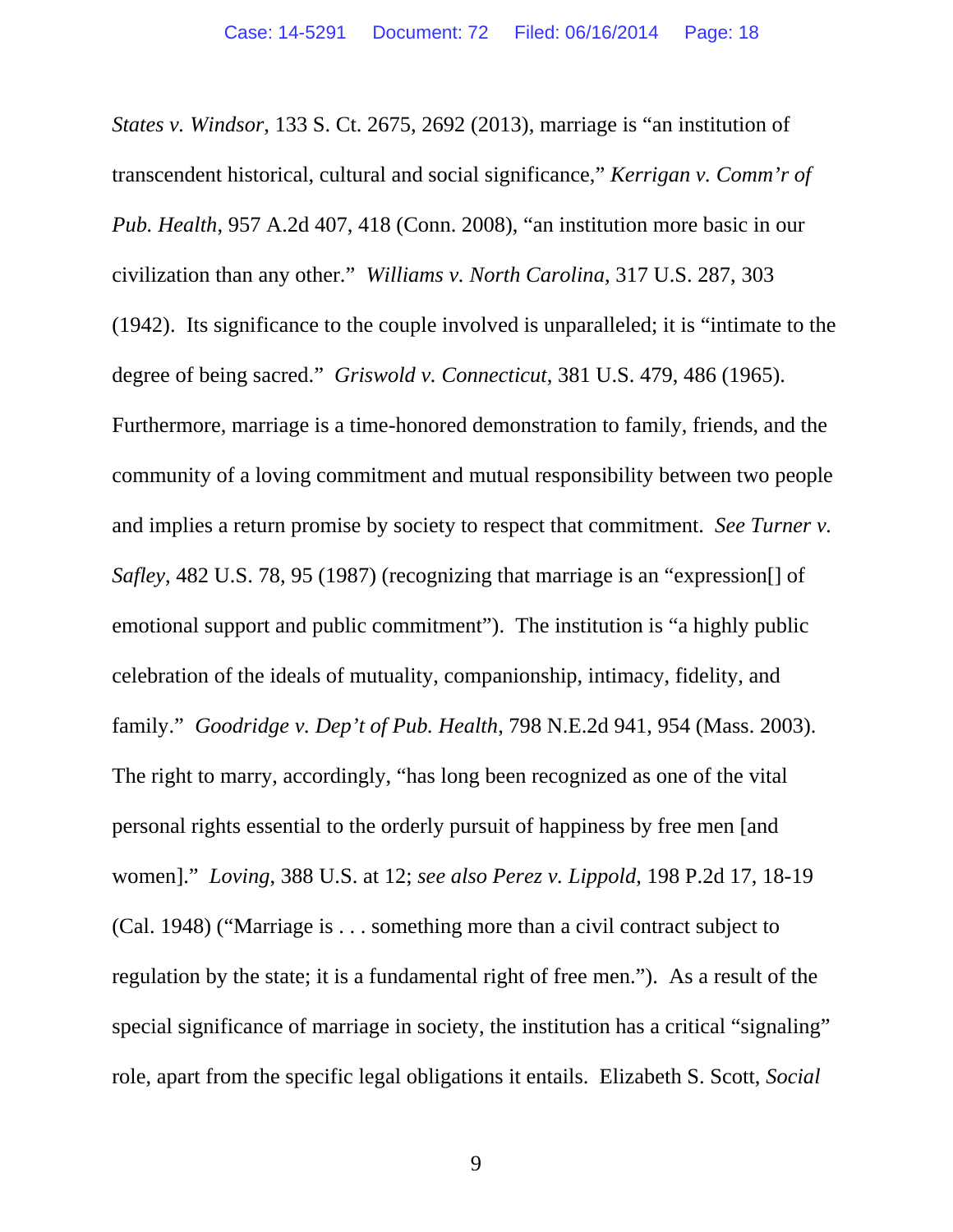*Norms and the Legal Regulation of Marriage*, 86 Va. L. Rev. 1901, 1917 (2000). The designation of marriage establishes norms for how the two married individuals conduct themselves and how society behaves toward them.

First, married people understand they are to be emotionally and financially supportive, honest, and faithful to one another. *See* Robert A. Burt, *Belonging in America: How to Understand Same-Sex Marriage*, 25 BYU J. Pub. L. 351, 357 (2011) (noting that "[t]his faithfulness has always been at the core of the marital status for mixed-sex couples"). Although married couples may modify their expectations and behavior over time, they benefit by beginning with a common understanding of the marital relationship, gleaned from a lifetime of participating in society, hearing about marriage, and observing married couples. *See* Jeffrey M. Adams & Warren H. Jones, *The Conceptualization of Marital Commitment: An Integrative Analysis*, 72 J. Personality Soc. Psychol. 1177 (1997). This shared understanding assists married individuals in meeting their own and their spouse's expectations and motivates them to work through temporary difficulties. *Id.* 

The institution of marriage likewise provides common ground for others in society to understand a couple's relationship. Because marriage is universally recognized, married couples are readily treated in a manner that reflects their personal commitment and concomitant legal and social status. *See Goodridge*, 798 N.E.2d at 955 ("Because [marriage] fulfills yearnings for security, safe haven, and

10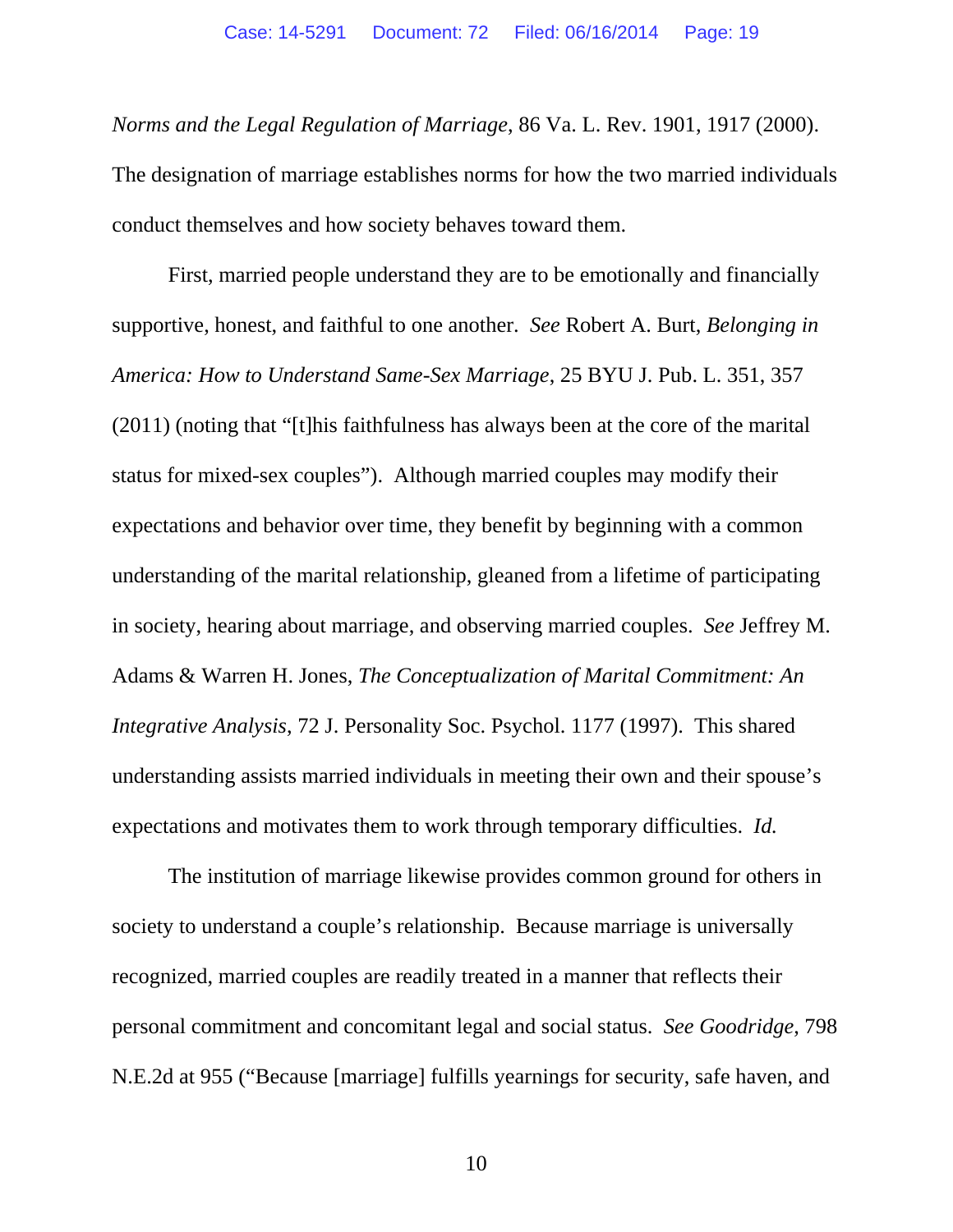connection that express our common humanity, civil marriage is an esteemed institution, and the decision whether and whom to marry is among life's momentous acts of self-definition."). Spouses are understood as family members. When a married couple opens a joint bank account, or checks into a hotel, or applies for a credit card, or attends a parent-teacher conference, or accompanies a child on a plane flight, or jointly rents a car, there is no need for explanation or documentary proof of the relationship. *See generally Varnum v. Brien*, 763 N.W.2d 862, 883-84 (Iowa 2009) ("Iowa's marriage laws" are "designed to bring a sense of order to the legal relationships of committed couples and their families in myriad ways.").

For these reasons and others, many people regard getting married as the most important day in their lives—indeed, marriage "is the centerpiece of our entire social structure." Thomas B. Stoddard, *Why Gay People Should Seek the Right to Marry*, Out/Look: Nat'l Gay & Lesbian Q. (Fall 1989).

## **2. Statutory Schemes that Recognize Domestic Partnership and Civil Unions Are Legalistic Mechanisms That Lack the Significance, Stability, and Meaning of Marriage**

Nor would shifting to a scheme that recognizes domestic partnership and civil unions remedy the harm caused by the exclusion of same-sex couples from the institution of marriage. Domestic partnership and civil unions plainly lack the status, cultural significance, and social meaning of marriage. Unlike marriage,

11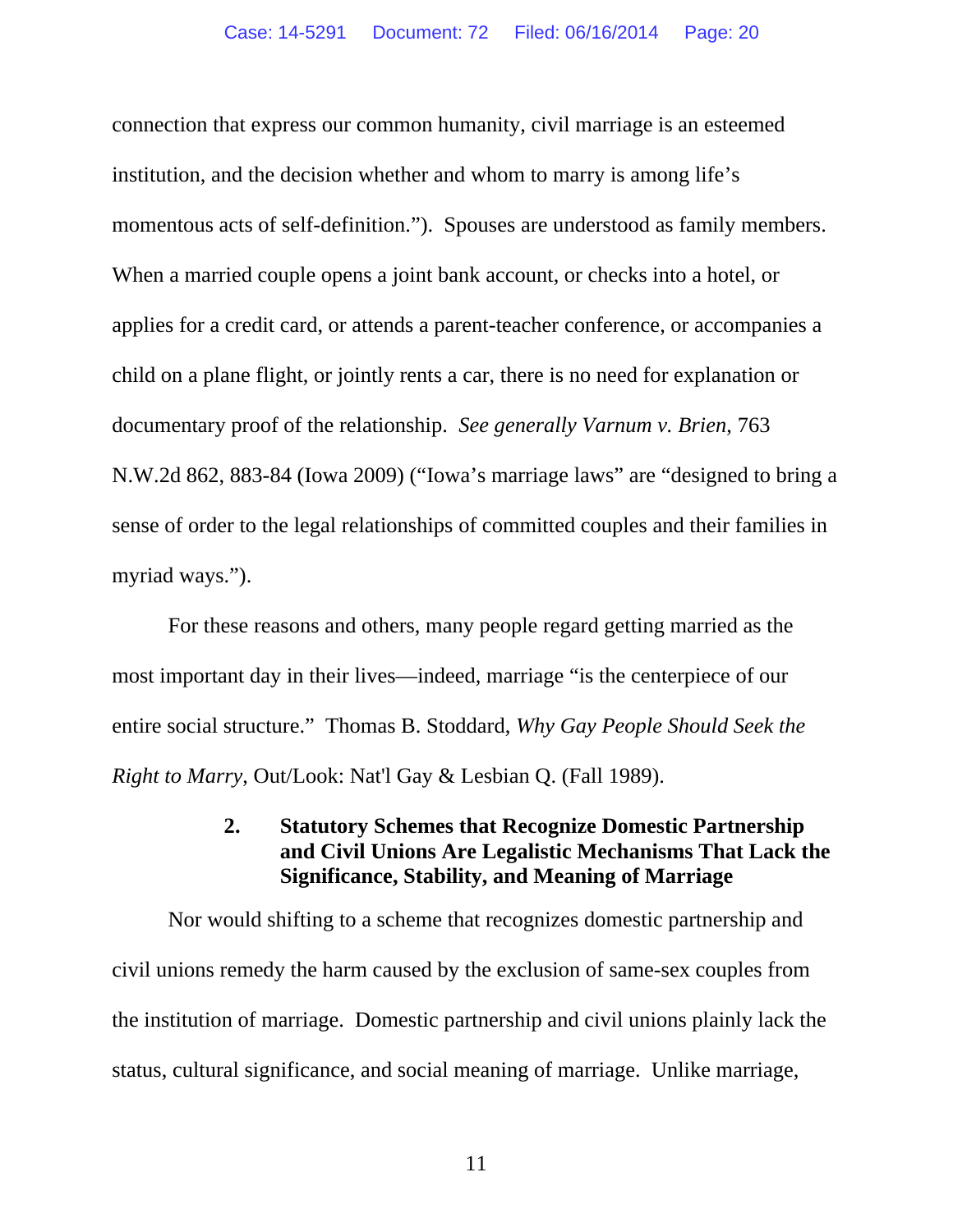these legalistic categories are not an effective marker of family relationships. And same-sex couples who have access only to domestic partnerships or civil unions are deprived of many of the tangible and intangible benefits and responsibilities that come with the marital commitment.

First, the legal categories of domestic partnership and civil union are novel and unstable. These categories were invented recently,  $4$  and their meaning is evershifting. 5 Even the name of the category varies from state to state. *Compare* Nev. Rev. Stat. § 122A (2013) ("Domestic Partnership") *with* Haw. Rev. Stat. § 572B (2013) ("Civil Union"). In addition, state law varies as to which individuals are permitted to enter a domestic partnership or civil union. In California, for example, only same-sex couples or couples in which one member is more than sixty-two years old are eligible to apply for a domestic partnership. *See* Cal. Fam. Code § 297(b)(4) (2014). In contrast, in Hawaii, any couple that cannot legally marry ("such as a widowed mother and her unmarried son") may enter a civil union. *See* Haw. Rev. Stat. §§ 572C-2, 572C-4 (2013). These different and inconsistent labels further obscure the legal rights and responsibilities of same-sex

 $\overline{a}$ 

<sup>&</sup>lt;sup>4</sup> The City of West Hollywood enacted the first domestic partnership ordinance in the mid-1980s.

 $<sup>5</sup>$  For example, in 1997, Hawaii's statutory scheme granted same-sex couples only</sup> 60 rights associated with marriage , but recently expanded the number of such rights. *See* Haw. Rev. Stat. §§ 572B, 572C-2 (2013).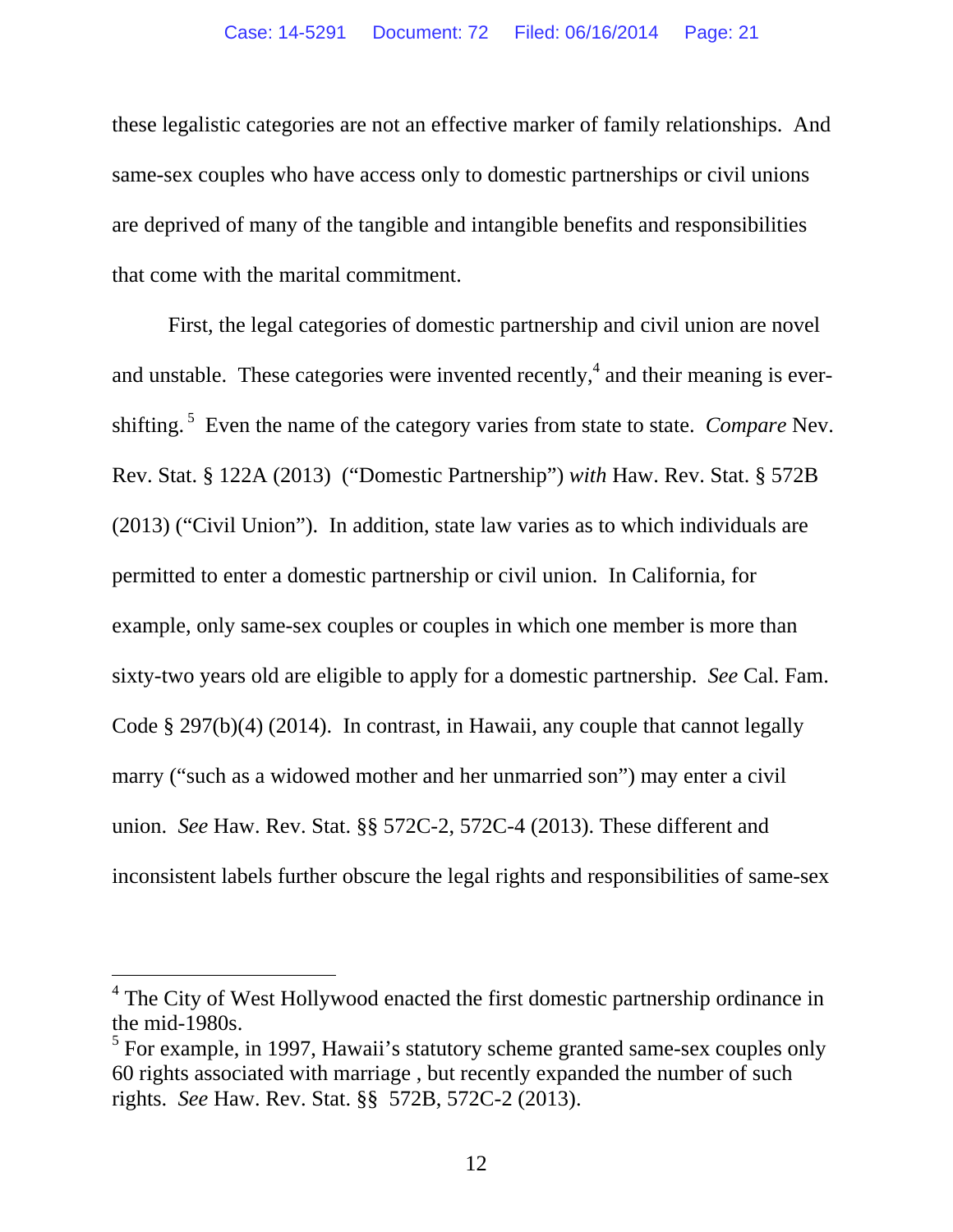couples . *See Jackson,* 884 F. Supp. 2d. at 1077; *Sevcik v. Sandoval*, 911 F. Supp. 2d 996, 1001 (D. Nev. 2012).

Not surprisingly, in light of their novel and uncertain stature, domestic partnership and civil unions are not valued by society in a way that compares to marriage. People do not associate these legalistic relationships with the stability and permanence that characterize marriage. This is evident in the way government treats domestic partnership. In Nevada, for example, domestic partners need not solemnize their partnership, whereas marriage requires solemnization by a judge, justice or minister. *See Sevcik,* 911 F. Supp. 2d at 1000-01.

In turn, the registration of a domestic partnership is less meaningful to samesex couples than getting married would be. The complex emotions that people experience when they get married—as well as the joy and human closeness they feel when they attend a wedding—simply do not attach to the ministerial step of registering a domestic partnership or entering a civil union. Even when domestic partners celebrate their legal registration with a ceremony, the terrain is unfamiliar: Is the event a wedding? A commitment ceremony? Something else? The lack of a common vocabulary underscores the institution's lack of societal stature.

These reminders continue throughout the relationship. Even the simple act of referring to one's "partner" can be wrought with embarrassment and misunderstanding: members of same-sex couples can be left searching for a

13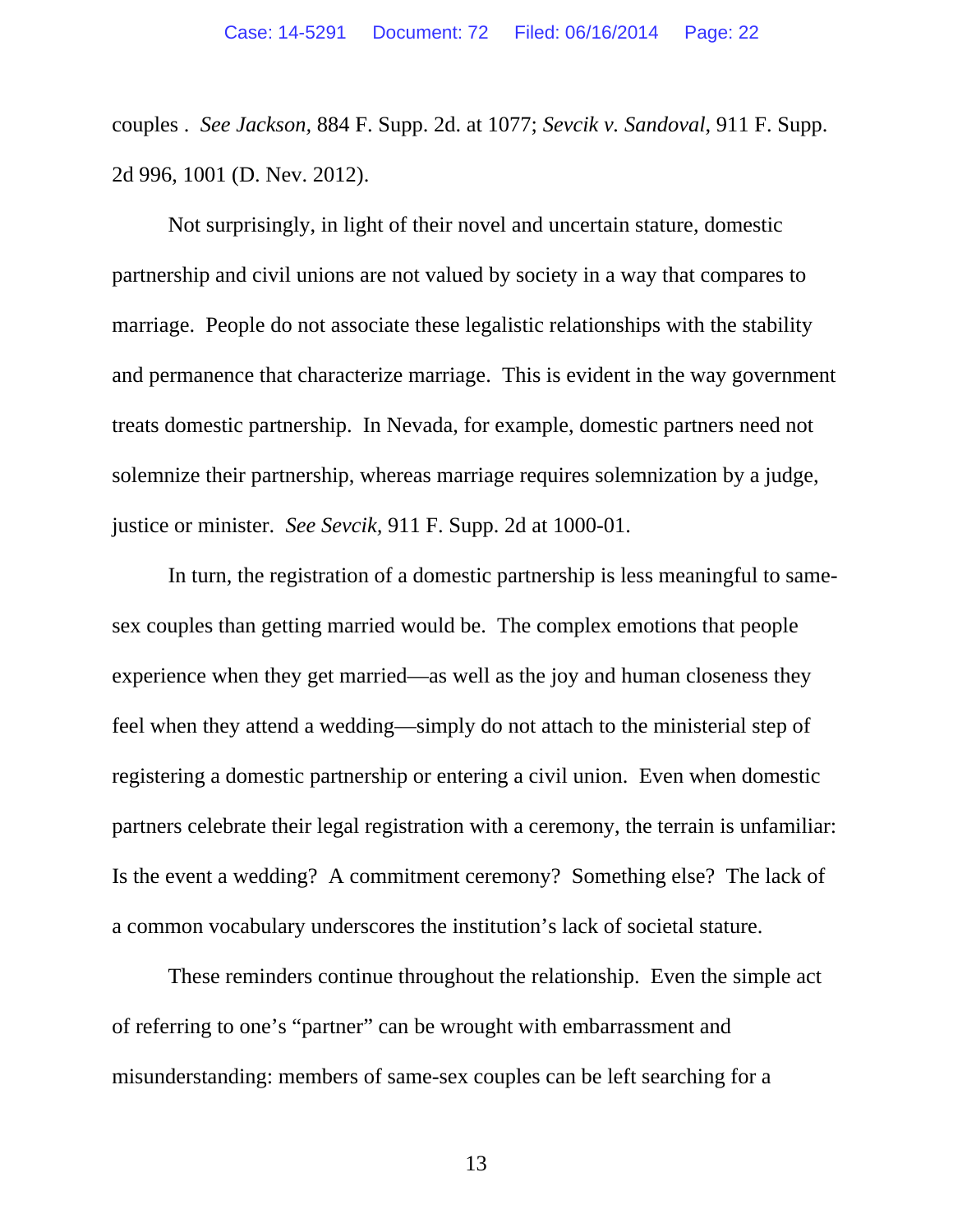manner to explain, no matter how uncomfortable the setting, whether they are referring to their *domestic* partner or to their professional, athletic, or law partner. Consequently, same-sex couples must often explain the intricacies of state family law to friends and potentially hostile strangers alike. Such ambiguities, and the likelihood of differential treatment, would be reduced if same-sex couples could accurately refer to themselves as "married" or could refer to each other as "husband" or "wife," a vocabulary that is universally understood.

In sum, marriage has a unique status in American society. There is no dispute that marriage means far more than inheritance rights, powers of attorney, or community property. It is, instead, the ultimate symbol of "unequaled commitment." Evan Wolfson, *Why Marriage Matters: America, Equality, and Gay People's Right to Marry* 6 (2004). Domestic partnership would be a patently inferior alternative. Simply put: "No matter what language people speak—from Arabic to Yiddish, from Chinook to Chinese—*marriage* is what we use to describe a specific relationship of love and dedication to another person. It is how we explain the families that are united because of that love. And it universally signifies a level of self-sacrifice and responsibility and a stage of life unlike any other." *Id.* at 3 (emphasis added).

14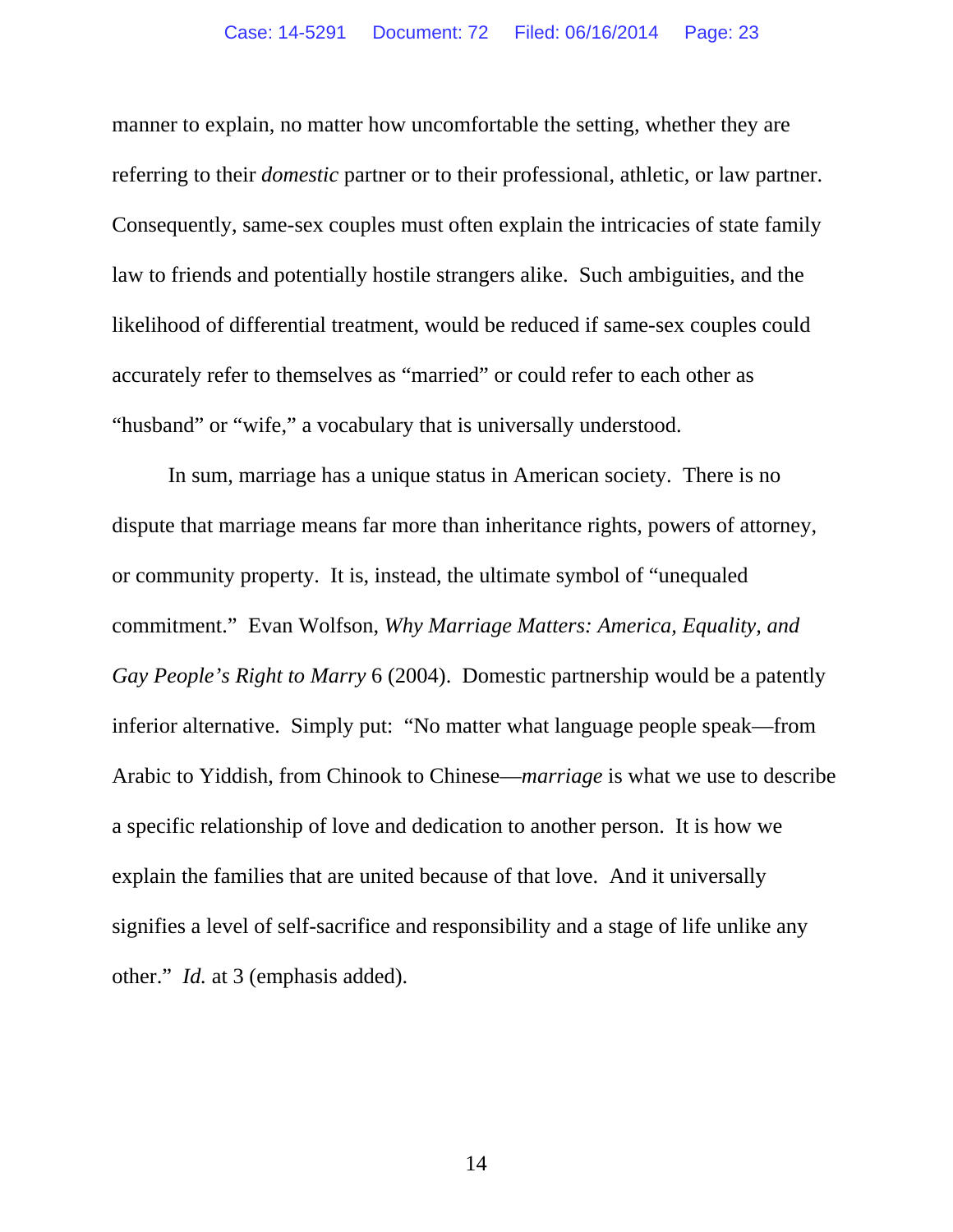## **B. Excluding Same-Sex Couples From the Institution of Marriage Causes Tangible Legal and Economic Harm**

Exclusion of same-sex couples from the institution of marriage results in the denial of many real and concrete legal and economic benefits that are premised upon *married* status. *See generally* M.V. Lee Badgett, *The Economic Value of Marriage for Same-Sex Couples*, 58 Drake L. Rev. 1081 (2010). Because they are not married, same-sex couples may be denied employment-related benefits and may have limited access to affordable employment-based health insurance. *Id.* at 1084 (explaining that "coverage for same-sex domestic partners is still relatively rare"). Many same-sex couples eschew the institution of domestic partnership due to its lesser status. These couples are denied even the limited economic and legal protections that accrue to that designation.<sup>6</sup>

-

<sup>6</sup> *Amici* agree, as plaintiffs-appellees in *Tanco* and *Bourke* argued in the lower court, that the Marriage Bans also infringe the constitutional right to travel. The Supreme Court has held that it is a violation of the right to travel to deny important state benefits with the effect of penalizing interstate migration. *See, e.g.*, *Mem'l Hosp. v. Maricopa Cnty.*, 415 U.S. 250, 254 (1974) (requiring people to forgo access to free medical care if they migrate is constitutionally impermissible); *Dunn v. Blumstein*, 405 U.S. 330, 335 (1972) (requiring people to forgo voting rights if they migrate is constitutionally impermissible); *Shapiro v. Thompson*, 394 U.S. 618, 629 (1969) (requiring people to forgo access to welfare if they migrate is constitutionally impermissible). As the Supreme Court has also held, marriage is a fundamental right, *see Loving*, 388 US 1, 12. Thus penalizing the members of a same-sex couple by requiring them to forgo the legal benefits granted by virtue of their marriage in a state that permits same sex marriage if they migrate to a state that does not recognize such marriages is similarly a violation of their right to travel. *Id.*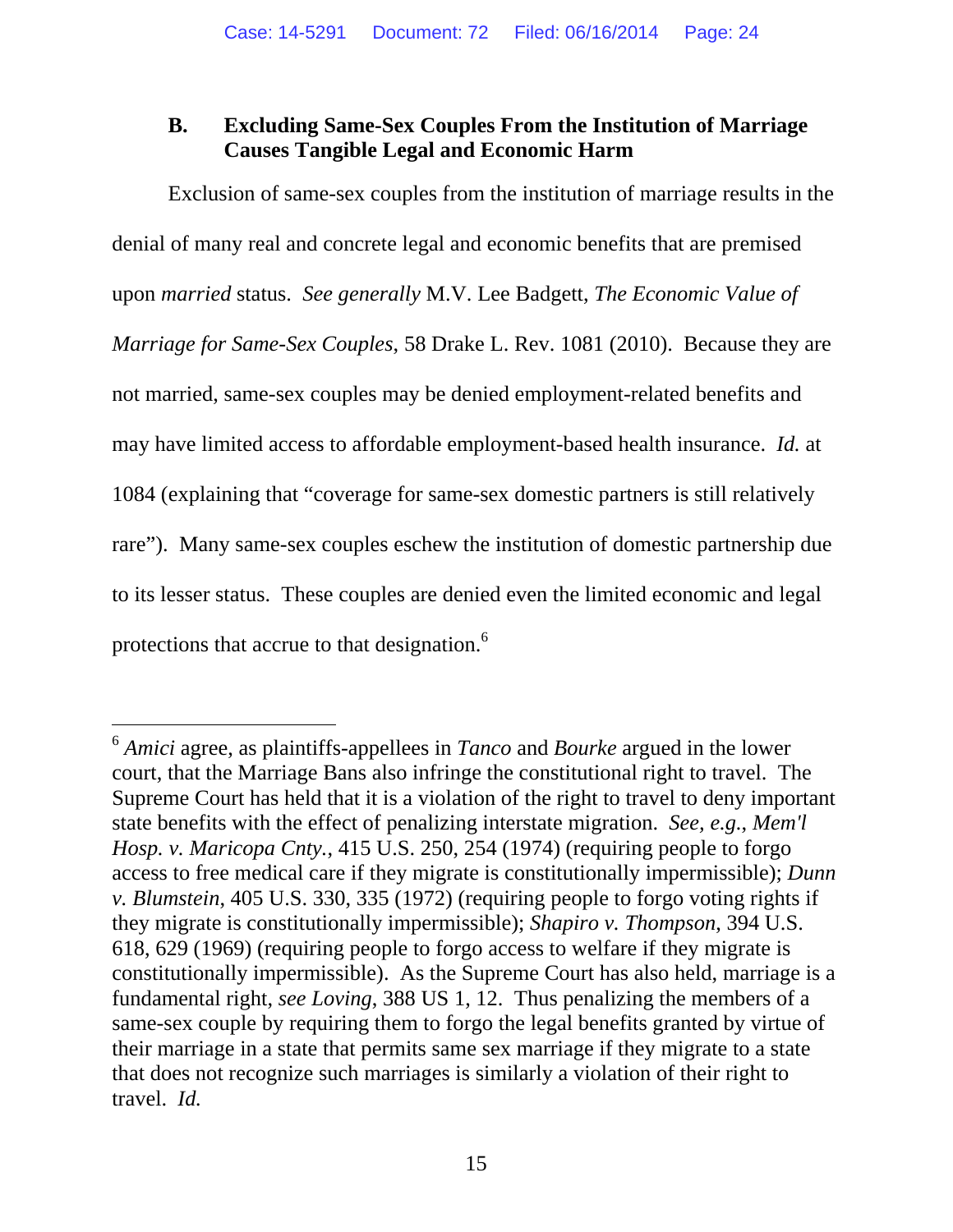More generally, marriage confers numerous economic benefits that stem from the unique commitment it represents. For example, marriage fosters greater specialization of labor, which can increase a couple's income and the time available for family. *Id.* at 1102. Marriage also tends to reduce a couple's transaction costs: marriage "promotes economic efficiency by reducing transaction costs for couples, mainly by removing the need to renegotiate the terms of the legal relationship as couples experience changed circumstances." *Id.* at 1101. Furthermore, married individuals enjoy greater employment-related economic gains, whereas same-sex couples who cannot marry face uncertainty and pressures that may adversely affect their work performance and reduce their economic rewards. *Id.* at 1102-03. Though difficult to quantify, these economic benefits of marriage are well-known and acknowledged in the field of economics. *Id.*

Even in states that recognize domestic partnerships, domestic partners are afforded fewer rights than those offered to married couples. For example, in Nevada, domestic partners receive some, but not all, of the rights and responsibilities afforded to married couples: among other things, employers there are not legally required to provide health care benefits for domestic partners of their employees. Nev. Rev. Stat. § 122A.210(1) (2013). In Wisconsin, the legislature granted only a set of limited rights to domestic partners. *See* Howard A. Sweet, *Understanding Domestic Partnerships in Wisconsin*, 82 Wis. Law. 6, 56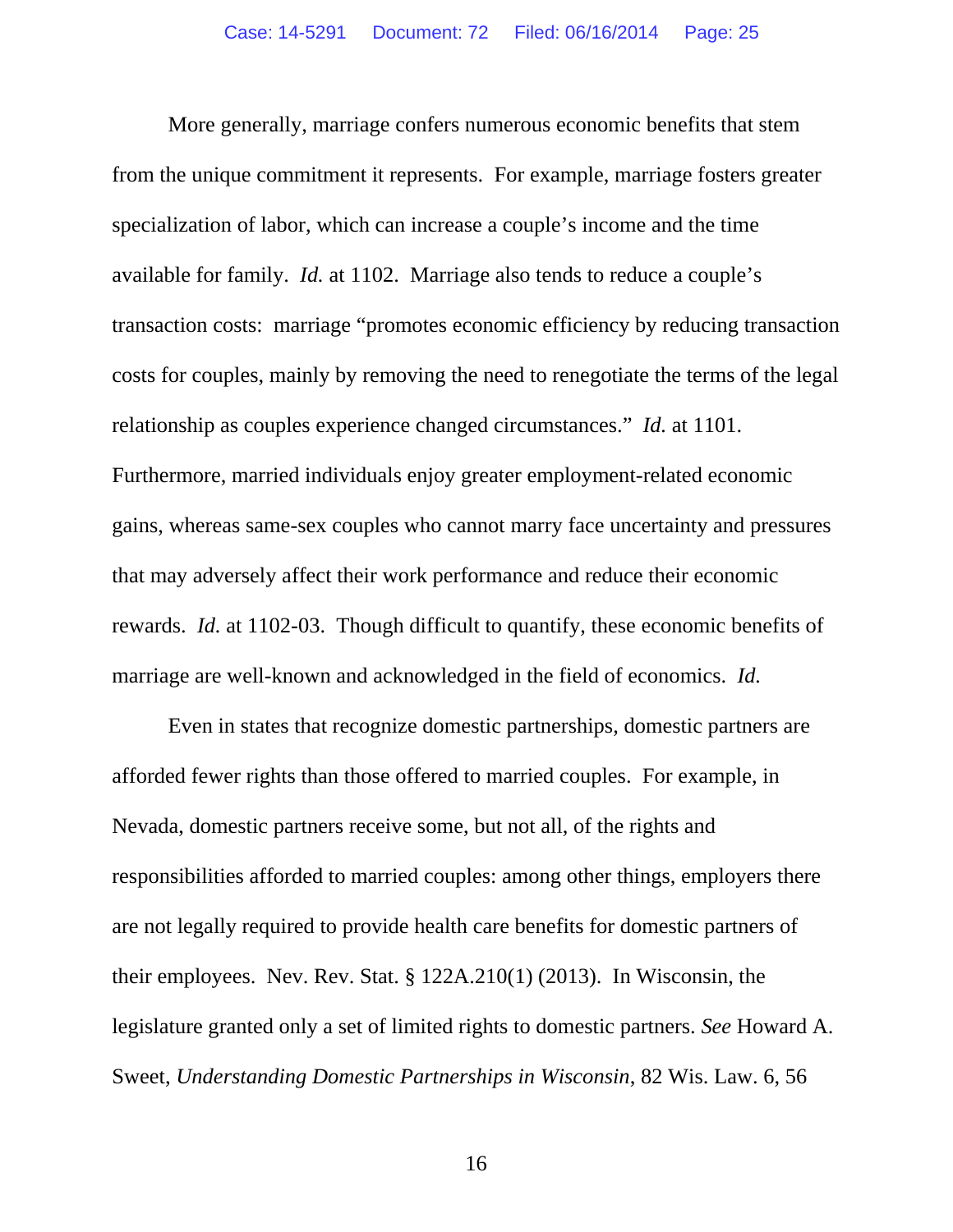(Nov. 2009). In enacting the State's domestic partnership statute, the Wisconsin legislature made clear that "the legal status of domestic partnership" was specifically designed *not* to be "substantially similar to that of marriage." Wis. Stat. § 770.001 (2014).

## **C. In the Wake of the Supreme Court's Decision in** *Windsor***, the Tangible Benefits Associated with Marriage Are Even More Substantial.**

The availability of federal benefits to married couples further demonstrates that the Marriage Bans inflict real economic and legal harm on same-sex couples. Statutory schemes that allow same-sex couples to enter domestic partnerships or civil unions but that do not allow them to marry result in the deprivation of federal benefits because many federal agencies offer such benefits only to lawfully *married* couples. Now that the Supreme Court's decision in *Windsor* invalidated Section 3 of the federal Defense of Marriage Act ("DOMA"), which prohibited federal recognition of the validity of same-sex couples' marriages, 133 S.Ct. at 2695, a growing chasm separates the protections available to same-sex couples who are lawfully married under their state's legal regime from those who are merely joined in domestic partnership or civil union.

The federal government uses "marriage" as a threshold for many federal protections and responsibilities. By defining "marriage" and "spouse" for federal purposes, Section 3 of DOMA effectively "control[led] over 1,000 federal laws"

17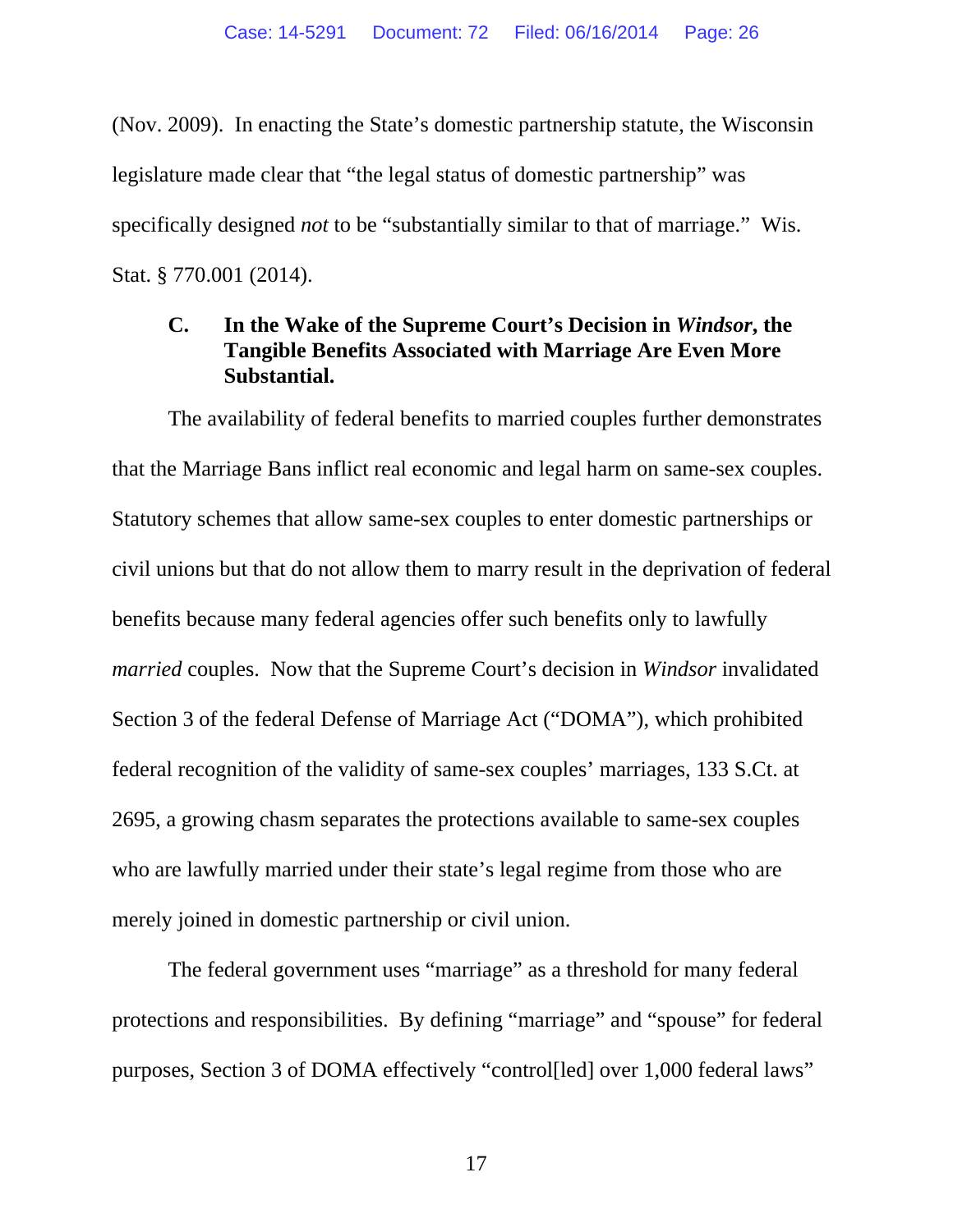where marital or spousal status is a factor. *Windsor*, 133 S. Ct. at 2683 (citing U.S. Gov't Accountability Office, GAO-04-353R, *Defense of Marriage Act: Update to Prior Report 1* (2004)). By denying same-sex couples the right to marry, Kentucky, Michigan, and Tennessee have placed those federal protections and responsibilities entirely off-limits to them. *See generally Garden State Equal. v. Dow*, 216 N.J. 314 (2013).

On the same day *Windsor* was decided, the President ordered a complete and comprehensive review of "all relevant federal statutes to ensure [the] decision, including its implications for Federal benefits and obligations, is implemented swiftly and smoothly." *Statement by the President on the Supreme Court Ruling on the Defense of Marriage Act* (June 26, 2013 )*, available at*  http://www.whitehouse.gov/blog/2013/06/26/supreme-court-strikes-down-defense-

marriage-act. However, in striking down Section 3 of DOMA, the Supreme Court confined its holding to "lawful marriages." *Windsor,* 133 S. Ct. at 2696. Consistent with their existing benefits frameworks, the agencies that have taken action to date in response to the President's directive have extended protections and responsibilities to *married* same-sex couples, and many agencies have stated explicitly that they *will not* extend protections to registered domestic partners.<sup>7</sup> For

-

 $7$  To date, the federal government agencies extending protections based on lawful marriage include the Office of Personnel Management, the Department of Defense, the Department of Homeland Security, the Department of State, the Department of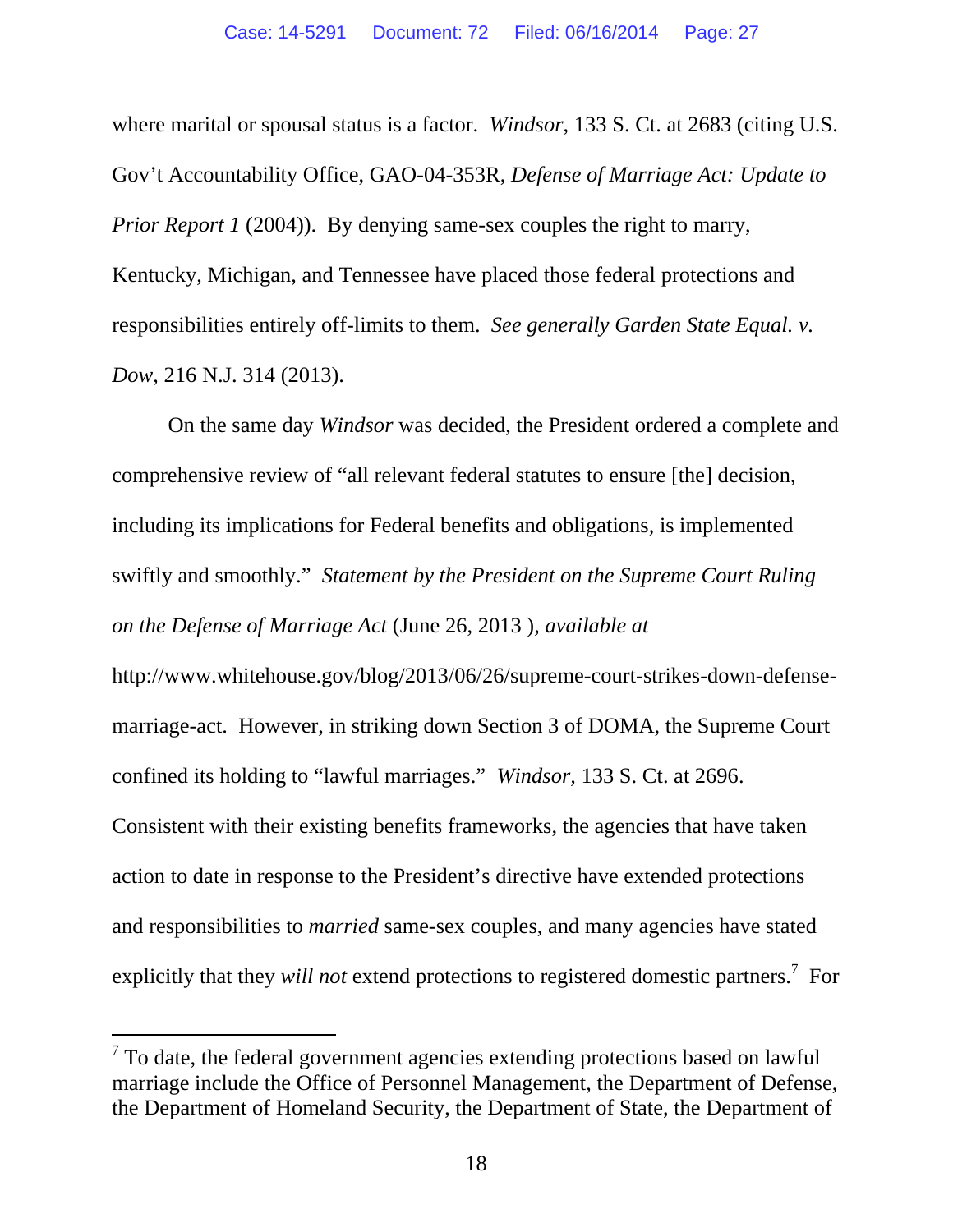example, in its extensive guidance regarding federal benefits post-*Windsor*, the Office of Personnel Management expressly provided that "[b]enefits coverage is now available to a legally married same-sex spouse of a Federal employee or annuitant," but "same-sex couples who are in a civil union or other forms of domestic partnership . . . will remain ineligible for most Federal benefits programs." Office of Personnel Management, Benefits Admin. Letter, *Coverage of Same–Sex Spouses,* No. 13-203 (July 17, 2013) at 1-2. Likewise, on August 29, 2013, the Internal Revenue Service ("IRS") ruled that all legal marriages of samesex couples will be respected for federal tax purposes. Rev. Rul. 2013-17, 2013- 381.R.B. However, the Revenue Ruling also specifically held that marital protections do not extend to persons "who have entered into a registered domestic partnership, civil union, or other similar formal relationship recognized under state law that is not denominated as a marriage under the laws of that state . . . ." *Id.* 

In the immigration context, whether a same-sex couple is lawfully *married*  or merely in a domestic partnership or civil union could mean the difference between deportation and a valid basis for a family-based immigration visa. The United States Citizenship and Immigration Services ("USCIS") has made clear that

 $\overline{a}$ 

the Treasury and Internal Revenue Service, the Department of Labor, the Department of Health and Human Services, the Social Security Administration, the Department of Veterans Affairs, the Office of Governmental Ethics, and the Federal Elections Commission.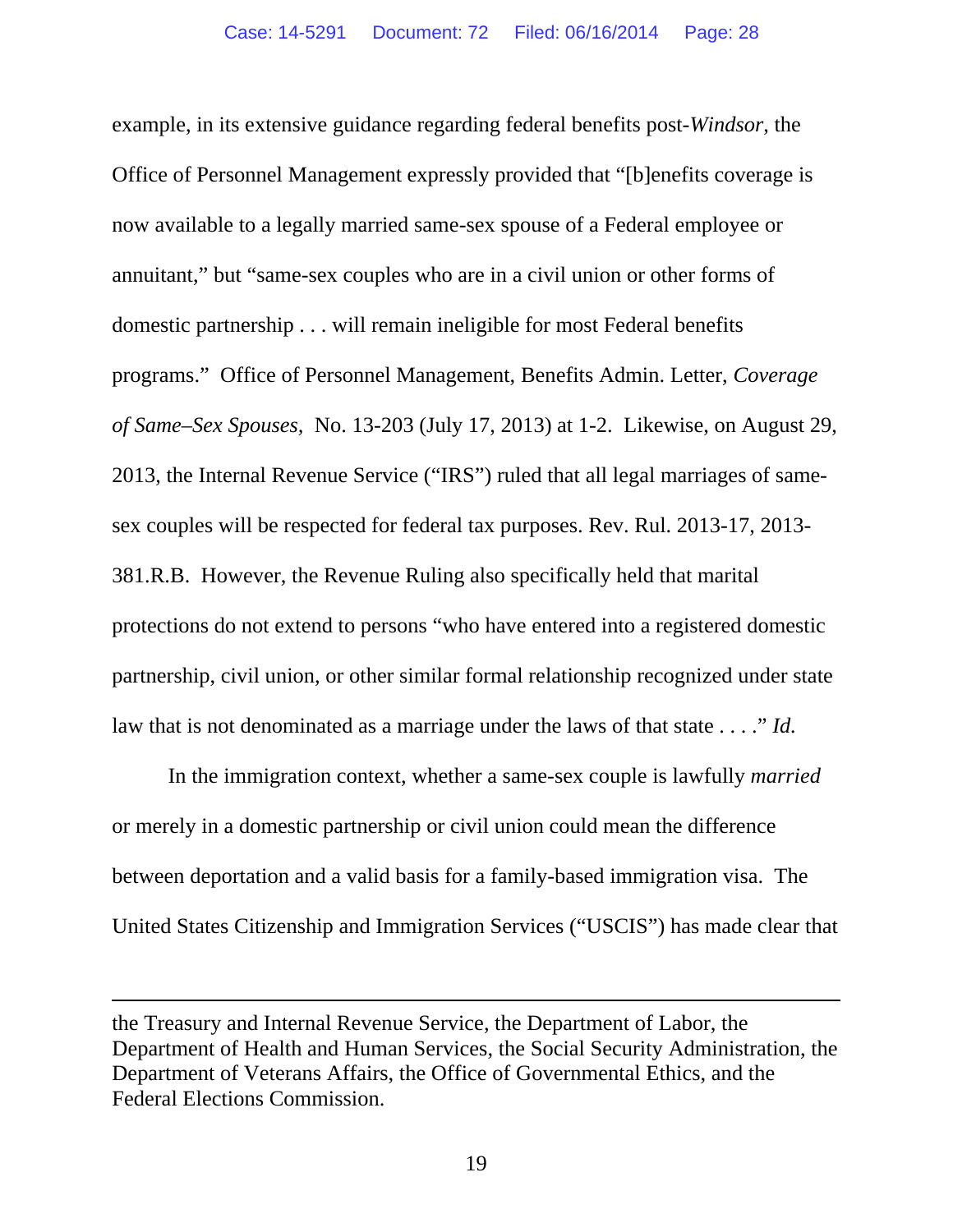"same-sex marriages will be treated exactly the same as opposite-sex marriages" including, for example, with respect to eligibility for discretionary waivers of certain inadmissibility grounds based on marriage or status of a spouse, and to the residency period required for naturalization of non-citizens married to U.S. citizens. USCIS, *Same Sex Marriages* (updated Apr. 3, 2014), *available at*  http://www.uscis.gov/family/same-sex-marriages ("USCIS FAQ"), at QA 8-9. These benefits would not be available to same-sex couples in domestic partnerships or civil unions.<sup>8</sup>

The guidance and policies issued by the Department of Homeland Security, Department of Defense and the Department of State further exemplify the primacy of lawful *marriage* in extending federal benefits to same-sex couples. On July 1, 2013, then-Secretary of Homeland Security Napolitano directed the USCIS to "review immigration visa petitions filed on behalf of a same-sex spouse in the same manner as those filed on behalf of an opposite-sex spouse." *Statement by* 

 $\overline{a}$ 

<sup>&</sup>lt;sup>8</sup> Certain governmental agencies, including the USCIS, have stated that "[a]s a general matter, the law of the place where the marriage was celebrated determines whether the marriage is legally valid for immigration purposes. . . . The domicile state's laws and policies on same-sex marriages will not bear on whether USCIS will recognize a marriage as valid." USCIS FAQ, at QA 3. This means that a same-sex couple living in a state that provides only for civil unions or domestic partnerships, as well as such couples living in states that lack even these provisions, would be required to bear the burden of travelling out of state—and marrying far away from their friends and families—to qualify for the same federal benefits afforded to heterosexual married couples.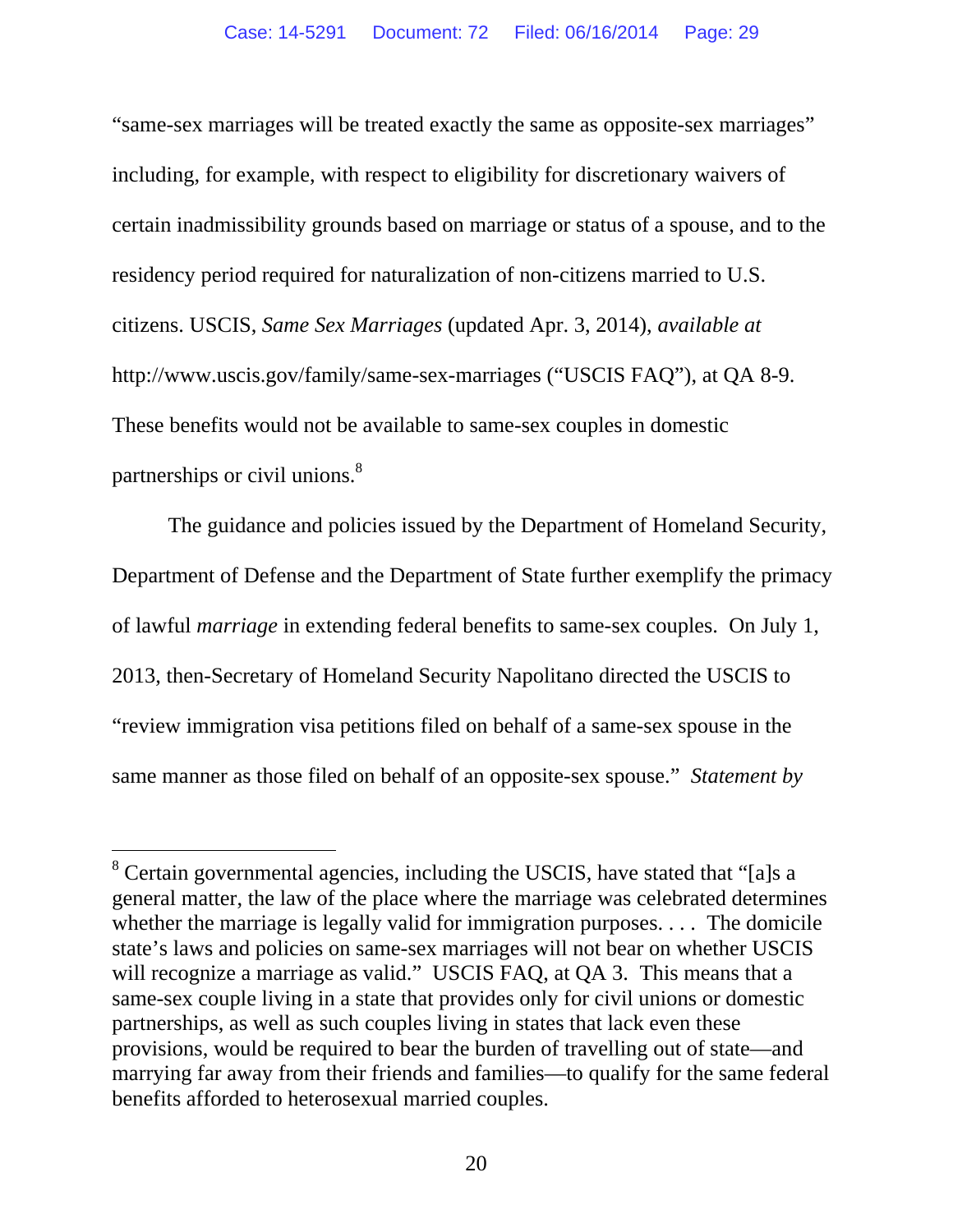*Secretary of Homeland Security Janet Napolitano on the Implementation of the Supreme Court Ruling on the Defense of Marriage Act,* (July 1, 2013), *available at* http:/ /www.dhs.gov/news/2013/07/01/statement-secretary-homeland-securityjanet-napolitano-implementation-supreme-court.<sup>9</sup> The Department of State followed suit, beginning with Secretary Kerry's announcement that U.S. embassies and consulates would adjudicate visa applications based on a marriage of a samesex couple in the same way that they adjudicate applications for different-sex spouses. *Announcement on Visa Changes for Same-Sex Couples* (Aug. 2, 2013), *available at* http://www.state.gov/secretary/remarks/2013/08/212643.htm.

Similarly, in August 2013, Secretary of Defense Chuck Hagel advised that "[i]t is now the Department's policy to treat all married military personnel equally. The Department will construe the words 'spouse' and 'marriage' to include same-sex spouses and marriages, and the Department will work to make the same benefits available to all military spouses, regardless of whether they are in same-sex or opposite-sex marriages." Dep't of Def., Memo from Sec'y Chuck Hagel, *Extending Benefits to the Same-Sex Spouses of Military Members* at 1 (Aug. 13, 2013), *available at* http://www.defense.gov/home/features/2013/docs/Extending-

l

<sup>9</sup> That directive was formalized on July 26, 2013. *See* USCIS, *Same-Sex Marriages* (July 26, 2013), *available at* http://www.uscis.gov/family/same-sexmarriages ("USCIS FAQ"). *See also U.S. Visas for Same-Sex Spouses, available at* http://travel.state.gov/content/dam/visas/DOMA/DOMA%20FAQs.pdf (last visited June 13, 2014) (spousal eligibility based on valid marriage) ("Visa FAQ").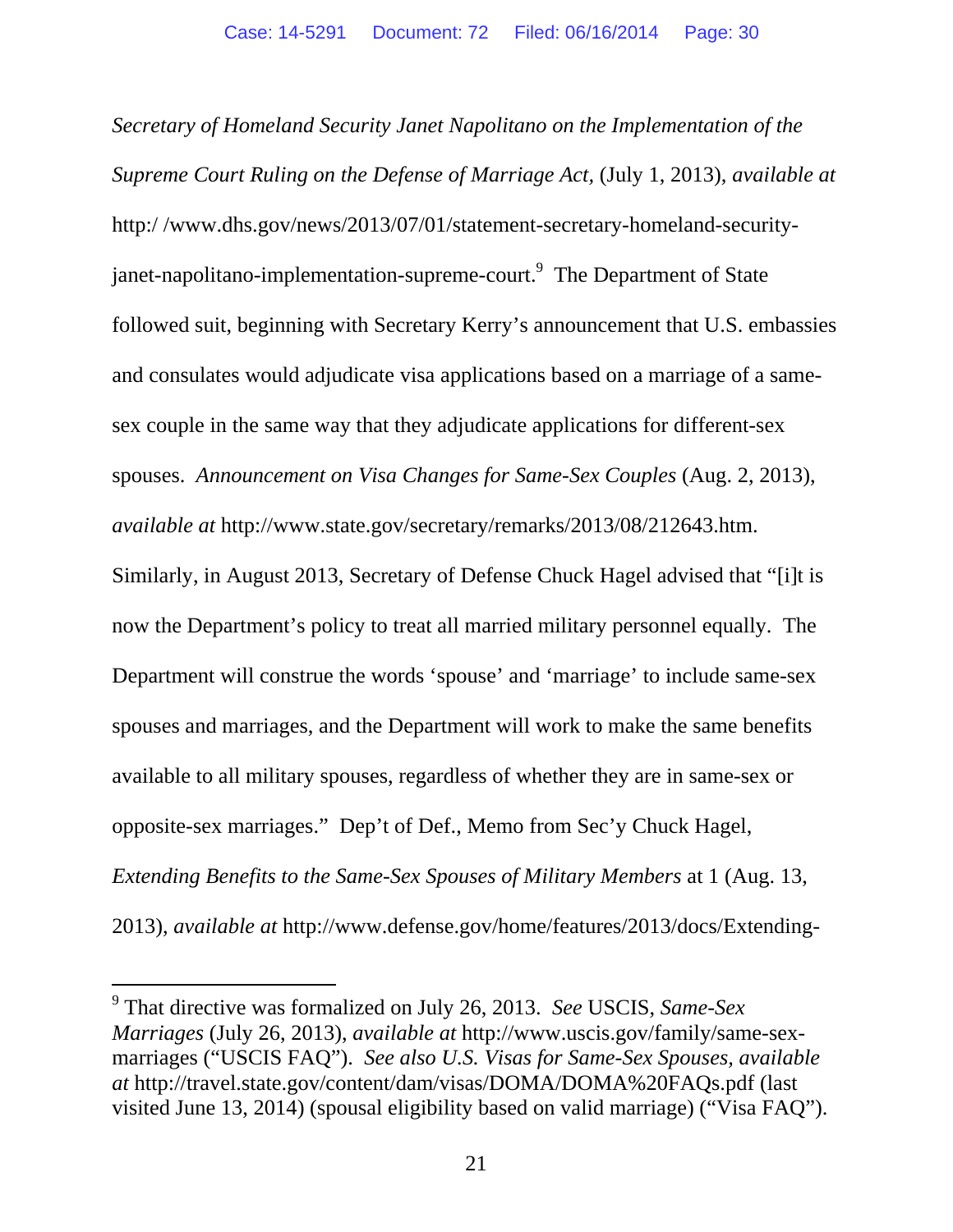Benefits-to-Same-Sex-Spouses-of-Military-Members.pdf. Though the availability of federal benefits continues to evolve, agency guidance makes clear that the threshold requirement to attain many of these benefits is lawful *marriage* – not a civil union or domestic partnership.

### **D. Excluding Same-Sex Couples from Marriage Perpetuates Discrimination Against Gay Men and Lesbians**

The Marriage Bans also cause real and intangible harms to same-sex couples and their immediate and extended families. Even to the extent that a domestic partnership or civil union may confer legal benefits of marriage, the two-tiered regime disadvantages same-sex couples in numerous ways. First, banning samesex couples from the valued institution of marriage makes them "other," and demeans and stigmatizes them. This stigma, in turn, affects their physical and emotional health and well-being and encourages further discrimination against gay and lesbian individuals. This in turn causes "minority stress" that harms their physical and emotional well-being, and face increased discrimination.

## **1. Excluding Same-Sex Couples from Marriage Expresses Government Disapproval of Same-Sex Relationships**

The two-tiered regime that the Marriage Bans establish conveys official disapproval of same-sex relationships. As the California Supreme Court explained in finding that domestic partnership was not a constitutionally adequate substitute for marriage:

22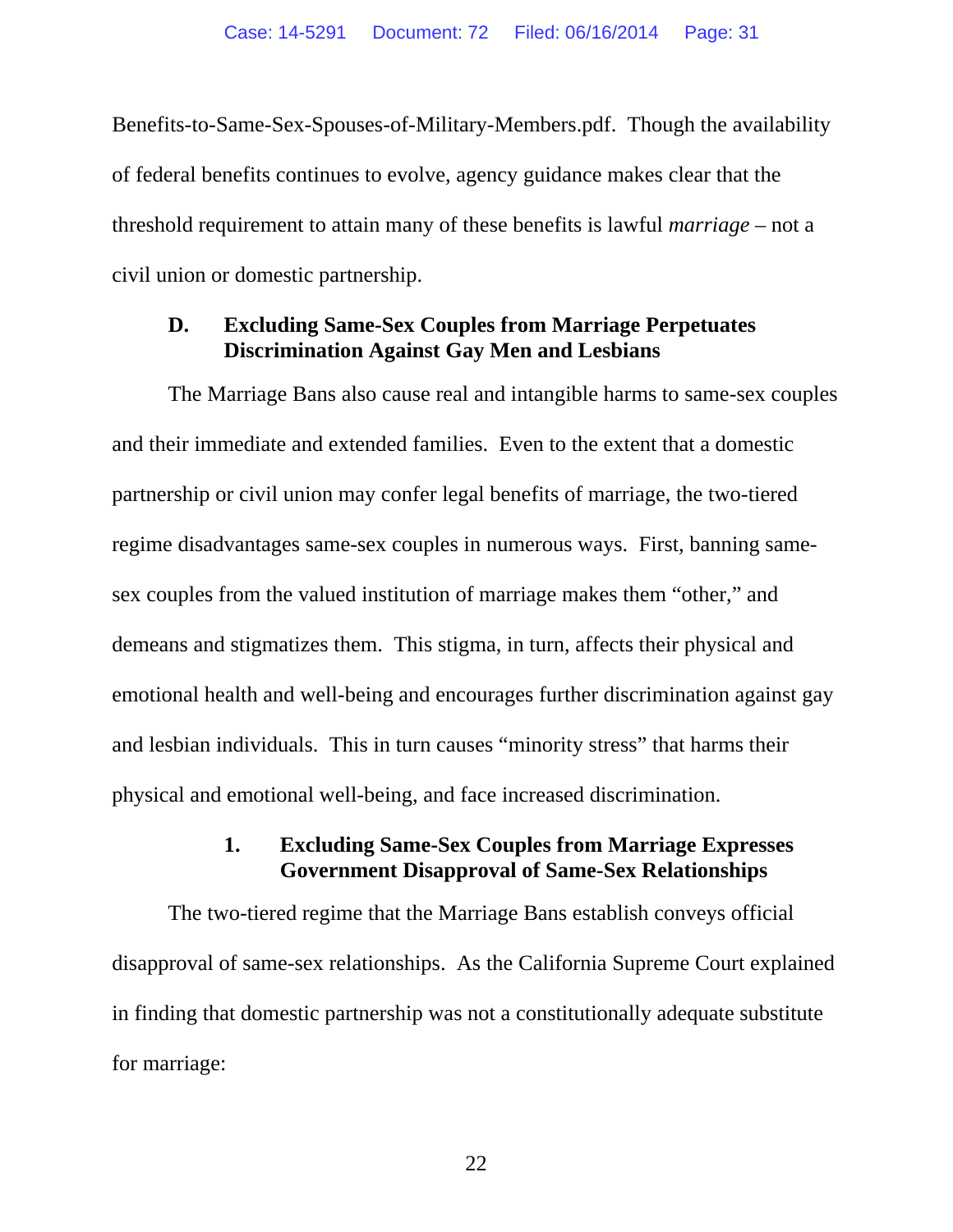[T]he statutory provisions that continue to limit access to [marriage] exclusively to opposite-sex couples—while providing only a novel, alternative institution for samesex couples—likely will be viewed as an official statement that the family relationship of same-sex couples is not of comparable stature or equal dignity to the family relationship of opposite-sex couples.

*In re Marriage Cases*, 183 P.3d 384, 452 (Cal. 2008). To that end, the Court

reasoned:

[T]here is a very significant risk that retaining a distinction in nomenclature with regard to this most fundamental of relationships whereby the term 'marriage' is denied only to same-sex couples inevitably will cause the new parallel institution that has been made available to those couples to be viewed as of a lesser stature than marriage and, in effect, as a mark of secondclass citizenship.

*Id*. at 445; *see also Kerrigan*, 957 A.2d at 474 ("[B]ecause of the long and celebrated history of the term 'marriage' and the widespread understanding that this word describes a family relationship unreservedly sanctioned by the community, the statutory provisions that continue to limit access to this designation exclusively to opposite-sex couples—while providing only a novel, alternative institution for same-sex couples—likely will be viewed as an official statement that the family relationship of same-sex couples is not of comparable stature or equal dignity to the family relationship of opposite-sex couples.") (citing *In re Marriage Cases*, 43 Cal. 4th at 855); *Goodridge*, 798 N.E.2d at 962 (statutory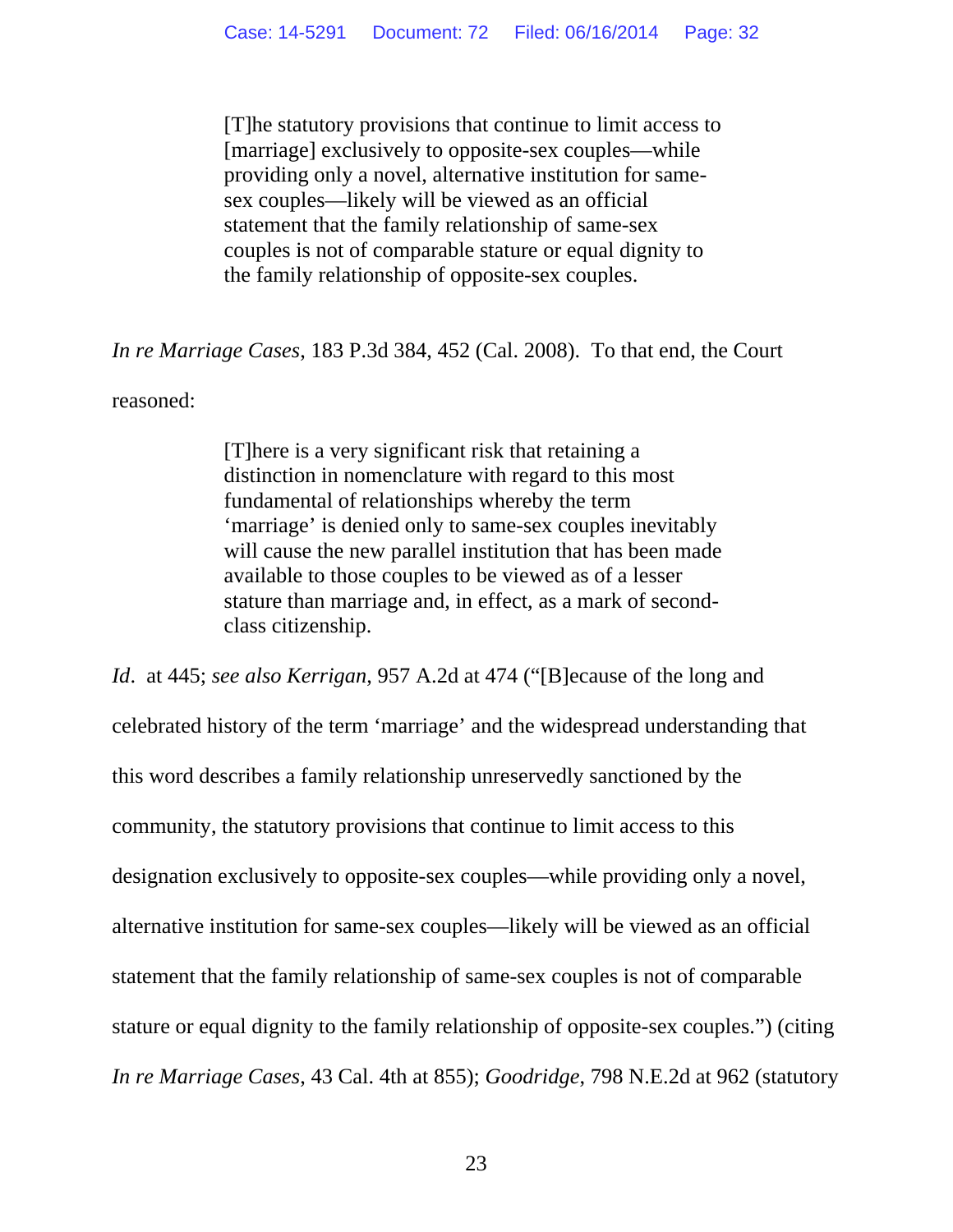bar on marriage for same-sex couples "confers an official stamp of approval on the destructive stereotype that same-sex relationships are inherently unstable and inferior to opposite-sex relationships and are not worthy of respect").

The government disapproval expressed through the Marriage Bans is likewise constitutionally suspect in light of the motivations that underlie the legislation. As was true of Section 3 of the federal Defense of Marriage Act, the Marriage Bans' "principal effect is to identify a subset of [relationships] and make them unequal. The principal purpose is to impose inequality." *Windsor*, 133 S. Ct. at 2694. Although Appellants contend that the purpose of the Marriage Bans is to promote procreation and responsible child-rearing , the district courts below properly found that these arguments provide no legitimate basis for denying samesex couples the right to marry. *DeBoer v. Snyder*, 973 F. Supp. 2d 757, 774 (E.D. Mich. 2014); *Bourke v. Beshear*, --- F.Supp.2d ----, No. 3:13-CV-750-H, 2014 WL 556729, at \*8 (W.D. Ky. Feb. 12, 2014); *Tanco v. Haslam*, --- F.Supp.2d ----, No. 3:13-cv-01159, 2014 WL 997525, at \*6 (M.D. Tenn. Mar. 14, 2014).

As the district court rightly concluded in *DeBoer*, the State's interest in child-rearing does not constitute a rational basis for excluding same-sex couples from marriage because same-sex couples also raise children. One hundred-fifty sociological and psychological studies of children raised by same-sex couples "have repeatedly confirmed . . . that there is simply no scientific basis to conclude

24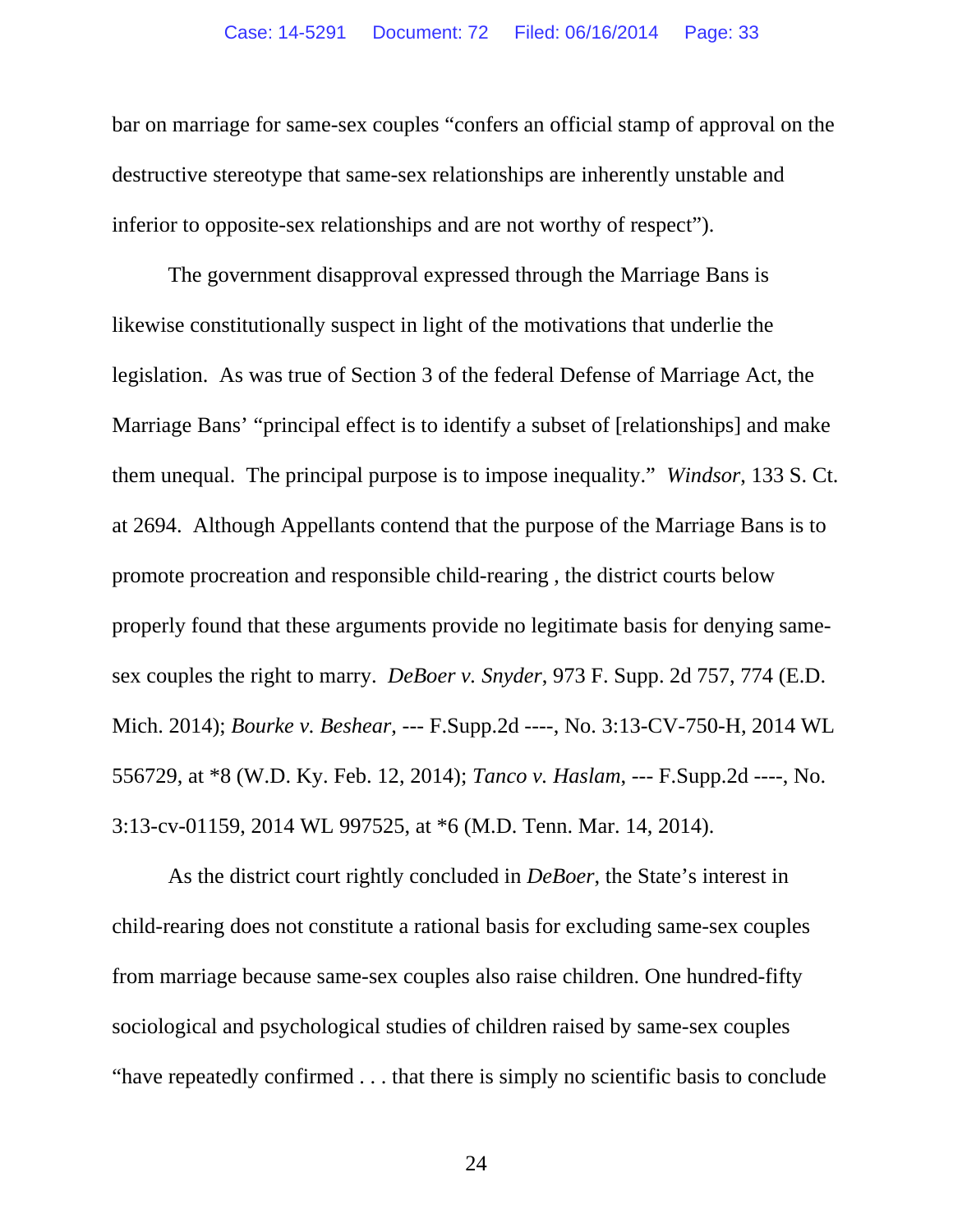that children raised in same-sex households fare worse than those raised in heterosexual households." 973 F.Supp.2d at 770. In fact, district courts in this Circuit have noted that non-recognition of same-sex marriages actually harms children because (1) if one same-sex parent dies, the other parent may not be able to make legal decisions on the children's behalf and may lose guardianship, *id*. at 771, and (2) official non-recognition of their parents' valid relationships "humiliates tens of thousands of children being raised by same-sex couples." *Bourke*, *v. Beshear*, 2014 WL 556729, at \*8 (quoting *Windsor*, 133 S. Ct. at 2694).

Given the absence of any rational justification, the Marriage Bans are motivated by nothing other than a "bare . . . desire to harm a politically unpopular group." *See Romer*, 517 U.S. at 634. For example, the sole explanation for the Marriage Ban in Michigan is animus against same-sex couples, especially since Michigan grants full faith and credit to *other* types of out-of-state marriages not permitted in Michigan. *See Obergefell v. Wymyslo*, 962 F. Supp. 2d 968, 980-81, 985 (S.D. Ohio 2013) (finding animus to be the basis for Ohio's refusal to recognize same-sex marriages performed elsewhere, particularly because the State recognizes marriages between first cousins and minors performed out-of-state although such marriages cannot legally be performed in the State). Michigan singles out same-sex marriage for special, unfavorable treatment—by refusing to recognize such marriages even when they were validly performed in another state.

25 and 25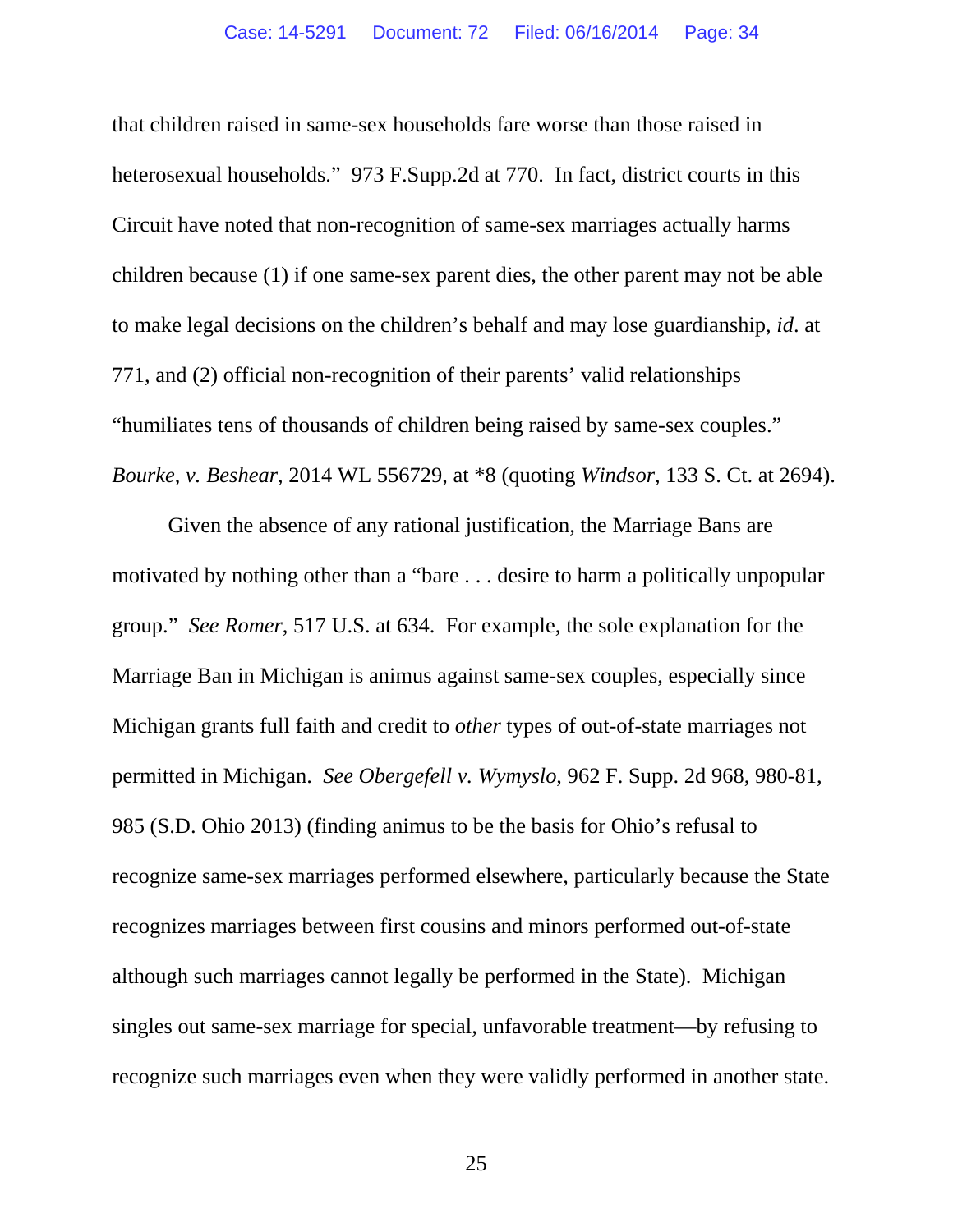"The constitutional issue is clear[]" when a state treats one group differently from all the others: the law must be based on "irrational prejudice." *See City of Cleburne, Tex.*, 473 U.S. at 447, 450.

As the district court found in *Obergefell*, "no hypothetical justification" such as fostering natural procreation—"can overcome the clear [] purpose" of the Marriage Bans, which is to "disparage and demean" same-sex relationships. *See Obergefell*, 962 F. Supp. 2d at 995. That purpose is made even clearer by the fact that the Marriage Bans prohibit state legislatures or any political subdivision within the state from creating or recognizing even domestic partnerships. *See* Ohio Const. Art. XV, § 11 (2013) ("This state and its political subdivisions shall not create or recognize a legal status for relationships of unmarried individuals that intends to approximate the design, qualities, . . . or effect of marriage."); Ky. Const. § 233A (2013) ("A legal status . . . substantially similar to that of marriage . . . shall not be valid or recognized."); Mich. Const. Art. I, § 25 (2012) (ban on recognizing a "similar union" to marriage, such as a civil union). $^{10}$ 

The Marriage Bans' disapproval of same-sex couples is stigmatizing. Both judicial decisions and social science have recognized that government action

l

 $10$  Tennessee is the only state in this Circuit which does not prohibit the creation of domestic partnerships that approximate the legal rights associated with marriage. See Tenn. Const. Art. XI, § 18 (prohibiting state and local governments from allowing or recognizing same-sex marriages, but not domestic partnerships); Tenn. Code Ann. § 36-3-113 (same).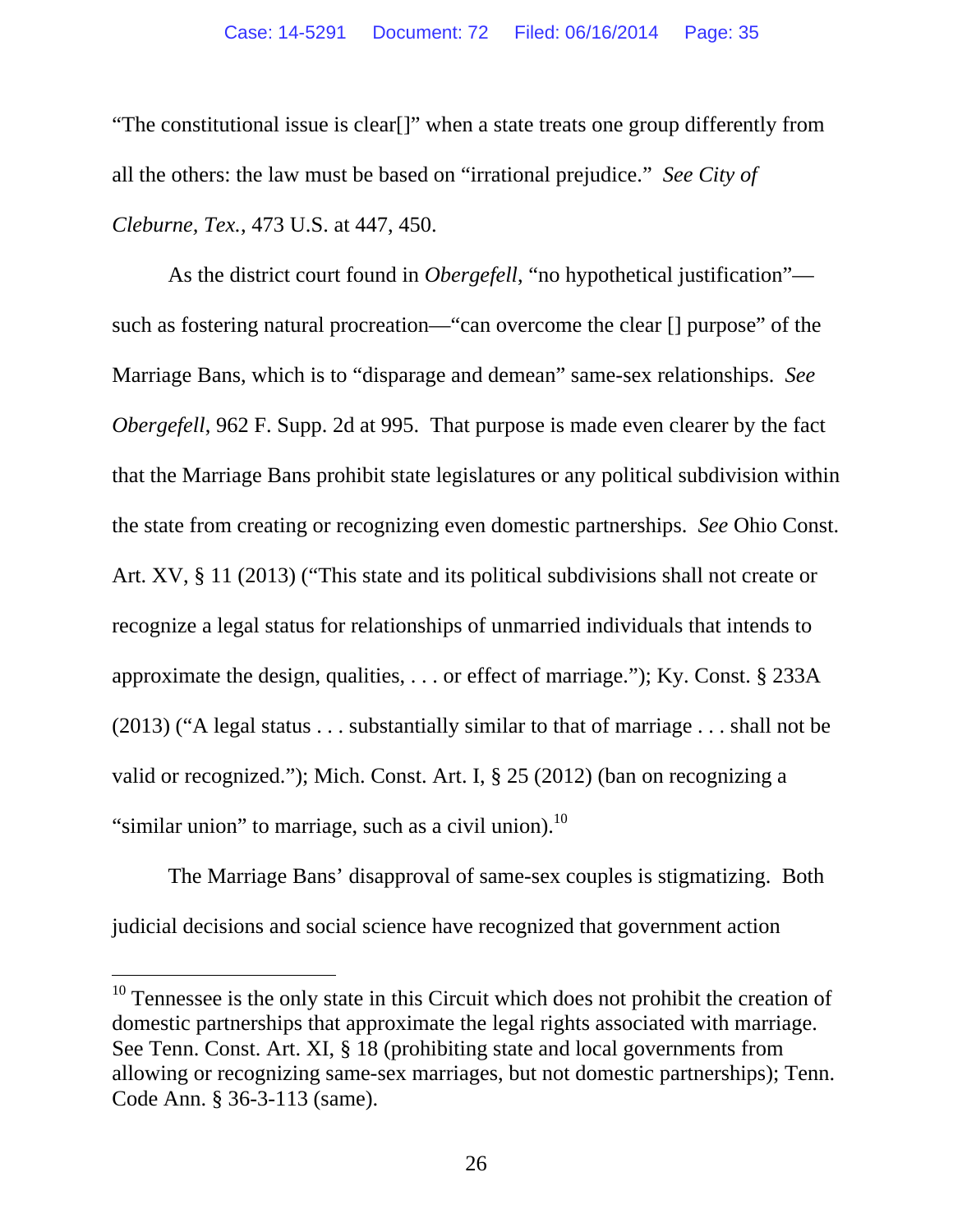singling out a group for disfavored treatment stigmatizes that group. *See Lawrence v. Texas*, 539 U.S. 558, 575 (2003) (stating that the "stigma" imposed by the Texas statute criminalizing "homosexual conduct" was "not trivial"); *Brown*, 347 U.S. at 494 (describing the "feeling of inferiority" that inevitably accompanies differential treatment); *Strauder v. West Virginia*, 100 U.S. 303, 308 (1879), *abrogated on other grounds by Taylor v. Louisiana*, 419 U.S. 522 (1975) (noting that exclusion of non-white citizens from juries was "practically a brand upon them, affixed by the law, an assertion of their inferiority").

### **2. The Stigma Created by the Marriage Bans Causes Emotional and Physical Harm**

The stigma resulting from the Marriage Bans' two-tiered regime has harmful consequences. That stigma can cause gay men and lesbians to suffer "minority stress," which manifests itself through "prejudice events": expectations of rejection and discrimination, concealment of identity, and internalized homophobia. *See* Ilan H. Meyer, *Prejudice, Social Stress, and Mental Health in Lesbian, Gay and Bisexual Populations: Conceptual Issues and Research Evidence*, 129 Psychol. Bull. 674 (2003). Such stresses negatively affect the mental health and well-being of gay and lesbian individuals. *See, e.g.*, Gilbert Herdt & Robert Kertzner, *I Do, But I Can't: The Impact of Marriage Denial on the Mental Health and Sexual Citizenship of Lesbians and Gay Men in the United States*, 3 J. Sexuality Res. Soc. Policy 33 (2006). "Greater exposure to discrimination and perceptions of stigma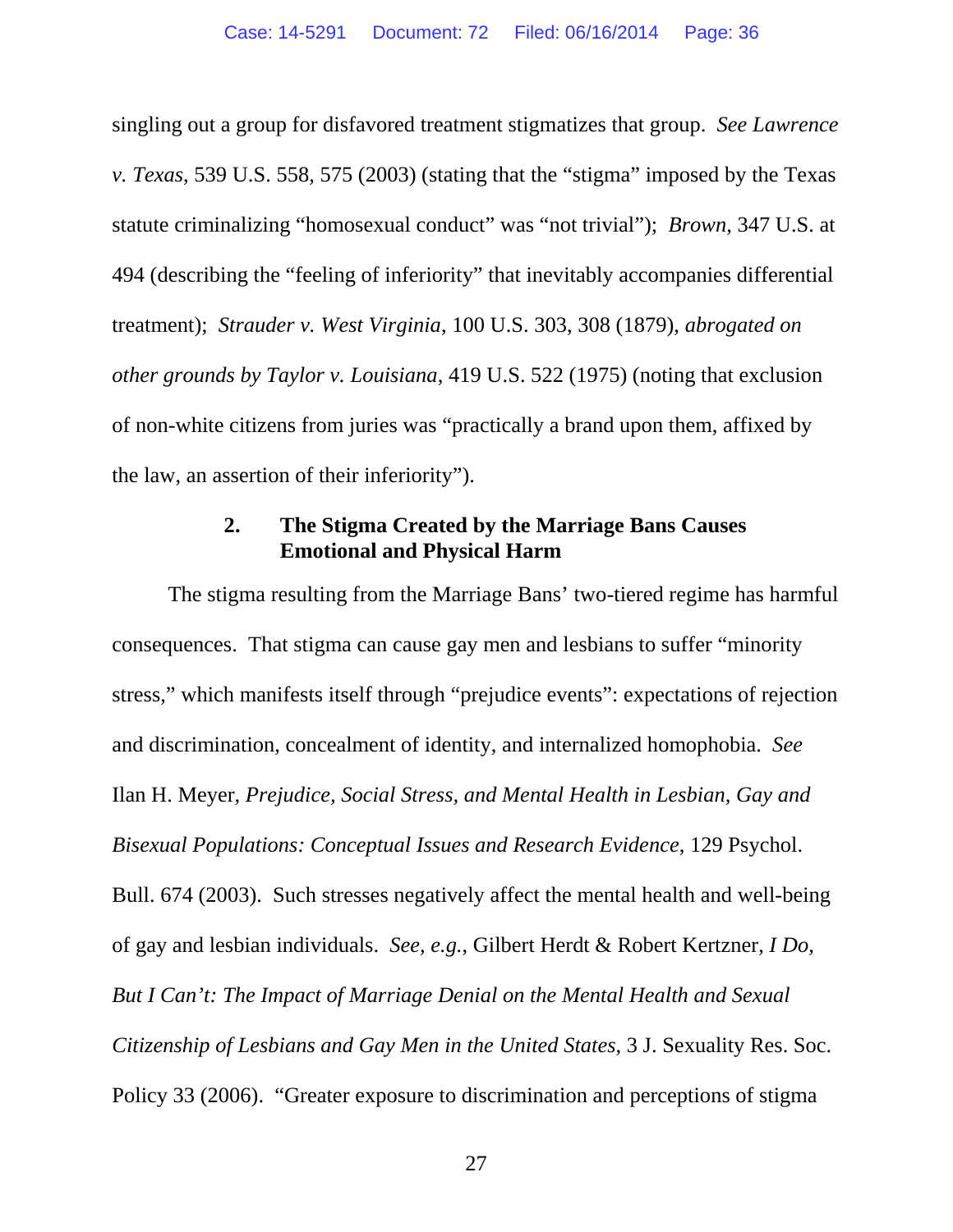have been linked with poorer mental health in sexual minority individuals." Adam W. Fingerhut, Letitia Anne Peplau, Shelly L. Gable, *Identity, Minority Stress and Psychological Well-Being Among Gay Men and Lesbians*, 1 Psychology & Sexuality 101, 105 (2010). Internalized homophobia, for example, can lead to lowered self-esteem, anxiety, substance abuse, and depression. Gregory M. Herek et al., *Correlates of Internalized Homophobia in a Community Sample of Lesbians and Gay Men*, 2 J. Gay Lesbian Med. Assoc. 17 (1997). And frequent suicides by gay teenagers "has drawn national attention to the insidious peer harassment that lesbian, gay, bisexual, and transgender (LGBT) youth face on a daily basis." Lisa C. Connolly, *Anti-Gay Bullying in Schools--Are Anti-Bullying Statutes the Solution?*, 87 N.Y.U. L. Rev. 248, 249 (2012).

#### **3. The Stigma Created by the Marriage Bans Perpetuates Discrimination Against Gay Men and Lesbians**

By making sexual orientation a legally salient characteristic, the Marriage Bans also encourage and provide cover for those who seek to treat gay men and lesbians differently based on their sexual orientation. *See, e.g.*, *Perry v. Schwarzenegger*, 704 F. Supp. 2d 921, 979 (N.D. Cal. 2010) (describing how Proposition 8 sent "a message that gay relationships are not to be respected; that they are of secondary value, if of any value at all; that they are certainly not equal to those of heterosexuals"). Because the state provides for separate and lesser treatment of gay men and lesbians, individuals may logically conclude that it is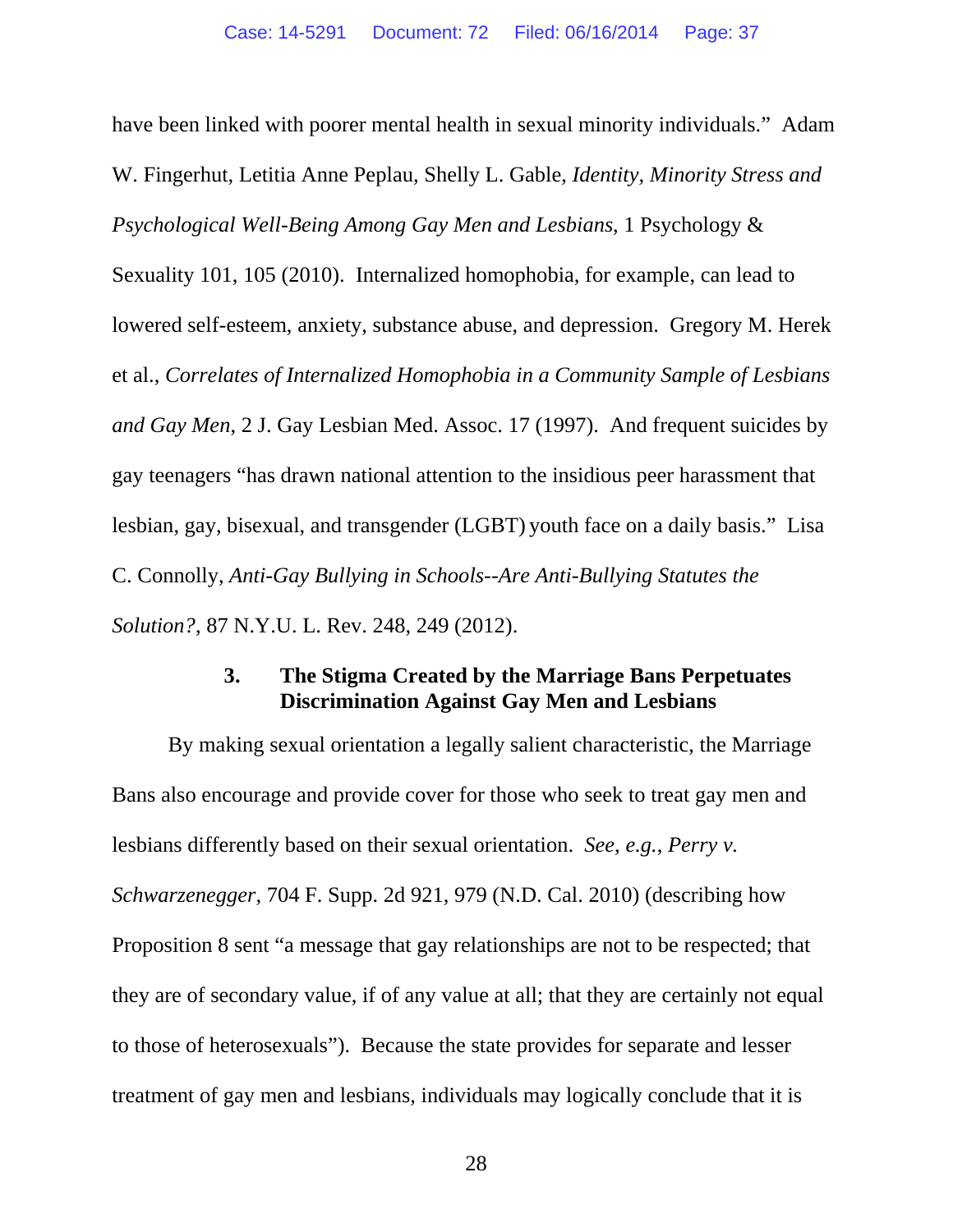permissible to treat them as inferior. *Cf. Lawrence*, 539 U.S. at 575 (criminalizing sexual conduct between same-sex couples was "an invitation to subject homosexual persons to discrimination both in the public and in the private spheres"); *Strauder*, 100 U.S. at 308 (exclusion of non-white citizens from juries was "a stimulant to . . . race prejudice").

Moreover, designating same-sex couples as different can trigger unintentional discrimination. Due to confusion regarding legal requirements, hospitals may refuse to allow a same-sex partner to be by a loved one's side during a medical emergency, and doctors may not permit domestic partners to make medical decisions on behalf of an incapacitated partner. In an analogous context, the New Jersey Civil Union Review Commission received testimony that gay and lesbian individuals who were legally entitled to hospital visitation rights were delayed in gaining access to their hospitalized partners. *See* N.J. Civ. Union Rev. Comm'n, *The Legal, Medical, Economic and Social Consequences of New Jersey's Civil Union Law* 2 (Dec. 10, 2008) at 14-15, *available at*

http://www.nj.gov/lps/dcr/downloads/CURC-Final-Report-.pdf ("New Jersey Comm'n Report 2"). For example, a woman whose partner was admitted to the emergency room with a potentially fatal cardiac arrhythmia was prevented for a time from getting information about her partner's condition because the doctor was unfamiliar with civil unions. *See id*. at 1. Furthermore, employers may be less

29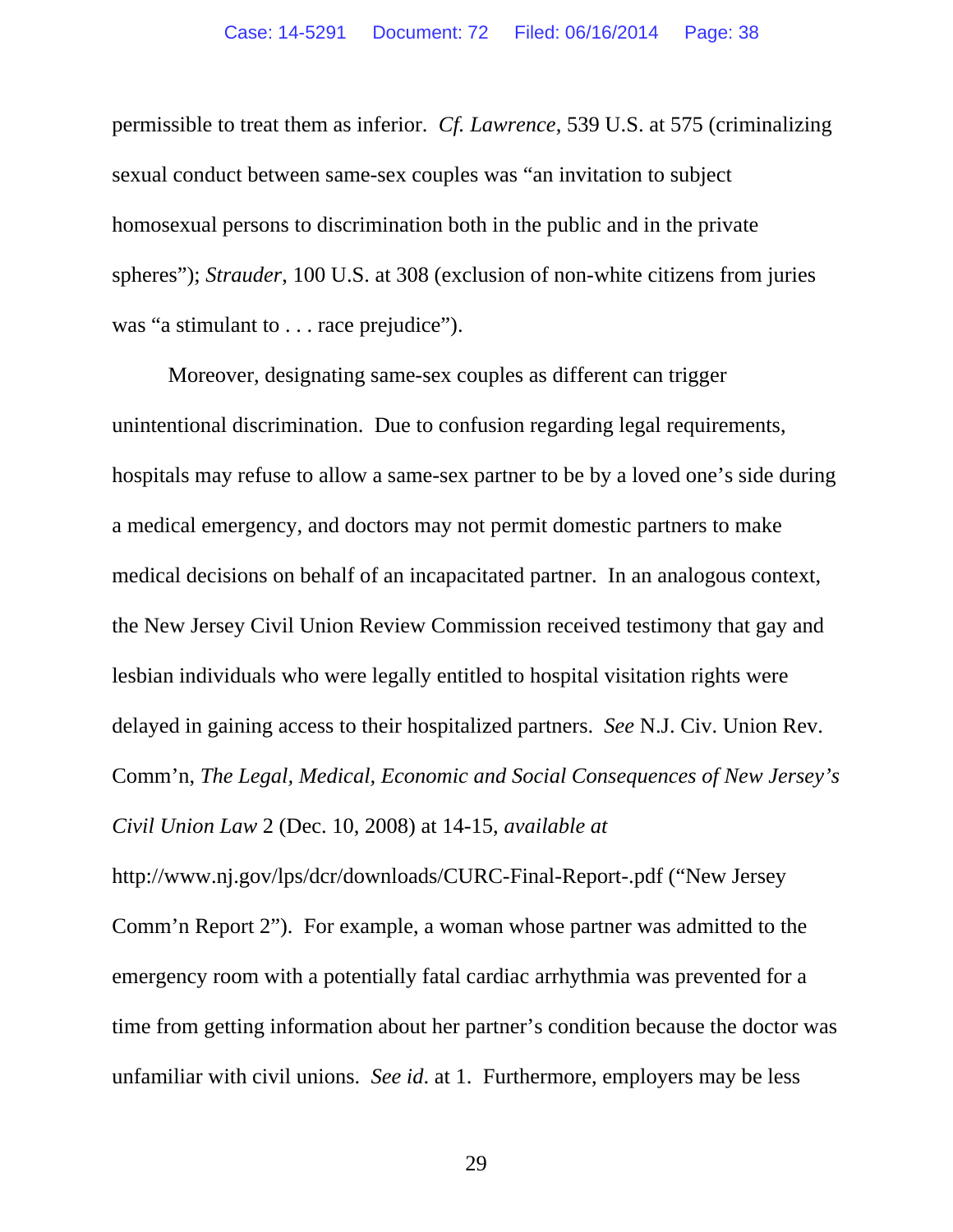understanding of an employee's need to take leave to care for a domestic partner. *See id.* at 21. Even family members may not understand either the level of commitment expected of a domestic partner towards the couple's child or the degree of attachment of the child to a domestic partner.

Moreover, by segregating gay men and lesbians, the Marriage Bans cause society to focus on sexual orientation to the exclusion of other characteristics. As with segregation on the basis of race, separating gay men and lesbians based on their sexual orientation causes that aspect of their identity to eclipse other attributes. *See* Robin A. Lenhardt, *Understanding the Mark: Race, Stigma, and Equality in Context*, 79 N.Y.U. L. Rev. 803, 818-19 (2004). Thus, when gay men or lesbians disclose that they are in a domestic partnership, others often see them *only* as gay—and treat them accordingly—rather than viewing them as full persons entitled to the same respect and dignity given to other members of society. *See generally* Marc R. Poirier, *Name Calling: Identifying Stigma in the "Civil Union"/ "Marriage" Distinction*, 41 Conn. L. Rev. 1425, 1429-30, 1479-89 (2009) (describing the way in which the nomenclature distinction perpetuates bias and facilitates discrimination).

#### **CONCLUSION**

Numerous racial and religious minorities have, at various times in history, faced restrictions on their privilege to marry. *See* Nancy Cott, *Public Vows: A* 

30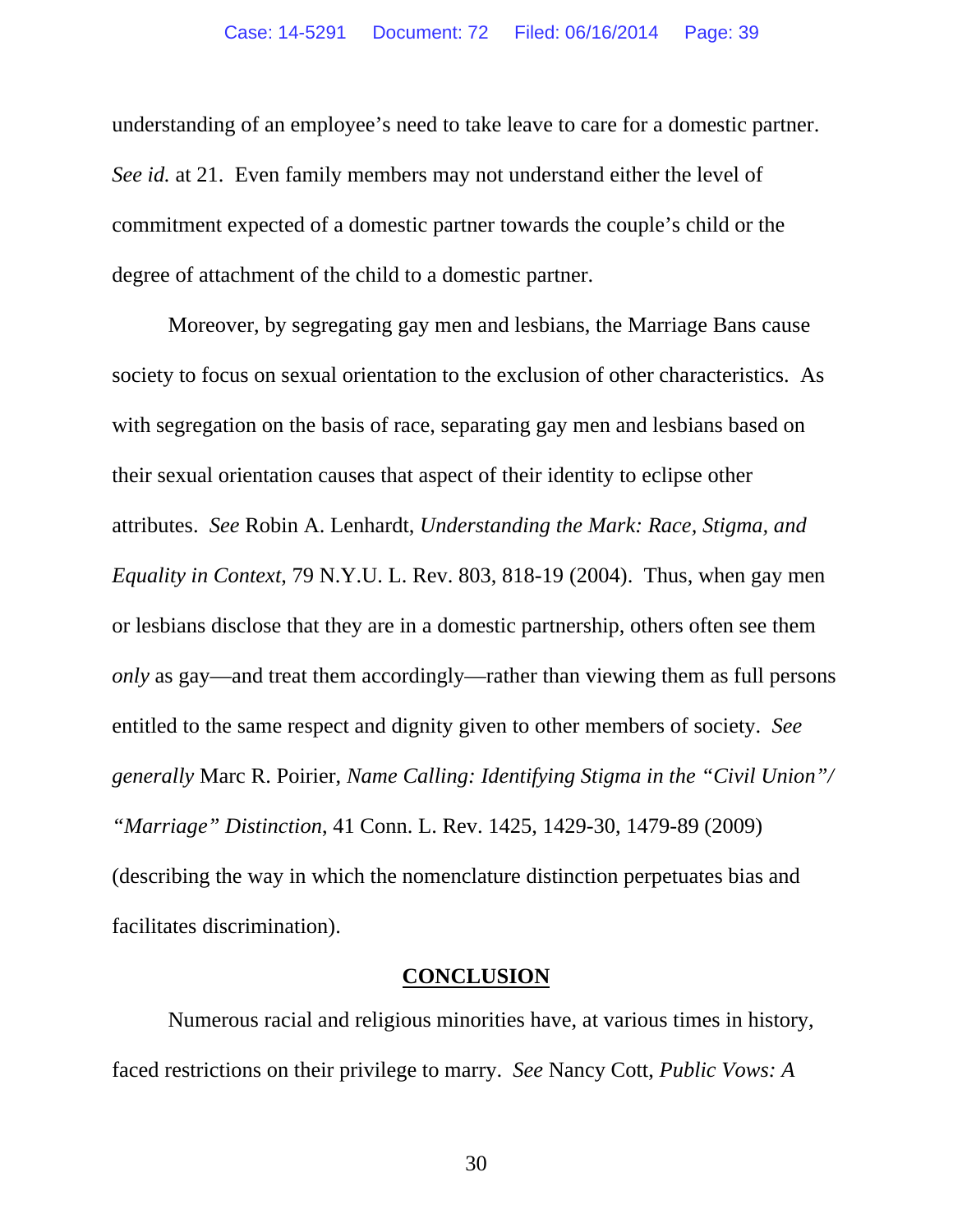*History of Marriage and the Nation* 4 (2000). But "[a] prime part of the history of our Constitution . . . is the story of the extension of constitutional rights and protections to people once ignored or excluded." *Virginia*, 518 U.S. at 557. The Marriage Bans create a separate and unequal regime for a disfavored class. By excluding same-sex couples from the hallowed, state-sponsored institution of marriage, the Marriage Bans inflict "immediate, continuing, and real injur[y]" on gay and lesbian individuals. *Romer*, 517 U.S. at 635. Gay men and lesbians and their families are deprived of meaningful benefits, suffer from state-sanctioned stigma, and are exposed to further discrimination on the basis of their sexual orientation. The patently separate-but-unequal regime effected by the Marriage Bans fails any level of judicial scrutiny. *Amici* urge this court to find that the Marriage Bans are unconstitutional.

DATED: June 16, 2014 Respectfully submitted,

## MUNGER, TOLLES & OLSON LLP JEROME C. ROTH NICOLE S. PHILLIS

 s/ Jerome C. Roth MUNGER, TOLLES & OLSON, LLP 560 Mission Street, 27th Floor San Francisco, CA 94105-2907 Telephone: (415) 512-4000 Email: Jerome.Roth@mto.com Nicole.Phillis@mto.com

Attorneys for *Amici Curiae,* BALIF, et al.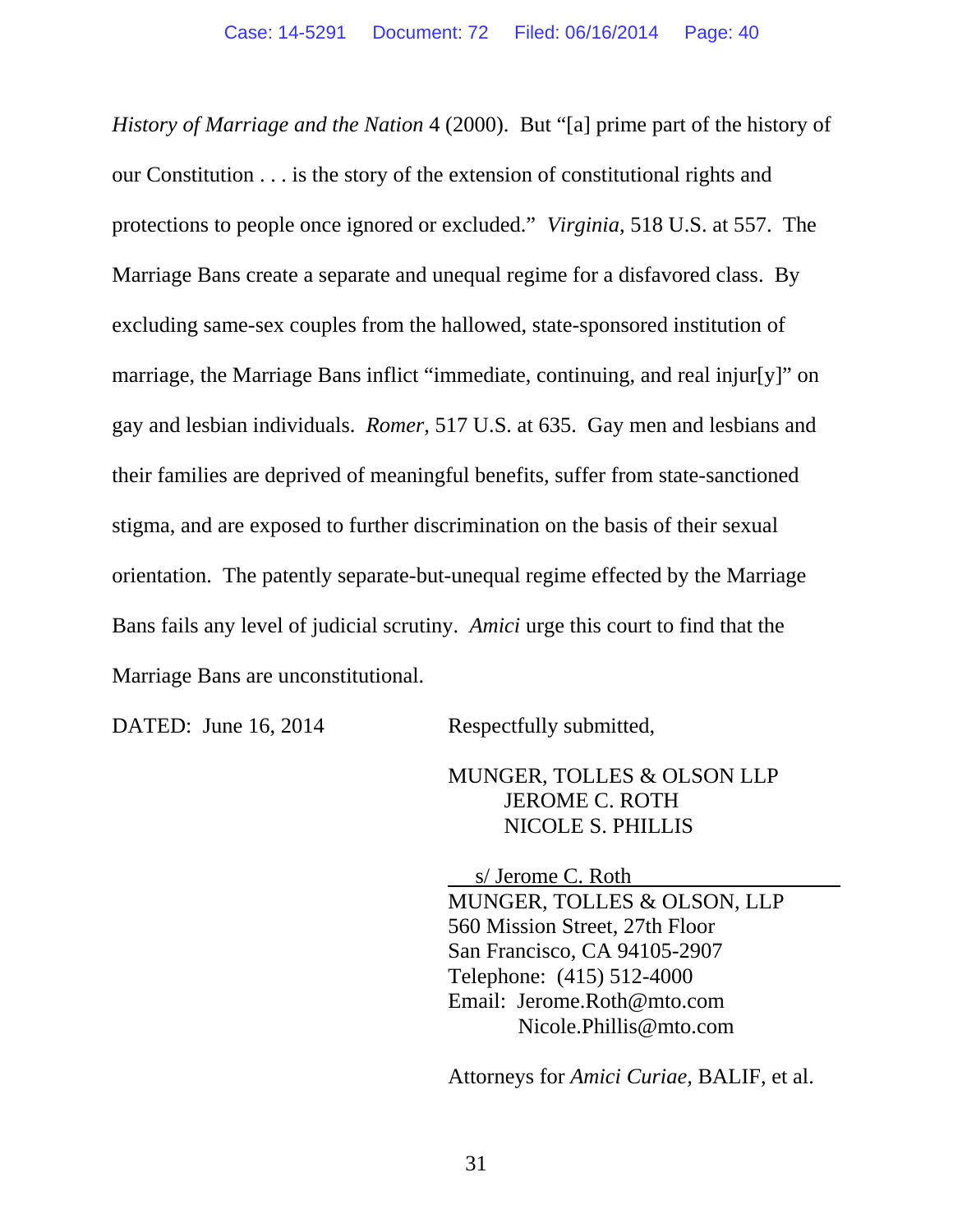### **CERTIFICATE OF COMPLIANCE WITH RULE 32(a)**

- 1. This brief complies with the type-volume limitation of Fed. R. App. P.  $32(a)(7)(B)$  because this brief contains 6,762 words, excluding the parts of the brief exempted by Fed. R. App. P.  $32(a)(7)(B)(iii)$ .
- 2. This brief complies with the typeface requirements of Fed. R. App. P.  $32(a)(5)$  and the type style requirements of Fed. R. App. P.  $32(a)(6)$  because this brief has been prepared in a proportionally spaced typeface using Microsoft Word 2010 in 14 point Times New Roman font.

DATED: June 16, 2014 Respectfully submitted,

MUNGER, TOLLES & OLSON LLP JEROME C. ROTH NICOLE S. PHILLIS 560 Mission Street, 27th Floor San Francisco, CA 94105-2907 Telephone: (415) 512-4000 Email: Jerome.Roth@mto.com Nicole.Phillis@mto.com

s/ Jerome C. Roth

Attorneys for *Amici Curiae,* BALIF, et al.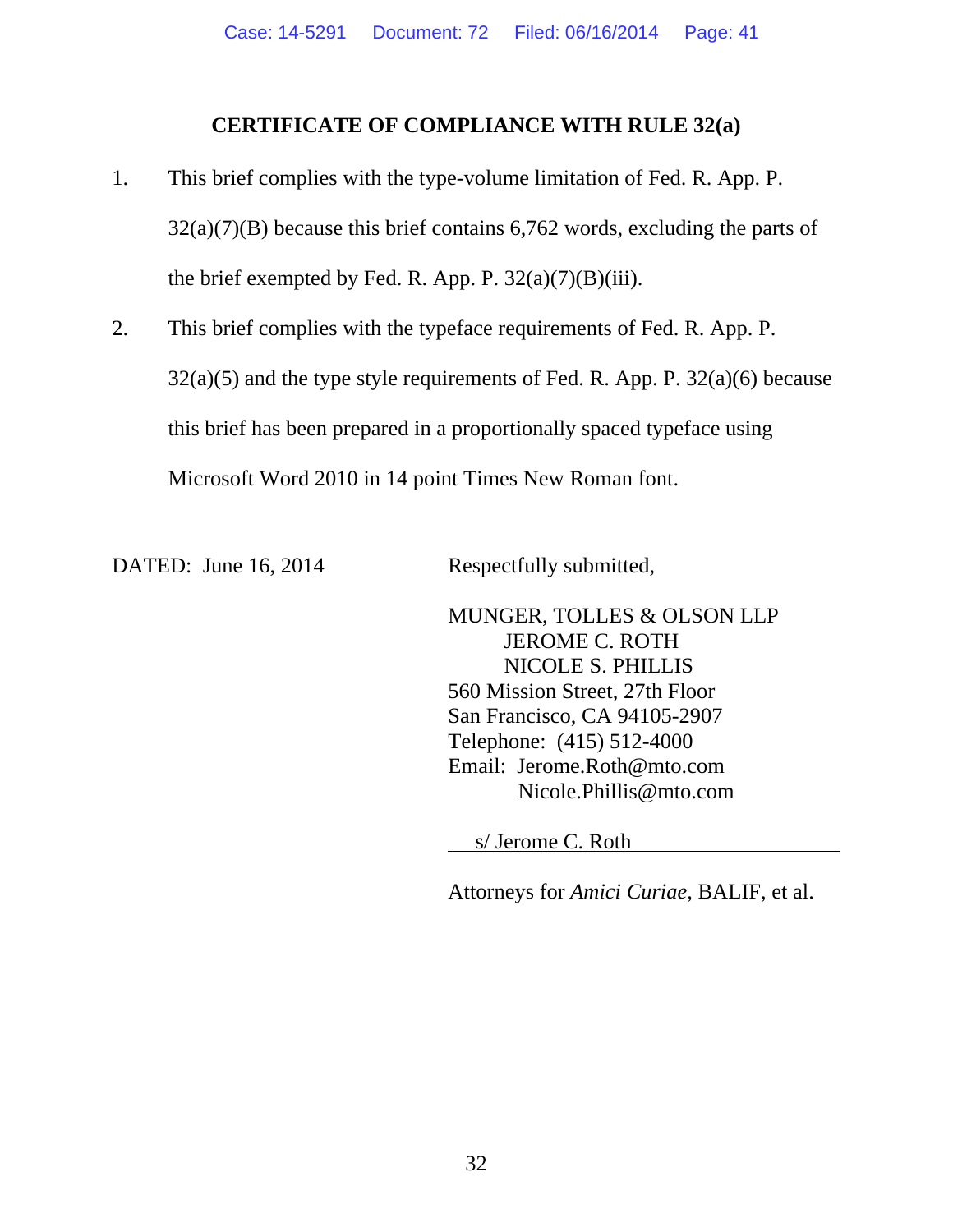### **CERTIFICATION OF SERVICE**

I hereby certify that on June 16, 2014, I electronically filed the foregoing Brief of Amici Curiae Bay Area Lawyers for Individual Freedom ("BALIF"), et al. in Support of Plaintiffs-Appellees with the Clerk of the Court using the CM/ECF System and served on all parties or their counsel of record through the CM/ECF system if they are registered users or, if they are not, by placing a true and correct copy in the United States mail, postage prepaid, to their address of record.

DATED: June 16, 2014 MUNGER, TOLLES & OLSON LLP JEROME C. ROTH NICOLE S. PHILLIS 560 Mission Street, 27th Floor San Francisco, CA 94105-2907 Telephone: (415) 512-4000 Email: Jerome.Roth@mto.com Nicole.Phillis@mto.com

s/ Jerome C. Roth

Attorneys for *Amici Curiae,* BALIF, et al.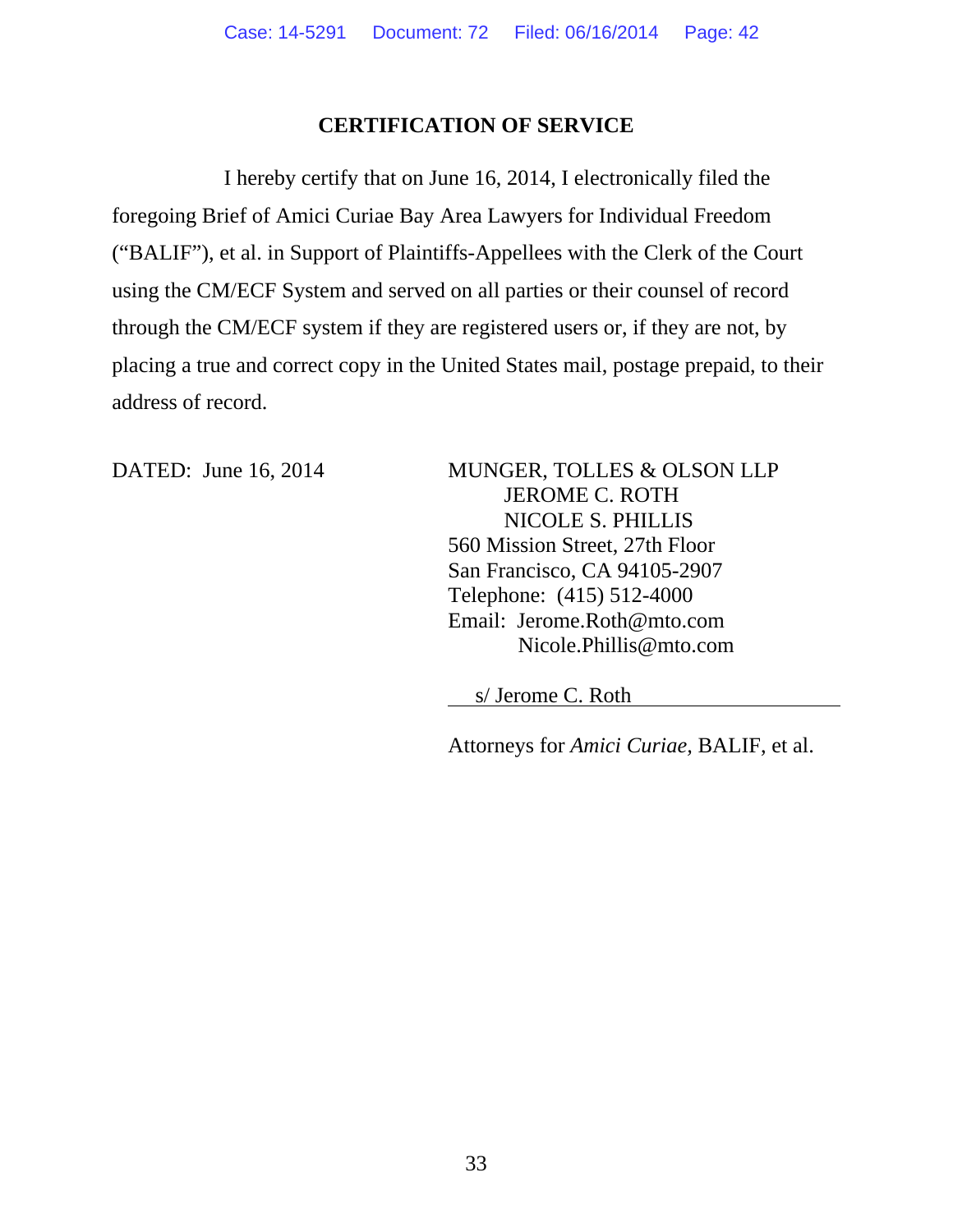#### **APPENDIX: STATEMENTS OF AMICI**

Amici respectfully submit the following statements regarding their interests in this matter:

#### **Austin LGBT Bar Association ("Austin LGBT Bar")**

The Austin LGBT Bar Association ("Austin LGBT Bar") is a membership organization comprised of over 100 attorneys, judges, and law students located in Austin, Texas. It has a voting member on the Board of Directors of the Austin Travis County Bar Association. The Austin LGBT Bar conducts bi-monthly certified continuing legal education programs on the laws and statutes that impact the lives of LGBT persons and implements mentoring programs for law students. In addition to promoting education on issues relating to LGBT law, one of the stated purposes of the Austin LGBT Bar is to help raise the profile and acceptance of LGBT individuals within the legal community and to serve as examples for professionalism. The Austin LGBT Bar works hard to educate Texas attorneys on how to best represent their gay and lesbian clients in the extremely difficult climate that exists due to a disparate and unequal treatment of LGBT persons under the law – particularly with regard to gay and lesbian families.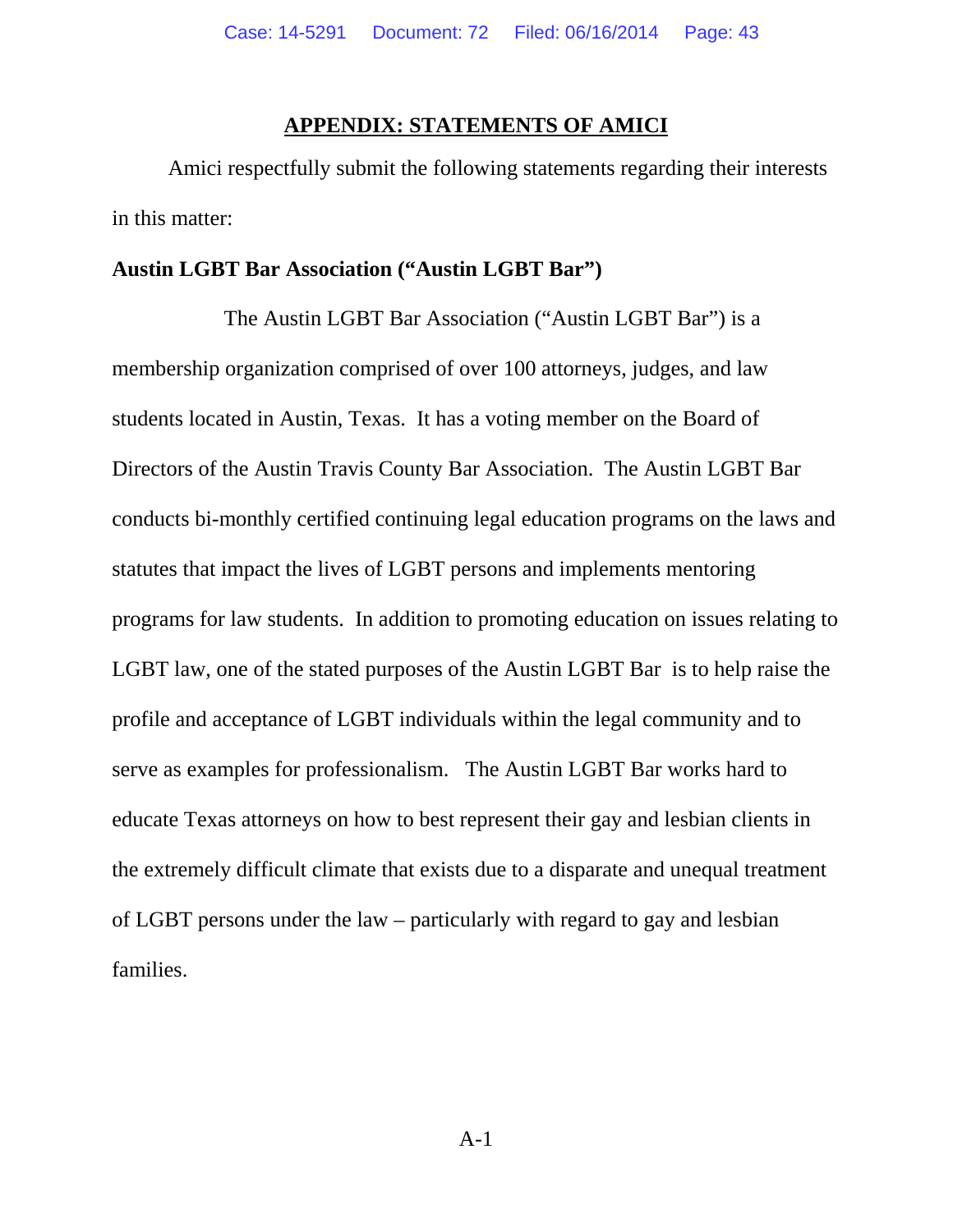#### **Bar Association of San Francisco ("BASF")**

The Bar Association of San Francisco ("BASF") is a nonprofit voluntary membership organization of attorneys, law students, and legal professionals in the San Francisco Bay Area. Founded in 1872, BASF enjoys the support of more than 7,500 individuals, law firms, corporate legal departments, and law schools. Through its board of directors, committees, volunteer legal services programs, and other community efforts, BASF has worked to promote and achieve equal justice for all and oppose discrimination in all its forms, including, but not limited to, discrimination based on race, sex, disability, and sexual orientation.

### **Freedom to Marry**

Freedom to Marry is the campaign to win marriage nationwide. Freedom to Marry works with partner organizations and individuals to win marriage in more states, solidify and diversify the majority for marriage, and challenge and end federal marriage discrimination. Freedom to Marry is based in New York, and has participated as amicus curiae in several marriage cases in the United States and abroad.

#### **The GLBT Bar Association of Washington ("QLaw")**

QLaw, the GLBT Bar Association of Washington, is an association of gay, lesbian, bisexual, and transgender (GLBT) legal professionals and their friends. QLaw serves as a voice for gay, lesbian, bisexual, and transgender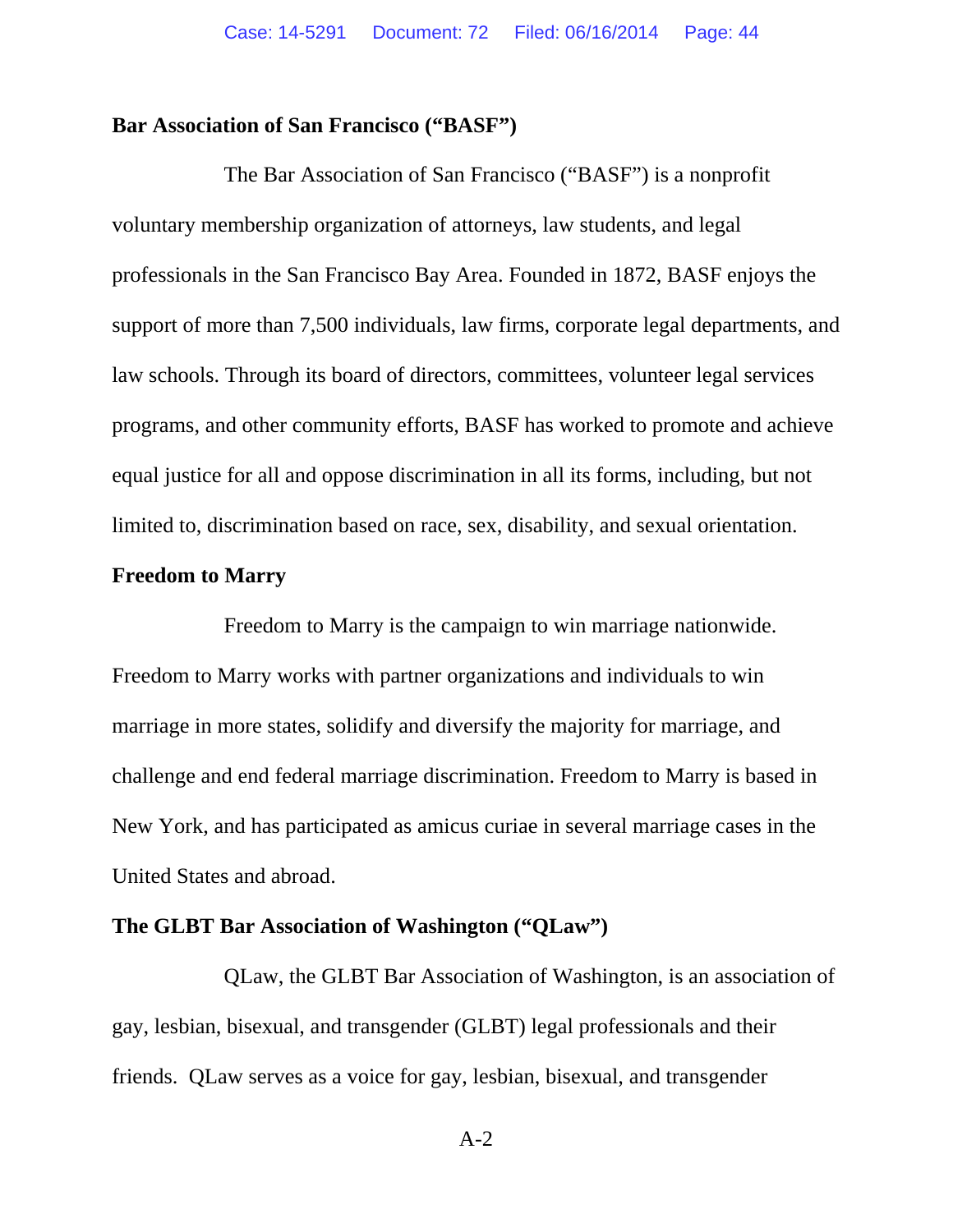lawyers and other legal professionals in the state of Washington on issues relating to diversity and equality in the legal profession, in the courts, and under the law. The organization has five purposes: to provide opportunities for members of the GLBT legal community to meet in a supportive, professional atmosphere to exchange ideas and information; to further the professional development of GLBT legal professionals and law students; to educate the public, the legal profession, and the courts about legal issues of particular concern to the GLBT community; to empower members of the GLBT community by improving access to the legal and judicial system and sponsoring education programs; and to promote and encourage the advancement of lesbian, gay, bisexual, and transgender attorneys in the legal profession.

### **Latina & Latino Critical Legal Theory, Inc. ("LatCrit")**

Latina and Latino Critical Legal Theory, Inc. ("LatCrit") is a nonprofit organization dedicated to (1) the production of critical and interdisciplinary "outsider jurisprudence"; (2) the promotion of substantive social transformation; (3) the expansion and interconnection of antisubordination struggles; and (4) the cultivation of community and coalition among outsider scholar activists, social justice lawyers, law students, and others. LatCrit's membership includes primarily academics and advocates based in the United States, and LatCrit's theory seeks to elucidate intra-and inter-group diversities across multiple identity axes, including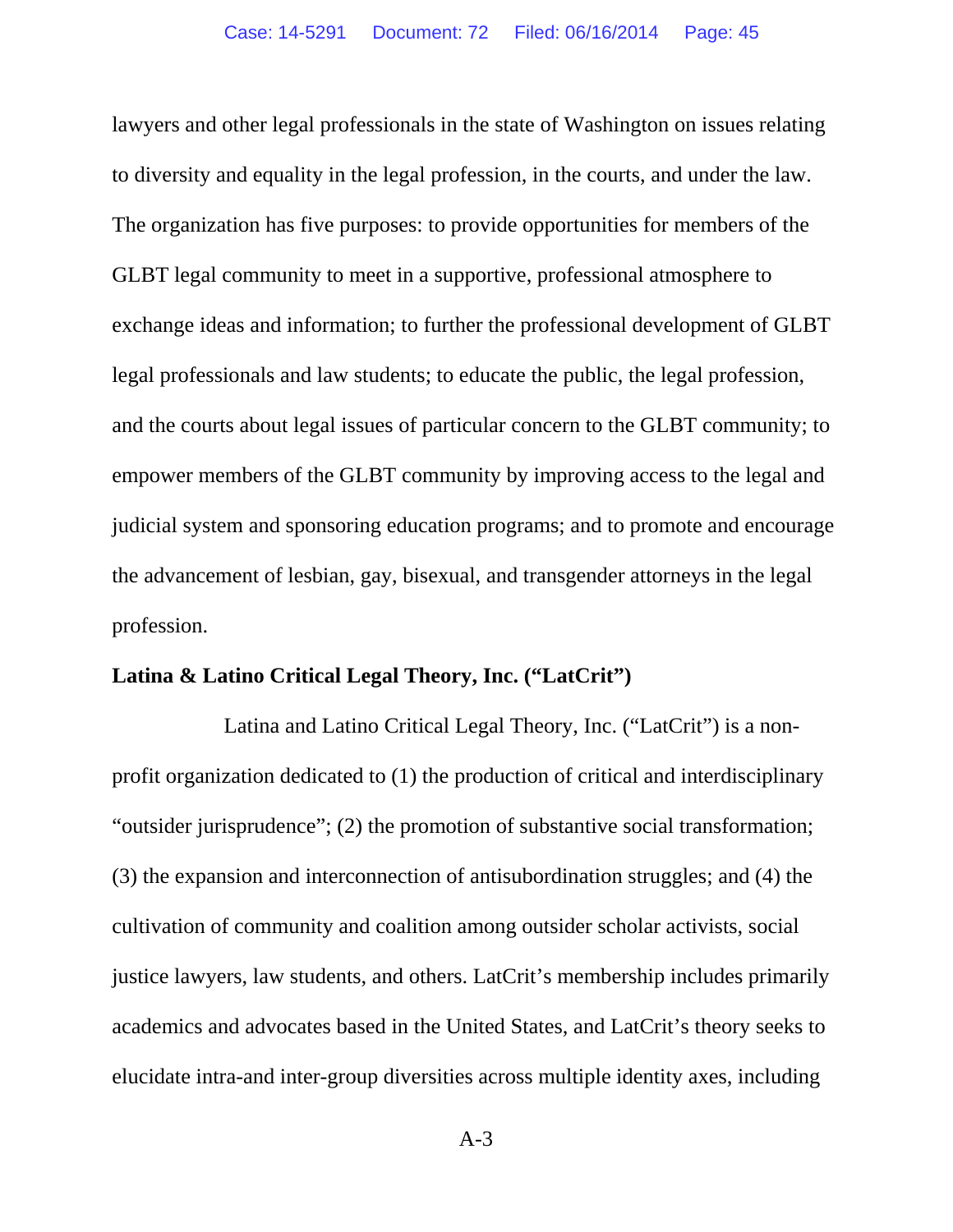those based on perspective and discipline, to ensure that African American, Asian American, Latina/o, Native American, Feminist, Queer and other OutCrit subjectivities are considered under the law. Hence, LatCrit's interest in constitutional jurisprudence on marriage equality is central to its mission.

#### **LGBT Bar Association of Maryland**

The Lesbian, Gay, Bisexual and Transgender (LGBT) Bar Association of Maryland is a state association of lawyers, judges and other legal professionals, law students, activists, and affiliate lesbians, gay, bisexual, and transgender legal organizations.

## **LGBT Bar Association of Oregon ("OGALLA")**

OGALLA: The LGBT Bar Association of Oregon is a voluntary organization of legal practitioners – including attorneys, judges, paraprofessionals, and educators – dedicated to the promotion of the fair and just treatment of all people under the law regardless of sexual orientation, gender identity or gender expression, to providing visibility for LGBT persons in the law, to educating the public, the legal profession and the courts about legal issues of particular concern to the LGBT community, to identifying and eliminating the causes and conditions of prejudice in society, and to promoting a spirit of unity, while valuing the diversity of our community.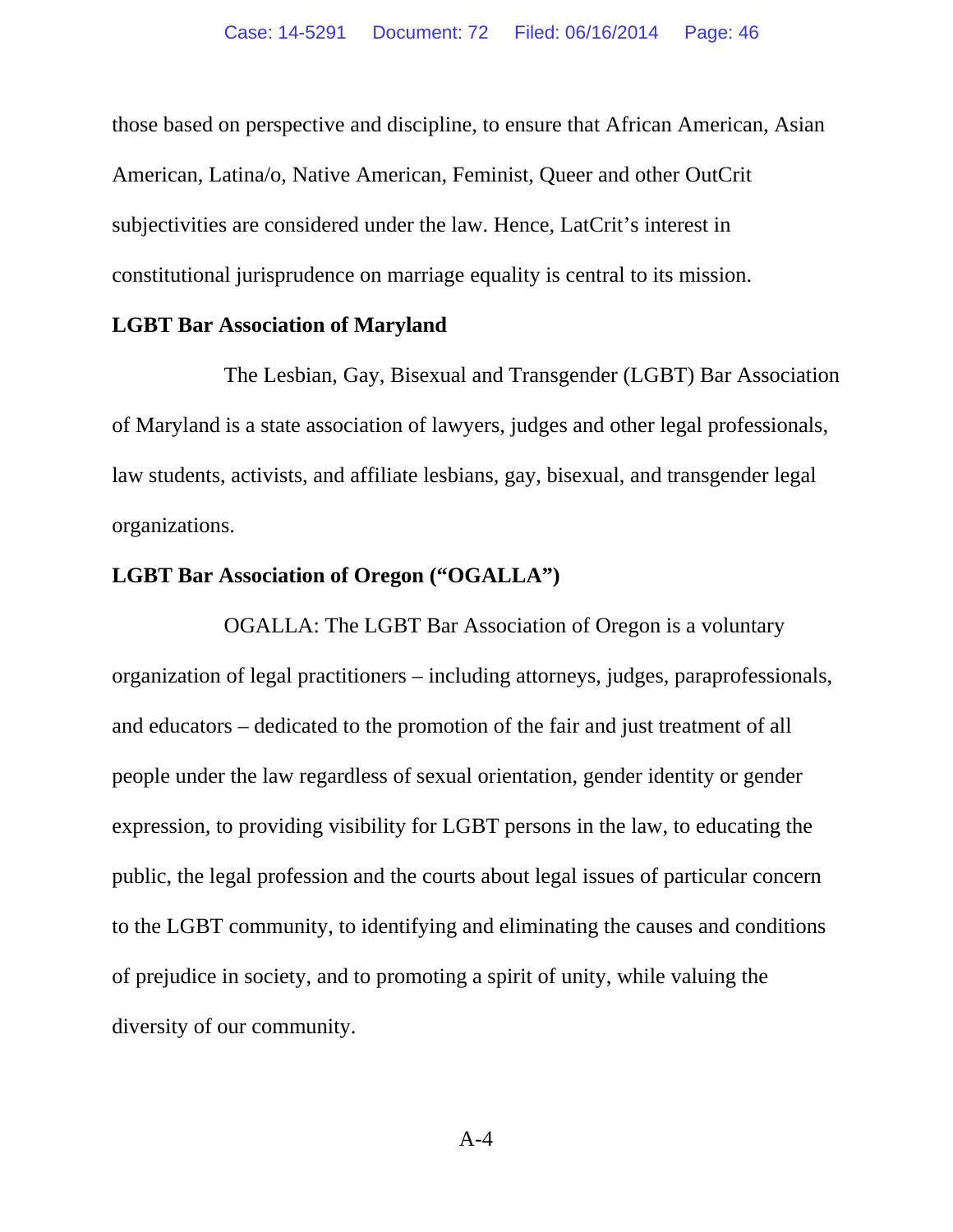#### **LGBT & Allied Lawyers of Utah Bar Association**

LGBT & Allied Lawyers of Utah is a non-profit organization of associated legal professionals and members of the Utah State Bar, whose mission is to promote education, advocacy, and equality with regard to sexual orientation, gender identity, and gender expression.

#### **Love Honor Cherish ("LHC")**

Love Honor Cherish ("LHC") is the largest grassroots marriage equality organization in Southern California. Founded in May 2008 to defend the California Supreme Court's decision *In re Marriage Cases*, 43 Cal. 4th 757 (2008), LHC has strategically moved marriage equality forward since its inception. In 2010 and 2012, LHC launched efforts to gather signatures to put repeal of Proposition 8 on the ballot in California due to its unwavering dedication to restore marriage equality in California as soon as possible. While those efforts were unsuccessful due to the prohibitive cost of funding a signature gathering campaign, LHC's volunteers had more than one million conversations about the importance of marriage equality with California voters. LHC continues to advance marriage equality through public education, community empowerment and outreach in collaboration its coalition partners.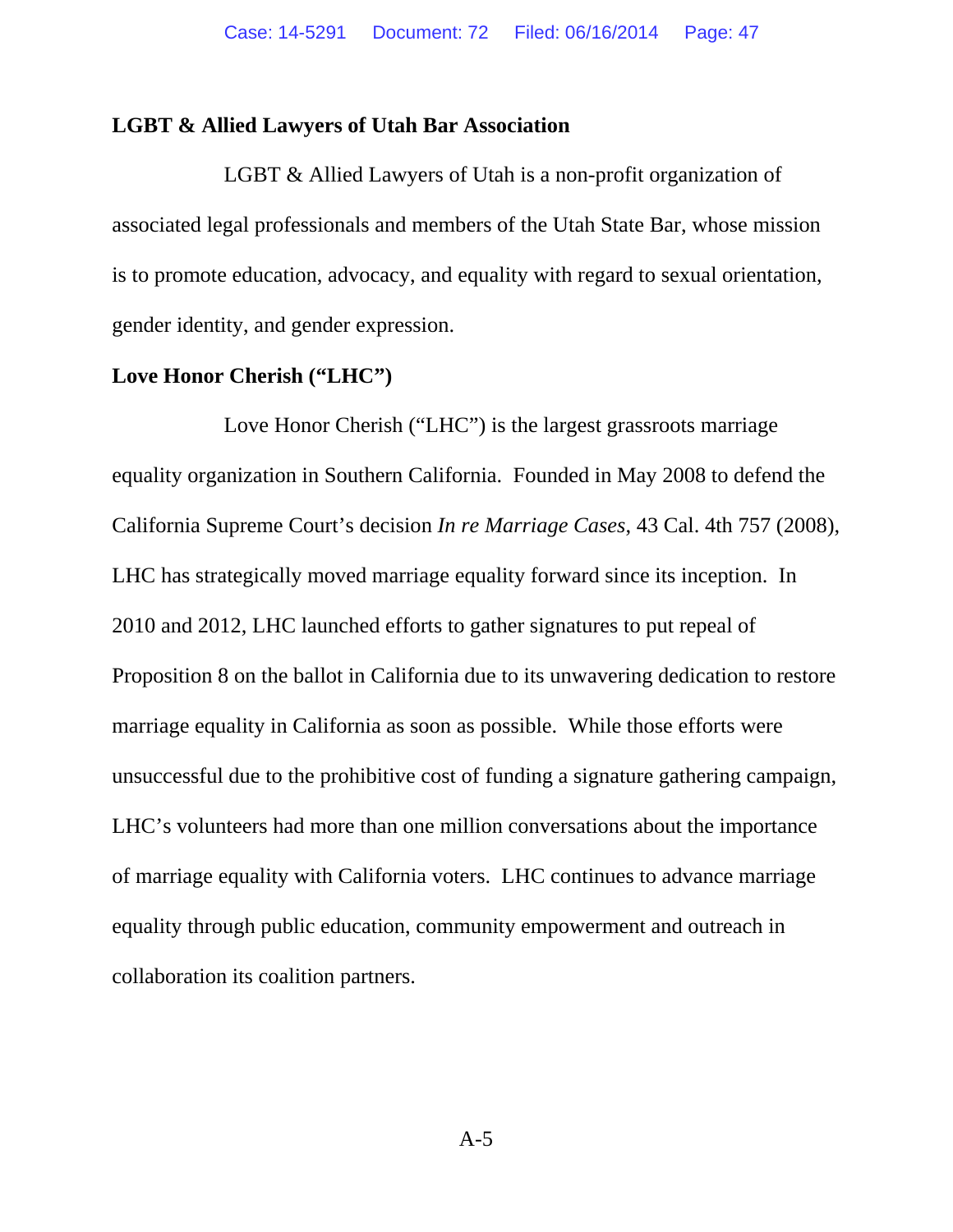### **Marriage Equality USA**

Marriage Equality USA is a national, not-for profit, volunteer-based organization, comprised of over 40,000 same-sex couples, lesbian, gay, bisexual, and transgender people, their families, friends, supporters, and allies. The organization leads nonpartisan, community-based educational efforts to secure the freedom to marry for all loving, committed couples without regard to sexual orientation or gender identity and to have those marriages fully recognized by the federal government.

#### **Minnesota Lavender Bar Association ("MLBA")**

The Minnesota Lavender Bar Association (MLBA) is a voluntary professional association of LGBT attorneys and allies, promoting fairness and equality for the LGBT community within the legal industry and for the Minnesota community. The MLBA envisions a Minnesota where LGBT attorneys, clients, and community members are treated equally and without discrimination. The MLBA's mission is to promote equality and justice in the legal profession and the LGBT community in Minnesota.

#### **National Asian Pacific American Bar Association ("NAPABA")**

The National Asian Pacific American Bar Association ("NAPABA") is the national association of Asian Pacific American attorneys, judges, law professors, and law students. NAPABA represents the interests of over 40,000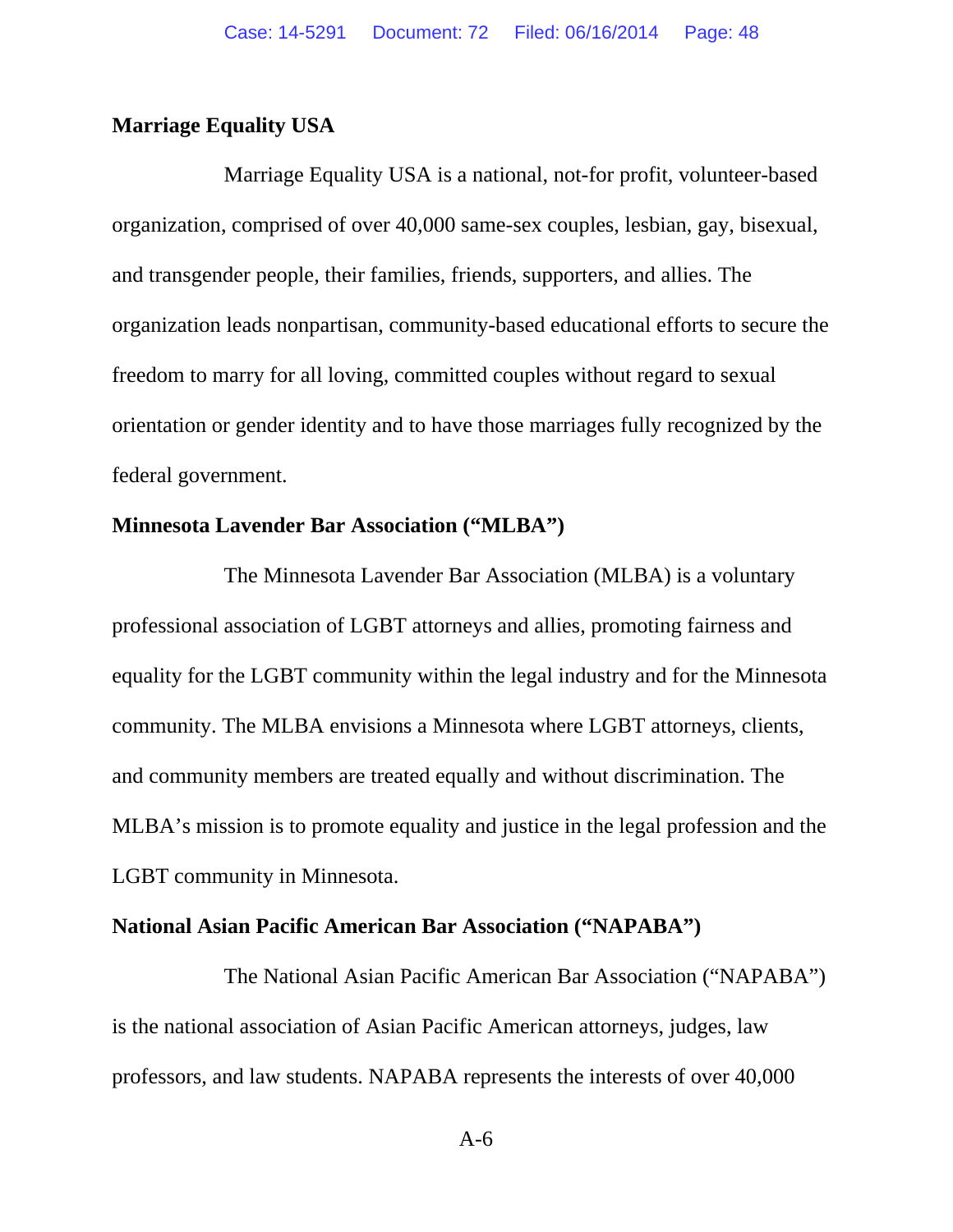attorneys and 62 local Asian Pacific American bar associations, who work variously in solo practices, large firms, corporations, legal services organizations, non-profit organizations, law schools, and government agencies. Since its inception in 1988, NAPABA has been at the forefront of national and local activities in the areas of civil rights. Equal access to the fundamental right to marry is one such right which Asian Pacific Americans were long denied through anti-miscegenation laws, and NAPABA joins amici to continue the defense of equal access to the fundamental right to marry.

## **New Mexico Lesbian and Gay Lawyers Association ("NMLGLA")**

The New Mexico Lesbian and Gay Lawyers Association ("NMLGLA"), formed in 1995, is a non-profit, voluntary bar organization committed to promoting and protecting the interests of the lesbian, gay, bisexual and transgender lawyers and to achieving their full participation in all rights, privileges and benefits of the legal profession. The NMLGLA also strives to promote the efficient administration of justice and the constant improvement of the law, especially as it relates to lesbians, gay men, bisexual and transgender individuals.

#### **Stonewall Bar Association of Georgia, Inc.**

Stonewall Bar Association of Georgia, Inc. was established in 1995 as a coalition of attorneys, judges, law students, paralegals, and other legal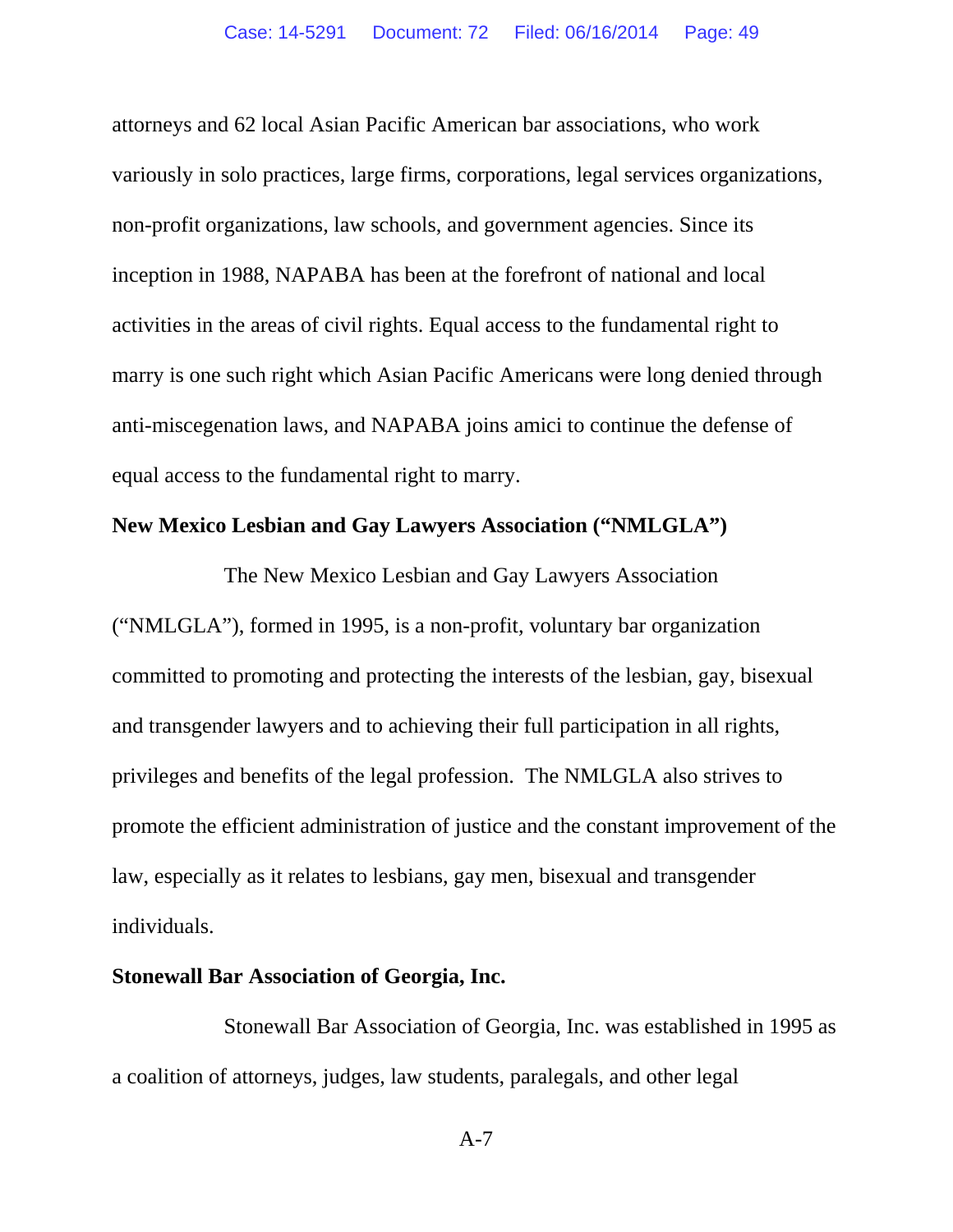professionals to utilize their expertise to support the rights of lesbian, gay, bisexual, and transgender people and oppose discrimination based on sexual orientation and gender identity. A voluntary bar association, consisting of almost 300 dues-paying members, SBA publishes an on-line directory of attorneys who are eager to serve gay, lesbian, bisexual and transgender clients. The organization also publishes a monthly newsletter that is emailed to approximately 800 legal professionals, provides scholarships to law students, conducts continuing education for attorneys, and provides opportunities for networking with judges and other legal professionals. SBA has worked with other organizations to file amicus briefs in cases that impact our community in Georgia. Such briefs have been submitted in cases that overturned Georgia's sodomy law and secured the rights of local governments and private corporations to offer domestic partnership benefits to company employees and their life partners.

#### **Stonewall Bar Association of Tennessee**

The Stonewall Bar Association of Tennessee (Tennessee Stonewall Bar Association) is a not-for profit organization founded in 2010 for the purpose of promoting and encouraging LGBT diversity and equality in the legal profession, providing pro bono assistance in legal disputes involving LGBT individuals and issues, and participating in public dialogue involving issues of importance to the LGBT community. The group's members include LGBT lawyers, judges, and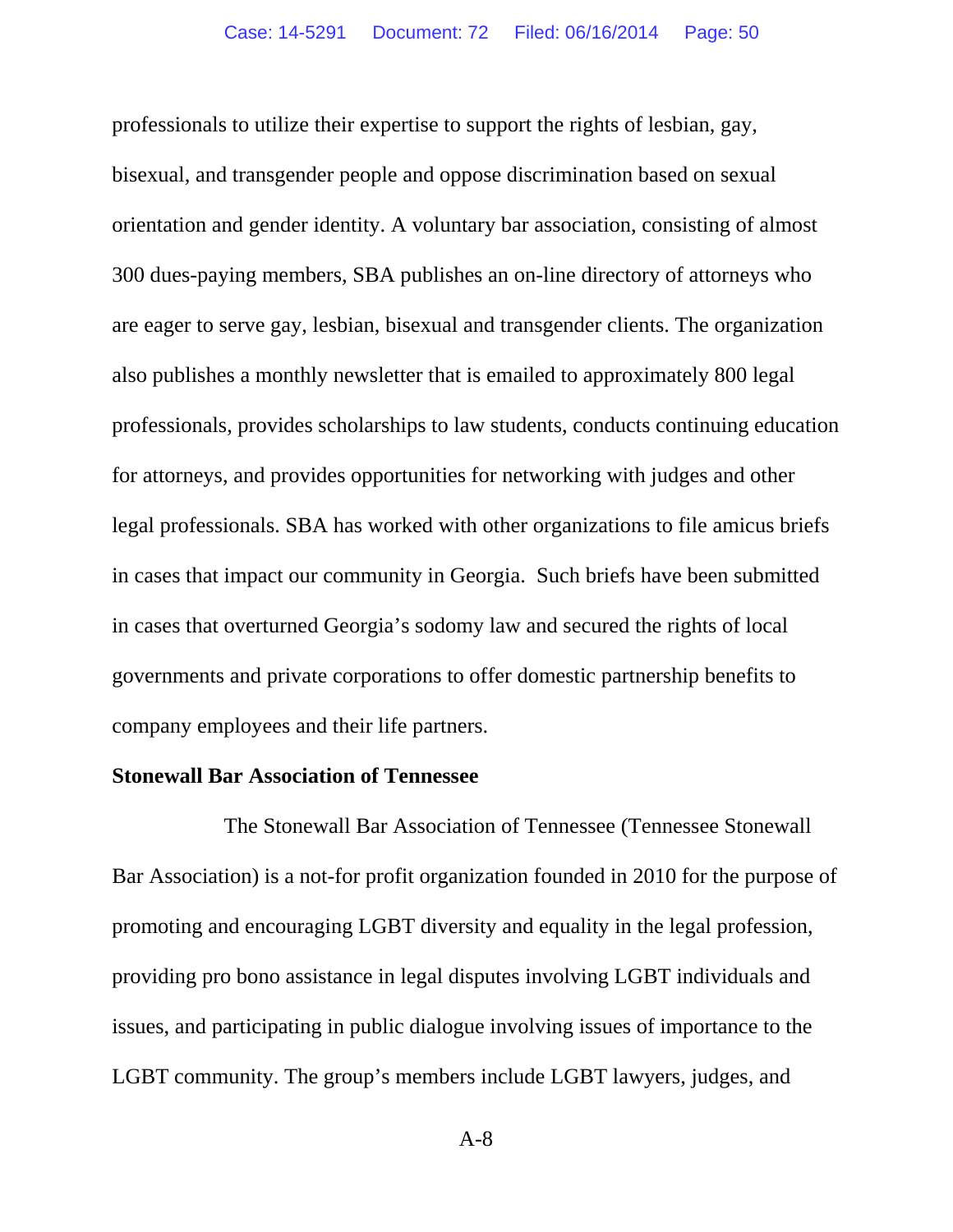paralegals, as well as other members of the legal profession who support the group's mission**.** 

#### **Stonewall Columbus**

Stonewall Columbus operates the only LGBT community center in Central Ohio and provides a safety net and support services for all LGBT individuals including the youth and elderly, low and moderate income levels, all racial groups and genders.

Every day we see the effects of inequality on our LGBT community, especially in the lives of our LGBT families who have very few state-wide legal protections and often have to spend thousands of dollars to insure legal rights to their own children, their joint property and a wide-range of health and financial benefits. And while these legal and financial disadvantages indeed undermine the security and strength of our families, it is often the daily, insidious insult of being second-class citizens and disenfranchised parents in a country that was founded on the very notion of equality that may ultimately cause the most harm to our LGBT community and our children. Only with full legal enfranchisement at every level of government can we realize our full potential, not only as parents but also as human beings.

Stonewall Columbus thereby fully and enthusiastically joins this appeal to over-turn the barriers to our full citizenship and thereby issue to our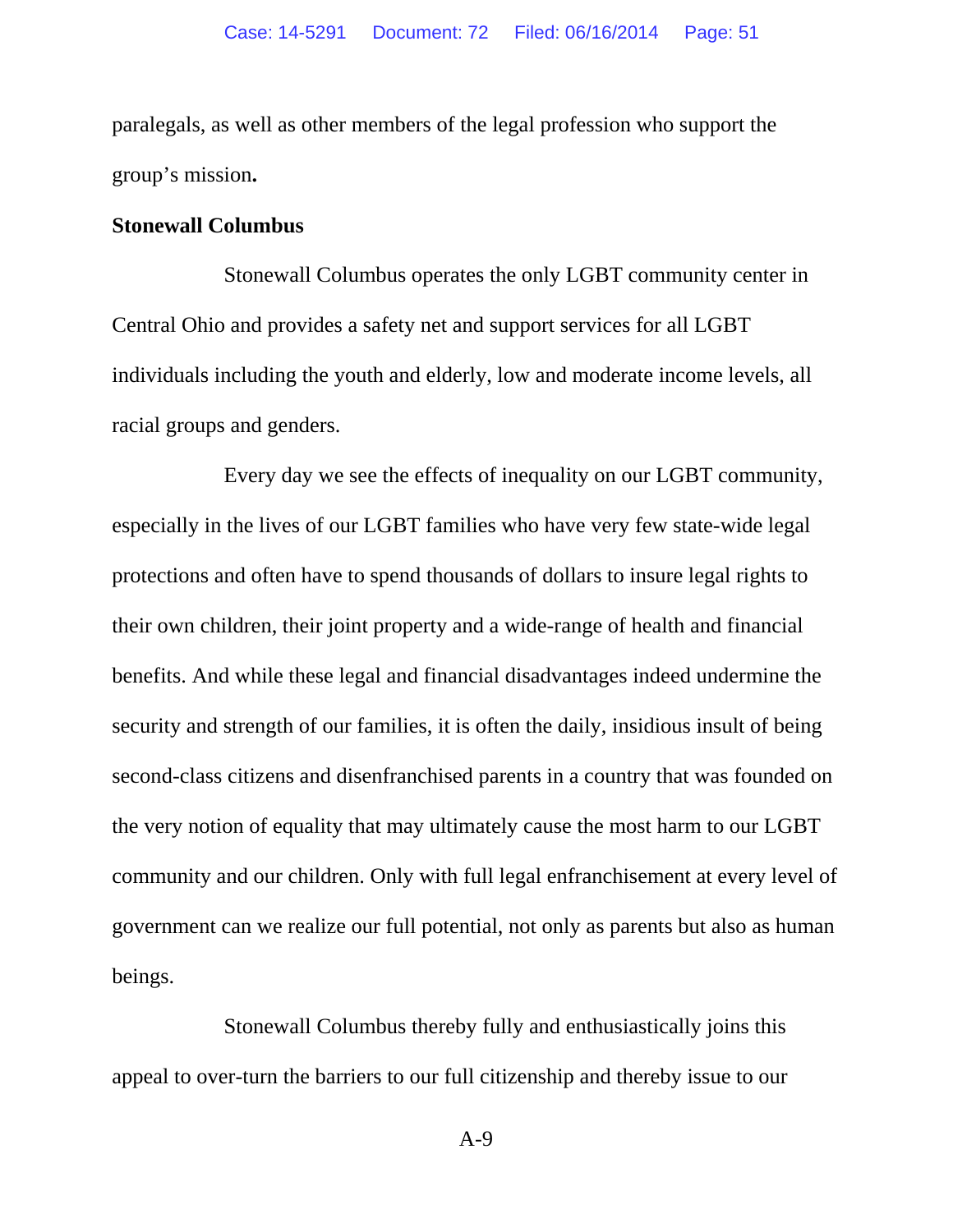community equal protection before the law, same-sex parent joint adoption and full marriage equality.

#### **Stonewall Law Association of Greater Houston ("SLAGH")**

Stonewall Law Association of Greater Houston is a voluntary professional association of gay, lesbian, bisexual and transgender attorneys, judges, paralegals, law students and allies who provide a LGBT presence within the greater Houston legal community. SLAGH encourages the recognition of civil and human rights, promotes sensitivity to legal issues faced by LGBT community and those living with HIV, assures the fair and just treatment of members of the LGBT community, provides opportunities for LGBT attorneys, judges, law students and their allies to interact in a professional setting, builds alliances with other minority bar associations and legal organizations, and enhances the practice and professional expertise of lawyers who serve or are members of the LGBT community.

#### **University of New Mexico LAMBDA Law Student Association**

The Lambda Law Student Association's purpose is to provide support, networking, and social events for members of the gay, lesbian, bi-sexual, and transgendered community and their friends at the University of New Mexico School of Law. We participate in educating the law school community, as well as the community-at-large, regarding legal issues affecting the GLBT community.